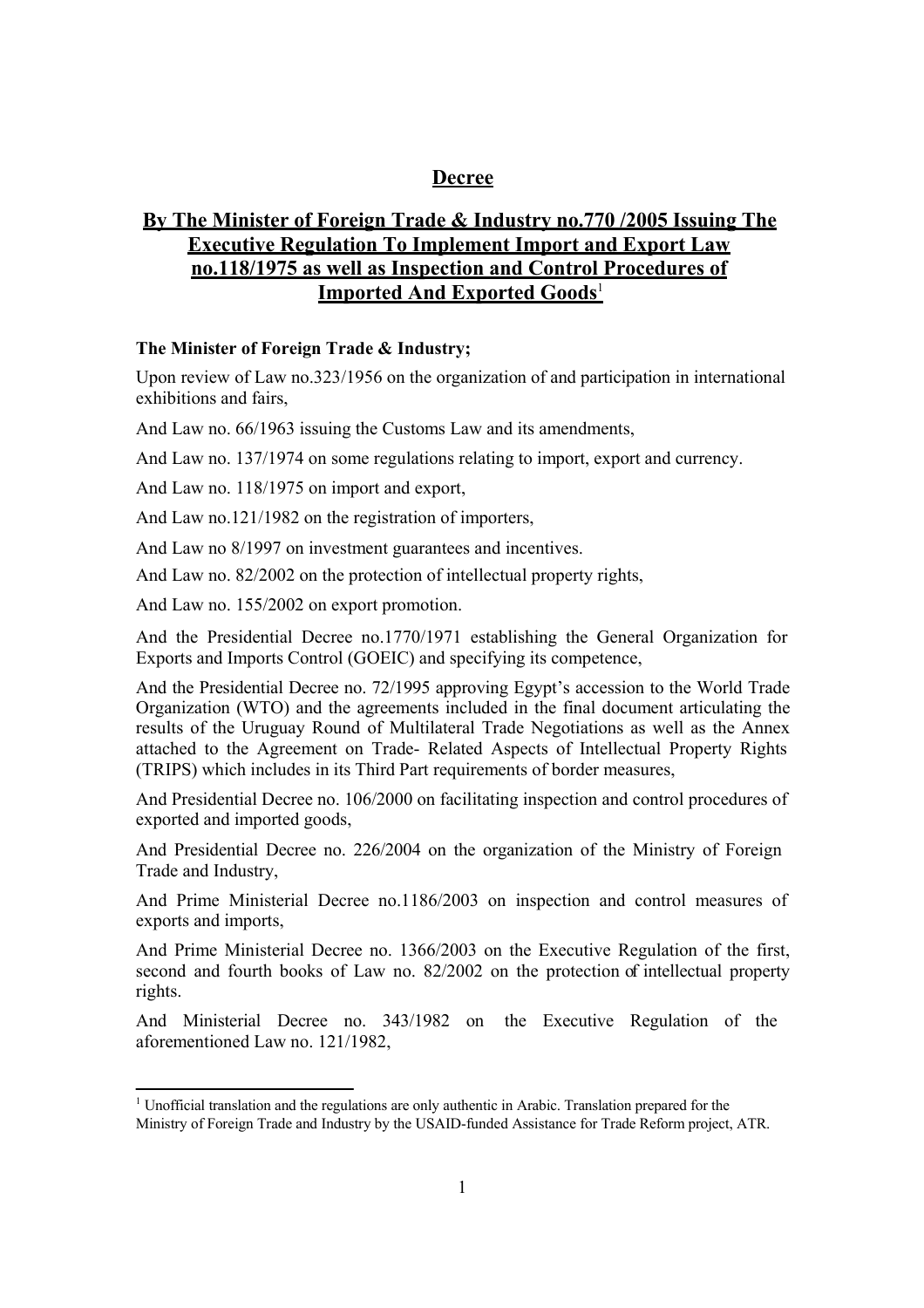And Ministerial Decree no.275/1991 issuing the Implementing Regulations of the Import and Export Law and its amendments,

And Ministerial Decree no. 515/2003 on inspection and control measures of imported and exported goods,

#### **Decreed**

**Article 1**: The aforementioned and attached Executive Regulations of Law no. 118/ 1975 on imports and exports shall become effective without prejudice to the provisions regulating the import and export of certain goods, in pursuance to laws and international treaties and agreements to which the Arab Republic of Egypt is a party.

Article 2: The attached procedures shall apply to inspection and control of all imported and exported goods pursuant to the aforementioned provisions of Law no.155/2002.

**Article 3:** Those enrolled in the exporters' register at the time this decree became effective shall be abide by reconciling their status pursuant to provisions cited in Chapter 3 of Part Two of the Executive Regulations of the above-mentioned Import and Export Law within one year from the date this decree has taken effect.

Exporters whose exports average exceed the equivalent of \$5 million annually, during the three years prior to the issuance of this Decree, shall be exempted from the stipulation requiring the submission of an export practice certificate.

 **Article 4**: The above Ministerial Decree no.275/1991 and amending decrees as well as the aforementioned Ministerial Decree no. 515/2003 and any and all stipulations in contravention of the provisions of this Decree shall be rescinded.

**Article 5:** This decree shall be published in the official gazette, and shall become Effective as of the next day following the date of its publication.

Issued in 13/10/2005

**Minister of Foreign Trade and Industry**

 **Rachid Mohamed Rachid**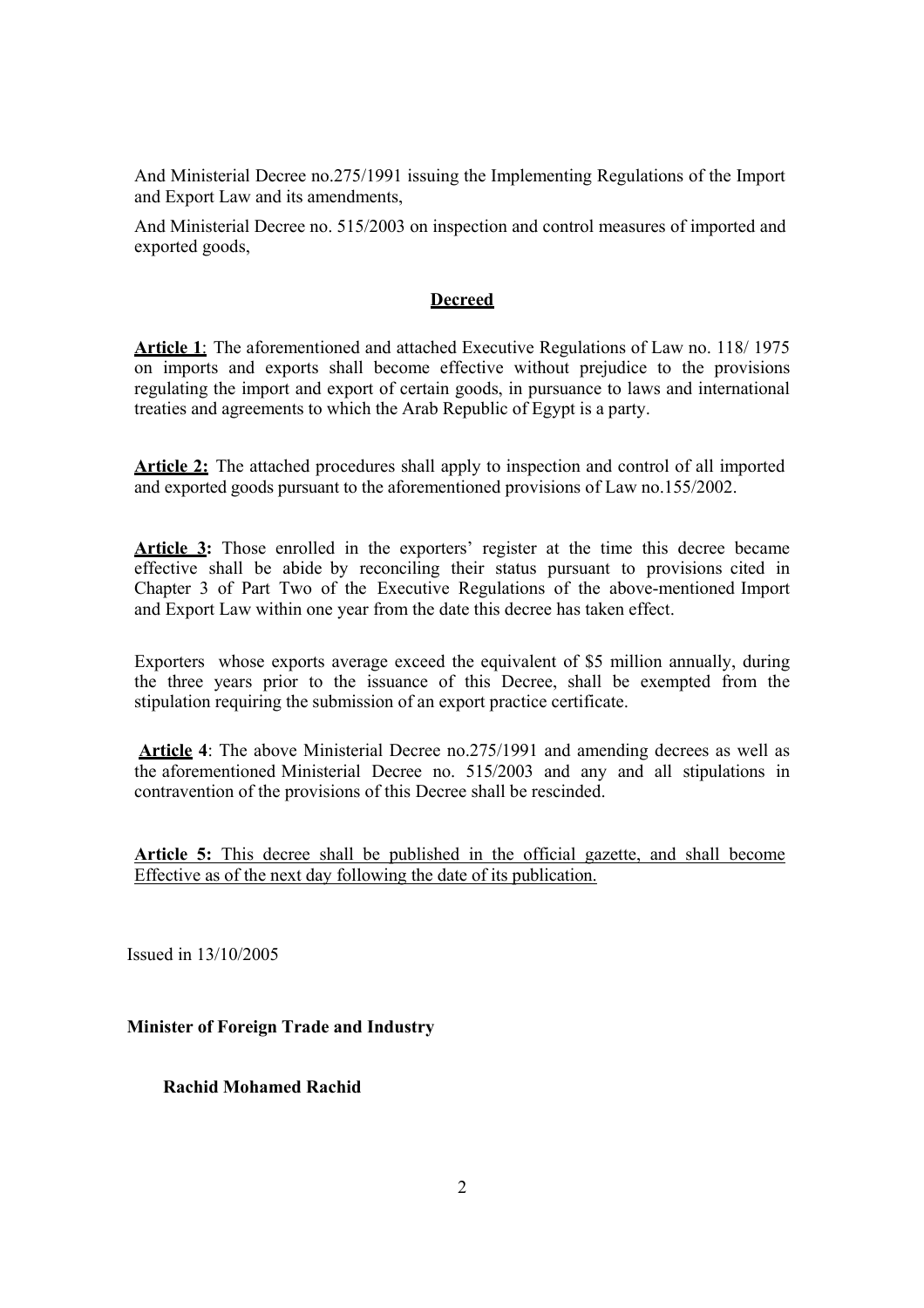#### *Section I*

#### *The Implementing Regulations of Import and Export Law*

#### *Part I*

#### *Import*

#### *Chapter 1 Definitions and General Provisions*

*Article 1: In applying the provisions of Law no.118/1975 and its implementing regulations, terms and expressions below shall be interpreted as follows:* 

#### *A) Import:*

*The act of bringing goods from abroad into the Arab Republic of Egypt, getting them inside the Customs Zone and registering the Customs Declaration to release the goods as final imports.* 

*Also importing shall be from free zones, free-duty shops inside the country, international exhibitions and fairs and other exhibitions licensed according to the general rules of import from abroad.* 

#### *B) Importer:*

*The natural or judicial person in whose name the Customs Declaration is registered for the goods requested to be released as final imports, and who is responsible for meeting all import regulations.* 

#### *C) Import for Retail:*

*Goods imported for the purpose of retail by natural or judicial persons enrolled in the importers' register in accordance with provisions of Law no. 121/1982 on the importers' register, to be sold in the same condition in which they have been imported or after being packed or packaged, without undergoing any process of transformation.* 

#### *D) Import For The Production Of Goods And Services:*

*Items imported by production companies to be sold after transformation as well as imports by service-rendering companies to ensure delivery of their services or related Trade Agreements Sector to be performed. This shall involve inputs for operation or service provision, including raw materials, intermediate goods and other components of the final product.* 

#### *E) Import for Private Use:*

*Imports, for purposes other than retail or production, of capital goods, spare parts, advertisement material and others that benefit the importer's activity rather than his personal use as well as imports for financial leasing shall be regarded as*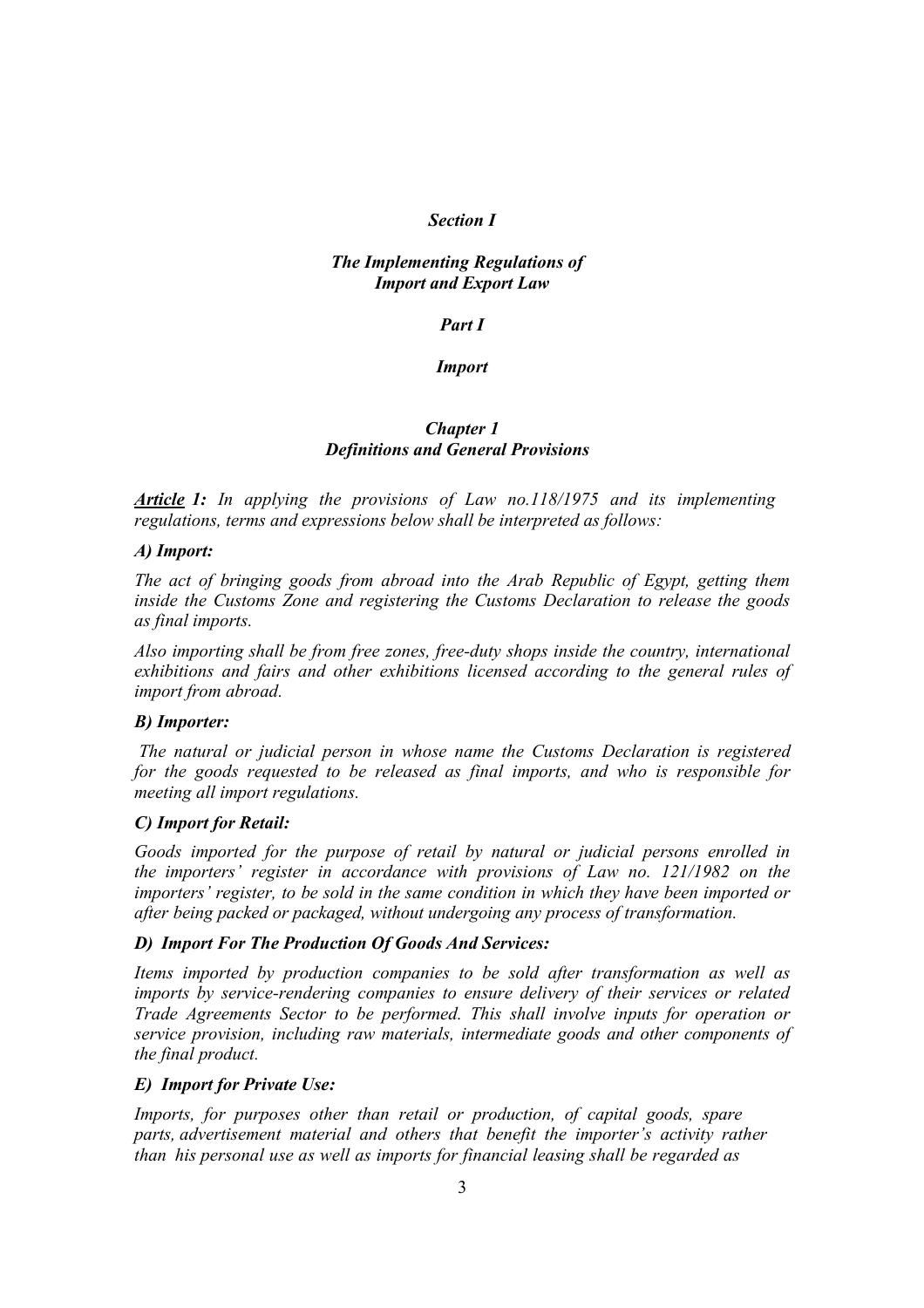*private use with the exception of passenger cars.* 

#### *F) Import For Personal Use:*

*Import, by natural persons to achieve personal or family benefits, of goods whose quality and quantity are deemed appropriate for personal and family use within the period consistent with the nature of given goods and in a manner that shall not place goods in circulation.* 

#### *G) Import by Government:*

*These are imports by ministries, agencies, authorities, local administration units and public judicial persons to fulfill their purposes.* 

*Article 2: The country's needs of imported goods shall be in accordance with the provisions of the law and this regulation and in a manner that does not violate public order and morality.* 

*Article 3: The Minister of Foreign Trade or whomever he delegates may ban dealings with any foreign supplier who is believed to deliberately undermine national economic interests.* 

*Article 4: The person in whose name the Customs Declaration is registered shall be responsible for completing import procedures. Imported goods, for which the customs declaration has been registered, may be assigned to natural persons or legal entities before release. The assignee shall, in this case, be responsible for completing the import procedures. The release type may be amended at any stage before clearance except for consignments inspected by competent authorities and rejected for their nonconformity with technical standards1 .* 

*Article 5: The provisions of this regulation shall not apply to the following:* 

*1-Unless otherwise provided, goods imported by the Petroleum Sector necessary to serve its purposes in accordance with standards set by the Minister of Petroleum, with the exception of passenger cars.* 

*2-Postal parcels whose owners refuse to receive them, and so are returned to the Sender.* 

*3-Foreign banknotes and securities traded between the Arab Republic of Egypt and foreign countries through agencies licensed to run this activity.* 

*4- Previously released production accessories which were imported under the temporary admission system for production projects, without exceeding 5% of the quantities used in products which have been exported and their accounts settled.* 

*5-Egyptian goods imported from abroad or from free zones to exporters who have previously exported them in compliance with customs procedures pursuant to the following conditions:* 

<sup>&</sup>lt;sup>1</sup> This has been added by the Ministerial Decree No.32/2006.on amending some provisions of the executive regulation implementing import and export law as well as inspection and control procedures for exported and imported goods.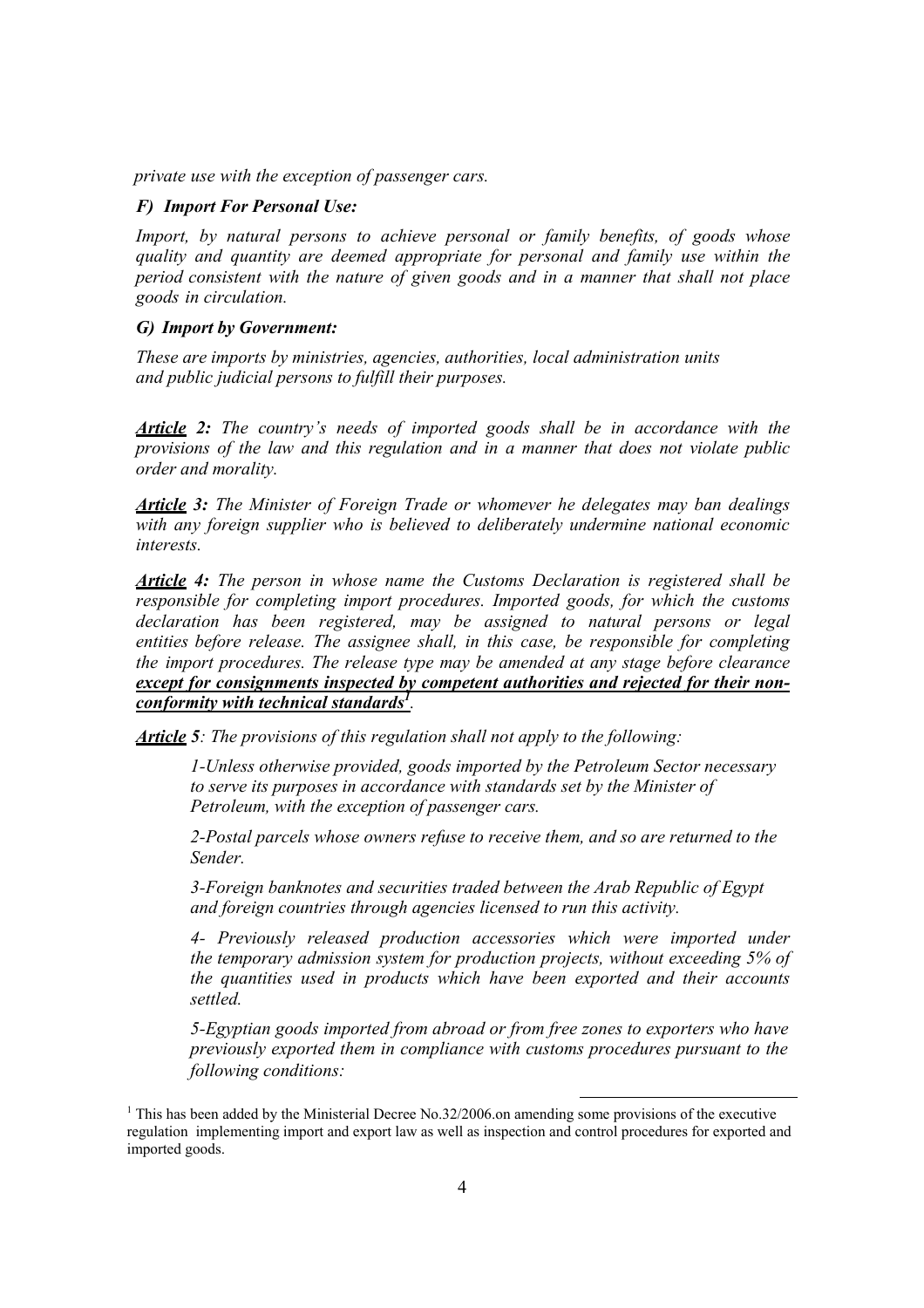*(a) Customs shall verify the conformity of documents and the sample of previously exported goods.* 

*(b) Agricultural goods and foodstuff will be inspected by GOEIC.* 

*6 - Consignments of fish caught from the Sudanese Nubia Lake and by fleets carrying the Egyptian flag and operating in high seas.* 

*7- Human organs, blood and its derivatives for hospitals and eye banks.* 

*8-Inheritance legitimately transmitted to Egyptians by bequeathers abroad, whether Egyptian or non-Egyptian, including vehicles, provided an official document certified by the department concerned at the Foreign Ministry is submitted indicating the bequeather's subject property. If heirs are multiple, the incoming inheritance shall be released only to the heirs or the representative authorized by a power of attorney.* 

*Article 6: The import of goods listed in annex no. (1) enclosed with this regulation, shall be suspended, whether the import is intended for the purpose of trade or production or personal use, except for imports approved by the Minister of Agriculture as agricultural pesticides or fungus disinfectants.* 

*The Minister of Foreign Trade, after consulting whom it may concern, may approve the import of production accessories concerning goods for production companies and needs of research centers, institutes and universities, within the limits of actual requirements.* 

*Article 7: The following conditions shall be observed in the process of releasing imported goods:* 

*1- The imported goods shall be new, however, used goods may be imported in cases articulated in Annex (2) or as otherwise provided in this regulation, and also cases that were approved by the Minister competent for foreign trade.* 

*2-The goods shall be internationally bar coded in accordance with regulations decreed by the Minister of Foreign Trade.* 

*3-The goods listed in annex (3) shall fulfill the conditions quoted next to each.* 

*Article 8: It is stipulated for the release of imported goods, that they be accompanied by an invoice with the name of the producer, the trademark if applicable, address, telephone number, fax, and email address.* 

*Article 9: The importer shall be obligated to pay the cost of imports exceeding \$ 5000 according to any of the systems of payment applicable by banks, operating in Egypt, and Form (4) attached to this regulation shall be completed.* 

*The importer may clear the value of imports against the value of exports or services. Cases, regarding which special provisions have been cited in this regulation, shall be exempted from the provisions of this Article.*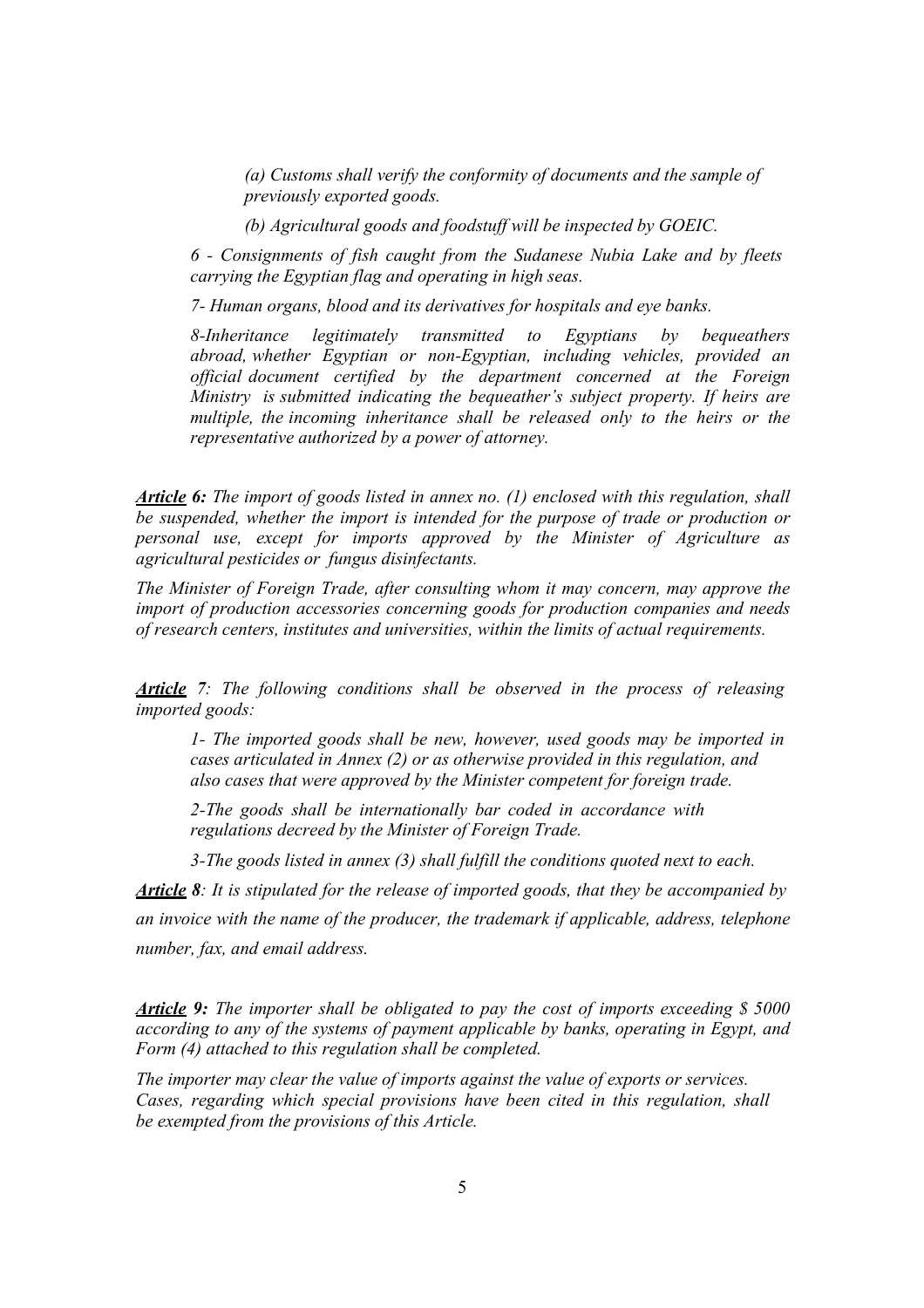*Article 10: Banks operating in the Arab Republic of Egypt shall collect administrative charges determined by the Minister of Foreign Trade on the total value of goods included in Form no.(4) and shall credit them, immediately upon collection, to the account of the Ministry of Foreign Trade at the Central Bank of Egypt.* 

*In cases where clearance is accorded directly by the customs, these charges shall be collected by Customs authorities on behalf of the Ministry of Foreign Trade and Industry. In all cases, the receipt indicating payment of these charges shall be regarded as among clearance-related documents.* 

*Article 11: The Customs Authority may not dispose of goods in violation of import regulations, except after the issuance of a decree by the Minister competent for foreign trade or a person he delegates, in accordance with the provisions of Article 15 of the aforementioned Law no.118 /1975.* 

*If circumstances necessitated the sale of these goods, sale revenues shall be kept aside, until the violation is finally settled without prejudice to customs regulations.* 

#### *Chapter 2 Import for Retail*

*Article 12: Without prejudice to the provisions set forth in the First Chapter of the First Part of this regulation, goods imported for the purpose of trade shall be released upon the submission of a copy of the importer's entry card in the importers' register. The given product shall also be tabled in the list of commodity groups entered in the card.* 

*The provision of this article shall apply to goods imported according to the consignment system.* 

*Article 13: The provision in this chapter shall not apply to the following goods which shall be directly released from the customs after payment of administrative charges:* 

*(1)Books, newspapers, and periodicals whether printed or on CDs or discs.* 

*(2)Waste of material used by foreign ships within the range of LE.2,000 daily for every trader with the exception of consumer durable goods* 

*(3)Waste of Egyptian ships* 

*(4)Waste from scrapping ships and airplanes in the Customs area* 

*(5)Express mail parcels, provided that the value of every parcel, with transportation costs excluded, does not exceed \$2,000.* 

*(6) Mail parcels containing intermediary goods or spare parts of machines, equipment or utility models provided that the value of every parcel, with transportation costs excluded, does not exceed \$2,000.*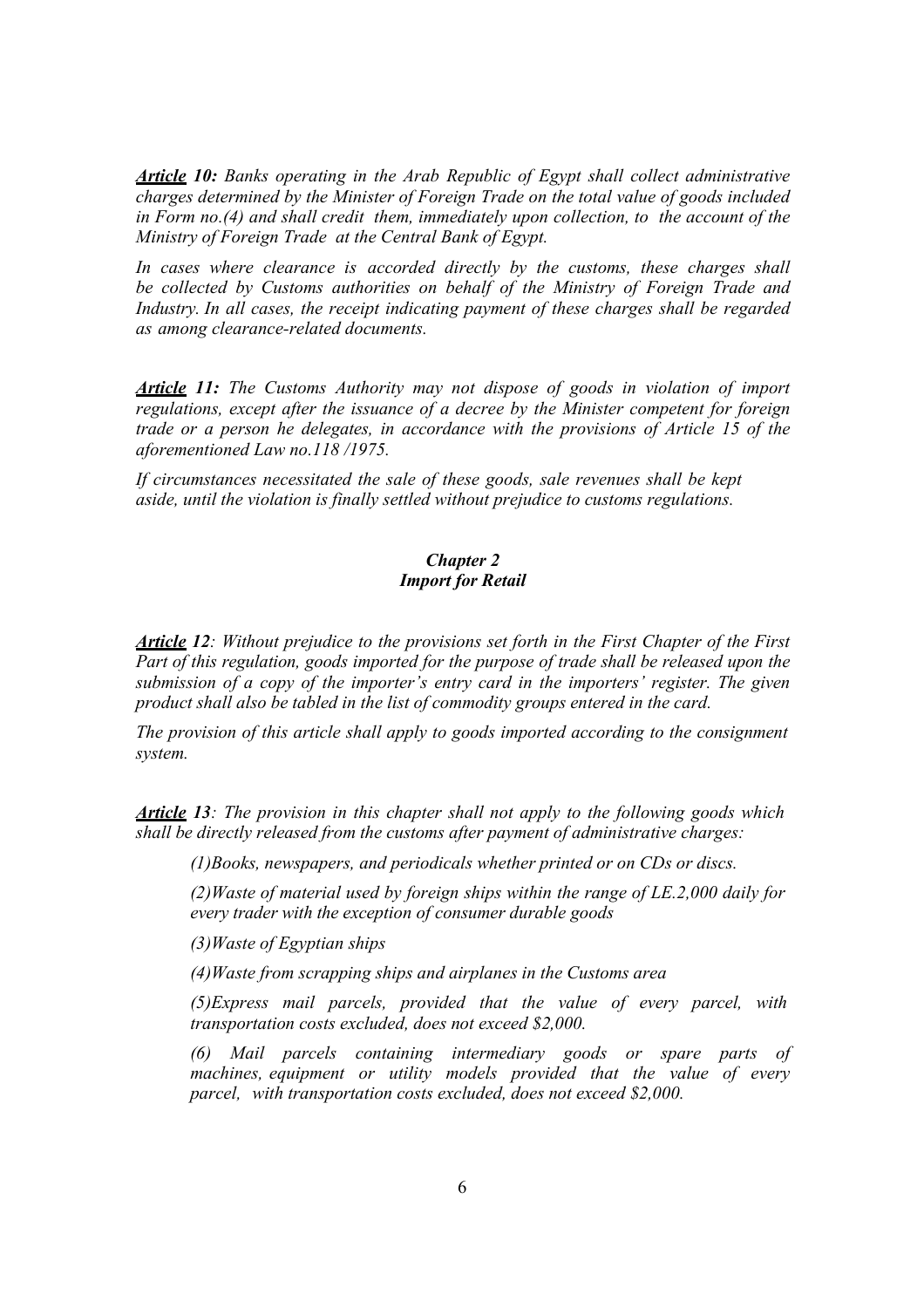*(7) Waste material belonging to companies and authorities operating in Egyptian harbors and airports upon the approval of port authorities.* 

*(8) Public auction sales of ships which run adrift and their salvaged waste.* 

*Article 14: Imported goods shall be released only if attached with a certificate of origin authenticated by appropriate authorities except for:* 

- *a. goods listed in annex (2).*
- *b. goods approved by departments concerned at the Ministries of Health and Agriculture: (drugs-pharmaceutical raw materials and diagnostic substances, products for therapeutic purposes, medical equipment and accessories, veterinary vaccines and insecticides, fungicides and pesticides used to control harmful weeds and rodents, germination inhibitors and plant growth regulators*

*– one day old chicks and ducklings- oil cake and animal feed components – seeds).* 

- *c. Goods with invoices including the country of origin whenever issued by the producing company.*
- *d. Cases approved by the competent minister for foreign trade.*

*A certificate without authentication shall be accepted with regard to goods originating in member countries of the EU, the Common Market for Eastern and Southern Africa* 

*(COMESA) and the Trade Facilitation Agreement Among Arab Countries as well as in countries to which the principle of equal treatment is applicable concerning exemption from authentication in accordance with governing regulations in this connection.* 

*Consignments with no certificates of origin shall be released provided that the person concerned shall submit an unconditional letter of guarantee indicating the value of released goods consistently with Customs valuation. The letter of guarantee shall only be returned if the certificate of origin is provided no later than six months, otherwise, payment of compensation shall be discounted from the value of the letter of guarantee in accordance with the provisions of Article 15 of the aforementioned Law no.118/1975.* 

*The importer shall be held responsible for the data recorded in the certificate of origin. If the Customs concerned was found to have adequate evidence to suspect the conformity of the certificate of origin or its contents, it shall adopt measures deemed necessary for verification in accordance with regulations decreed by the Minister of Foreign Trade upon consultation with the Minister of Finance.*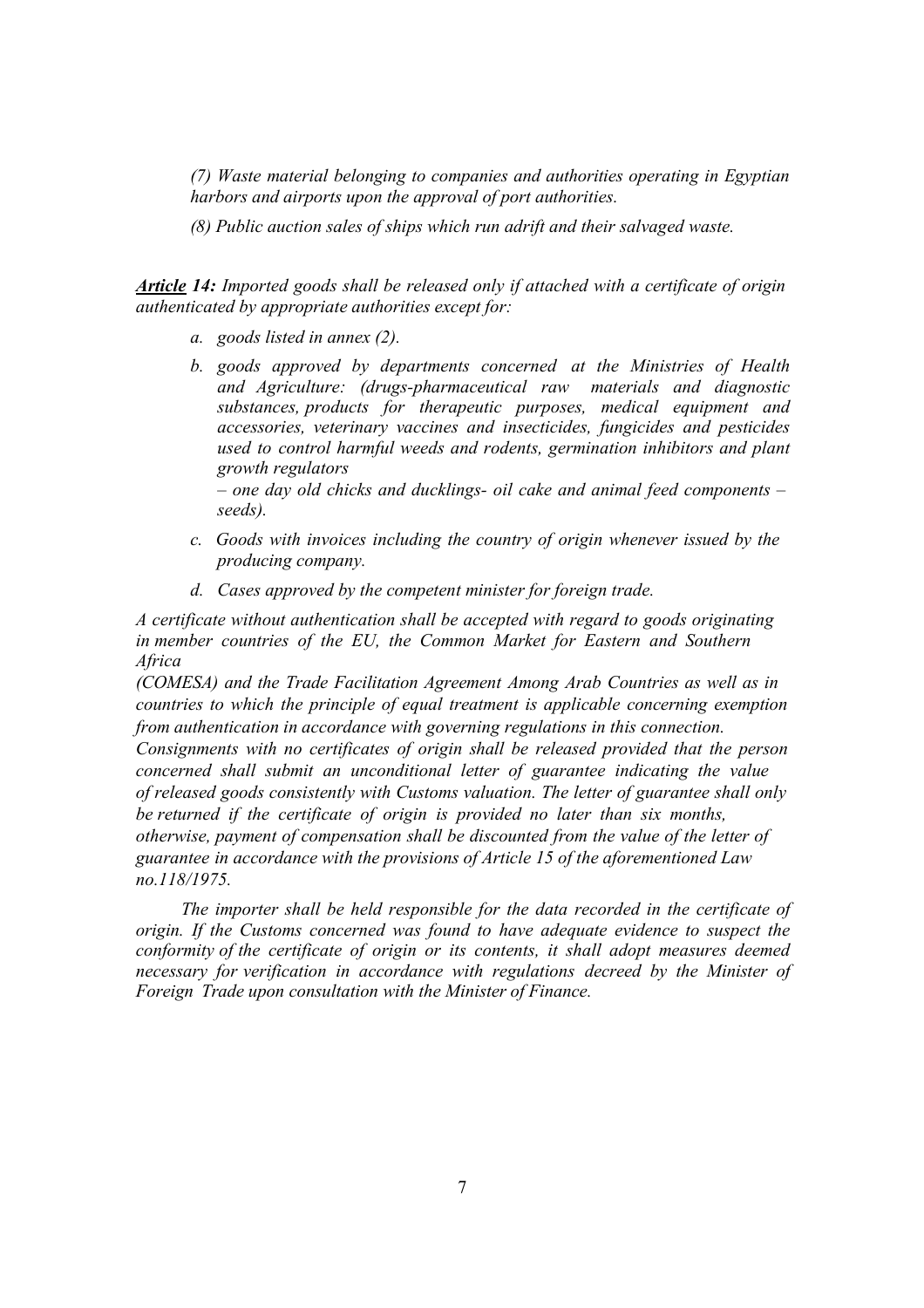#### **Chapter 3 Import for Production of Commodities and Services**

**Article 15:** In regard to the provisions laid out in the First Chapter of Part one of this Regulation, production and service companies may be permitted to import production inputs required for production, operation or service provision without mandating entry in the importers' register.

These companies shall be obligated to submit to the competent Customs the document ascertaining their activity as well as a declaration detailing the imported production inputs on the Form included in Annex no (5).

These companies may apply to GOEIC for a requirements card based on supportive documents certifying related activities. The said companies shall be required to submit a copy of this card while filing the application to release their production inputs.

**Article 16**: Final release shall be allowed for goods previously released under the temporary admission system, provided that import procedures are completed in the runup to final release.

#### **Chapter 4 Import for Private Use**

**Article 17**: Without prejudice to the provisions cited in Chapter 1 of Part 1 of this regulation, and with the exception of Article 9, Customs shall directly release goods imported for private use of natural or judicial persons in the light of the requirements of their licensed activities. The Declaration Form included in annex (6) shall meanwhile be fulfilled .

**Article 18:** Goods which have previously been temporarily released shall be accorded final release provided that subject goods fulfill import conditions at the time of temporary and final release.

Article 19: Customs shall promptly release samples, models, as well as promotion and advertisement material imported by natural and judicial persons under the following conditions:

-Verification of the nature of the subject sample or model.

-Approval of medicine samples by the competent department at the Ministry of Health.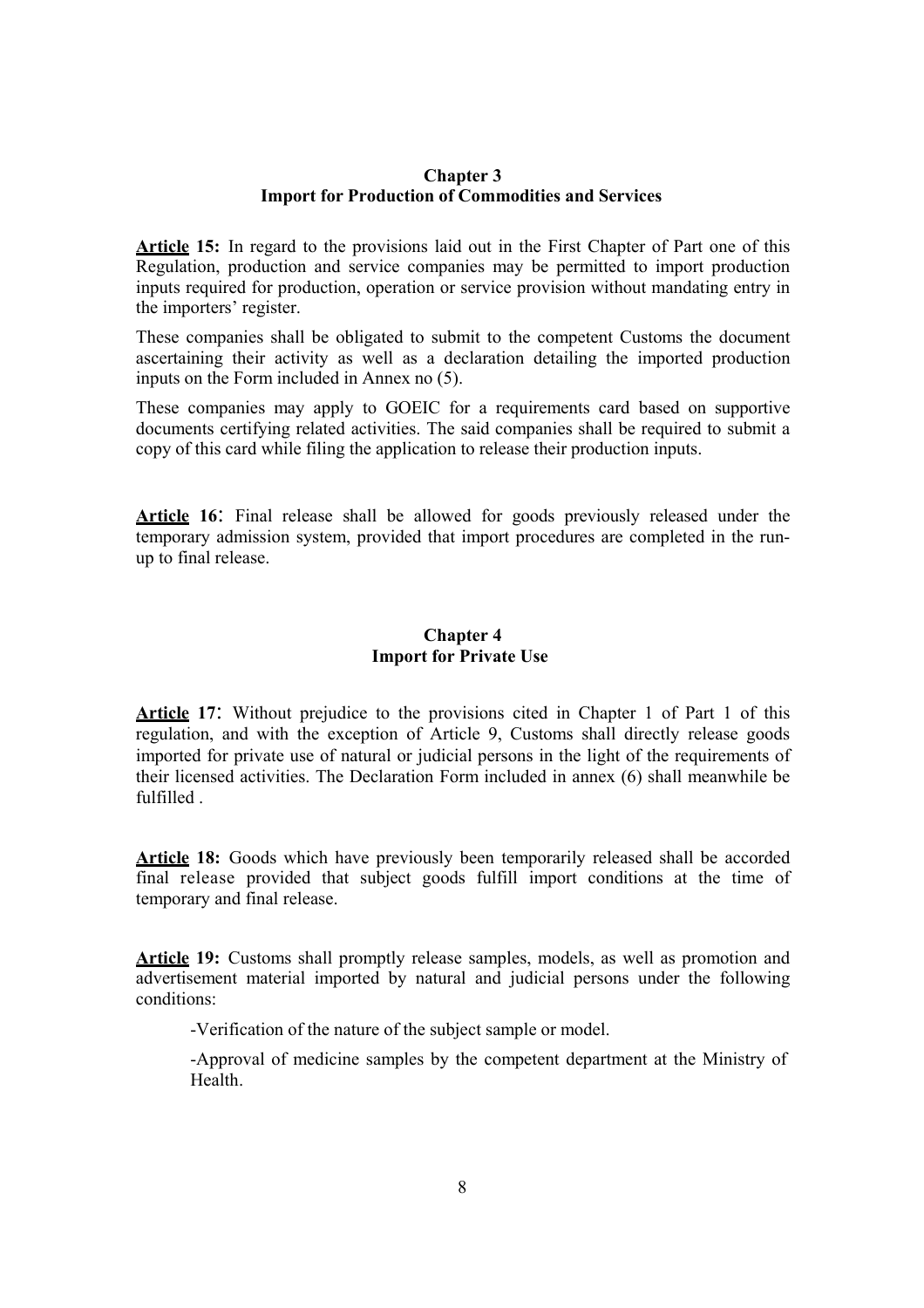-Advertisement material shall bear in print the name of the entity concerned or the commercialized event.

-Approval by the Literary Works Authority of advertisement material in relation to foreign movies.

Article 20: Customs shall promptly release media material and stationary imported by embassies and scientific agencies on the occasion of holding scientific conferences or national celebrations of foreign countries. The release shall be in the name of the beneficiary.

Article 21: Customs shall promptly release stationary, advertisement material and staff uniforms imported from the head offices of foreign airlines to Egypt-based branches provided that the approval of the Ministry of Aviations is maintained .

#### **Chapter 5 Import for Personal Use**

**Article 22:** As exemption from the provisions of Chapter 1 of Part 1 of this regulation, Customs shall release promptly goods and luggage which are intended for personal use whether in the company of a passenger or sent by freight or mail parcel or purchased from the free shop. The subject goods and luggage, even if used, shall be allowed in except for two-stroke motorcycles unless sent for patients and handicapped.

Every investor shall be allowed to import his private car without being bound by the model of the year and the approval of the Head of the General Investment Authority and Free Zones or the person he delegates.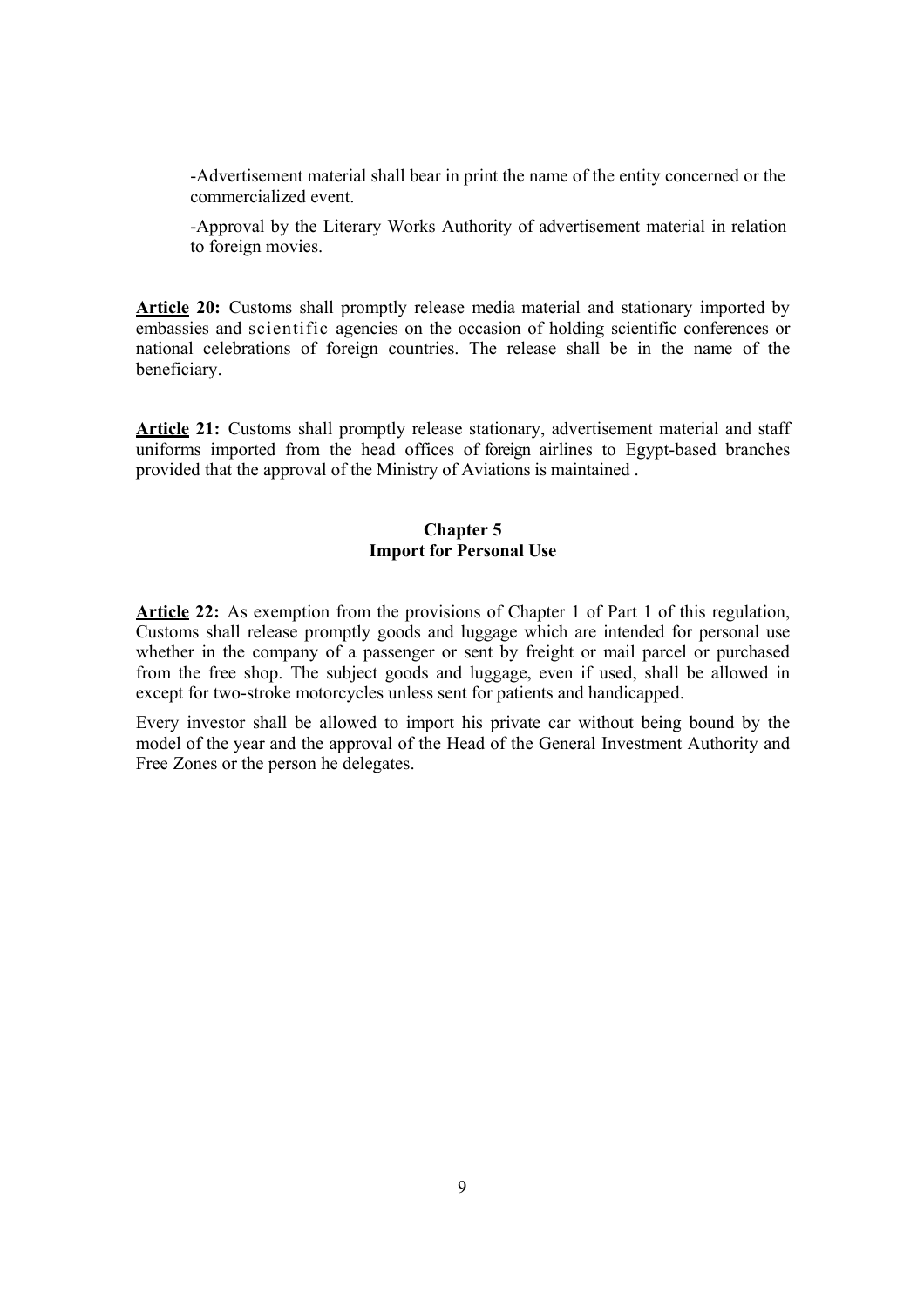## **Chapter 6 Importing by Government**

**Article 23:** Without prejudice to provisions stipulated for in Chapter 1 of Part 1 of this regulation, import of goods necessary for the activity practiced by ministries, government agencies, public authorities, local government units and public legal entities shall be carried out in accordance with laws and regulations governing their purchase from abroad and without mandating entry in the importers' register.

**Article 24:** Customs shall directly release to the bodies cited in the previous article their imported goods to help serve their purposes.

#### **Chapter 7 Imported Goods for Display**

**Article 25:** Board Chairman of the General Organization for Exhibitions and International Fairs (GOEIF) may allow exhibitors at international exhibitions and fairs as well as exhibitions licensed to be held in Egypt, to directly sell goods imported for display and re-exportation at exhibition sites identified by the Fairs Administration and within the limits of the local budget allocated for exhibition pavilions. The sale shall be supervised by GOEIF and the Custom, provided that import procedures, except for the certificate of origin and the bill of lading from the country of origin, are completed. This shall apply to the purchase for trade or production or for private or personal use.

#### **Chapter 8 No Value Imports**

**Article 26:** As an exception from the provisions of Chapter 1 of Part 1 of this regulation, the Customs shall promptly release imported goods which are donated or offered as aid or assigned, with no payment made, to the following bodies:

1-Ministries, government agencies, public authorities, local government units, public legal entities, trade unions and syndicates, sports clubs, the Olympic Committee, research centers and universities, conditionally upon the approval of the entity overseeing the given activity.

 2-Non-governmental organizations, mosques, and churches provided that the competent administrative body gives its approval.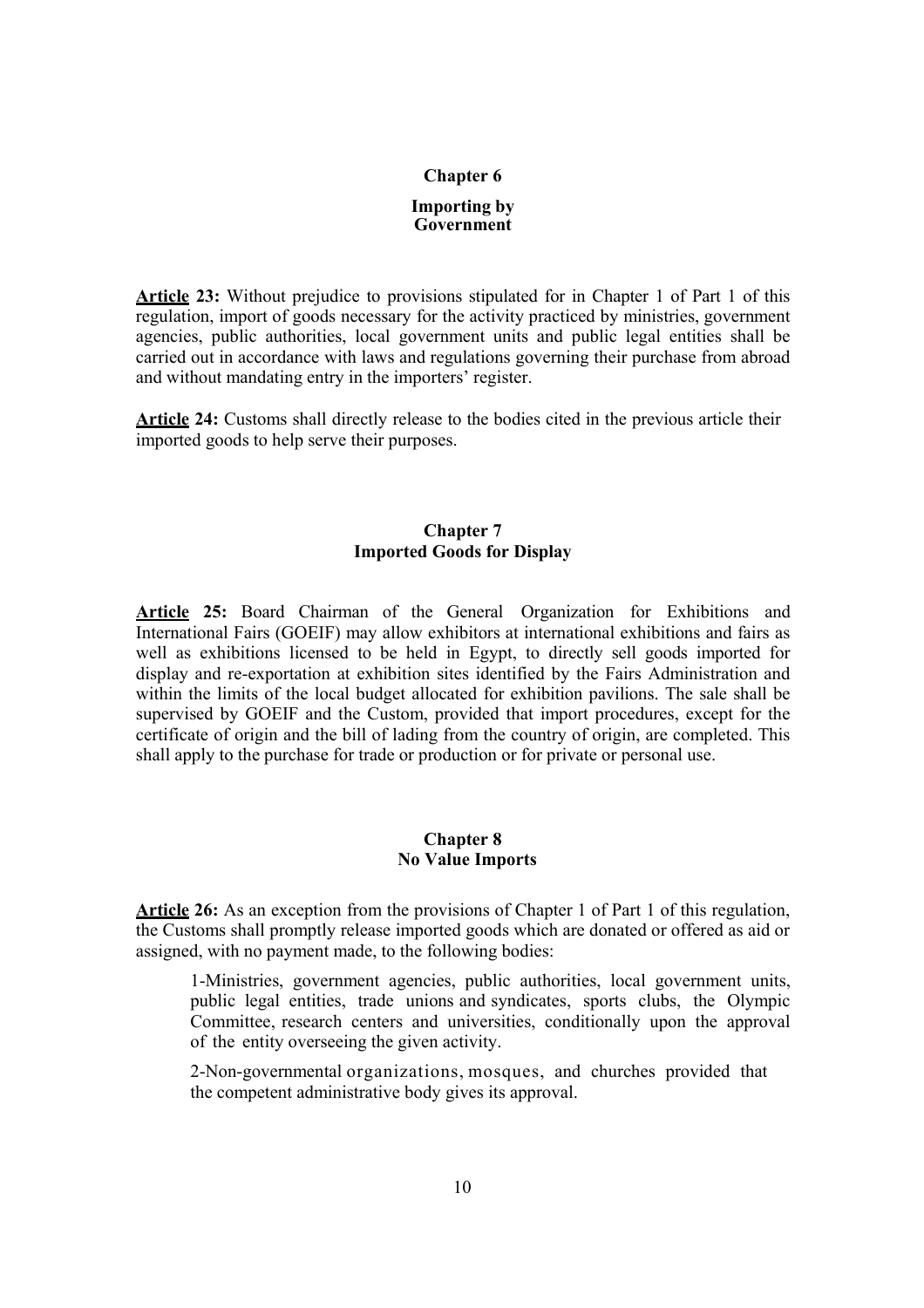#### **Chapter 9**

## **Border Measures for the Protection against the Importation of IPR Infringing Goods**

Article 27: The owner of intellectual property rights or his legal representative shall have the right to file a complaint with the competent Customs to suspend the release of imported goods or products or packages into free circulation allegedly involving infringement on intellectual property rights (rights of the copyright holder and related rights, trademarks, geographic indications, industrial designs, patents, integrated circuit lay-out designs), provided that the goods are entering Egyptian ports or yet to be released from Customs. The applicant and the competent customs shall provide Trade Agreements Sector at the Ministry of Foreign Trade And Industry with a copy of the complaint.

**Article 28:** The complaint shall provide adequate evidence establishing a prima facie case of infringement and include the following data and documents:

- 1- The applicant name and job, and the name of his representative.
- 2- A detailed description of suspected consignment/consignments subject of complaint regarding the exporting country, bill of lading number and date, port of destination, name of importer, and description of goods.
- 3- Adequate evidence and documents that there is a prima facie infringement of intellectual property rights.
- 4- A certified deed to assert IPR ownership subject of complaint along with an affidavit indicating the property has not been assigned or subject to a usufructuary right.
- 5- An affidavit by the IPR holder verifying that he has not filed a request for a decision on the merits by the competent chief justice to the effect of taking one or more provisional measures or that no decision rejecting the provisional measure regarding the brief has been issued.

**Article 29:** On serving notice to Customs with regard to the given complaint, the applicant shall abide by depositing a security or a letter of guarantee issued by an Egyptian bank accredited by the Central Bank of Egypt that shall be unconditional and extendable for further periods as deemed appropriate by competent Customs, with no regard to the applicant's appeal.

The security or letter of guarantee shall be equivalent to quarter the value of suspected goods subject of complaint according to Customs valuation.

The bank shall abide by disbursing to the administrative entity concerned an amount equivalent to the security in place. It shall also abide by making full payment of the given amount upon its first request or its renewal as valid by the above mentioned entity with no regard to the complainant's appeal.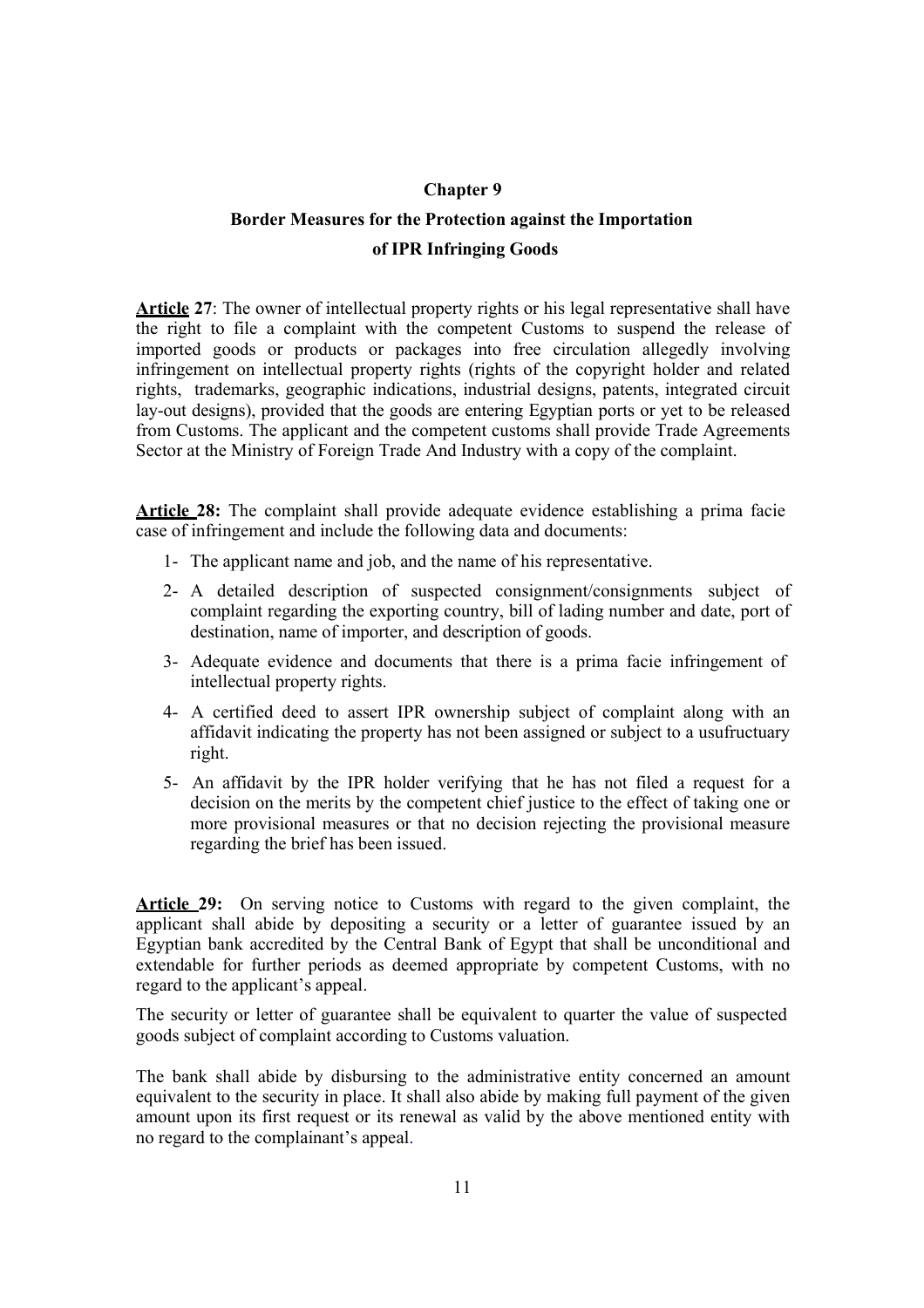**Article 30:** The competent customs shall have to accept the complaint upon verifying its compliance with the provisions set forth in Articles (27,28,29), and procedures to suspend the final release of the subject consignments shall be completed, provided that this does not stop the completion of procedures preceding final release.

**Article 31**: All authorities having adequate evidence that there is a prima facie case of IPR infringement regarding consignments not yet finally released, shall have to serve notice to Customs, which on verifying the conformity of reported data, shall apply procedures to promptly suspend release of infringing goods.

**Article 32:** Customs shall be obligated to notify both the complainant and the defendant legally by registered letter of receipt notice of the proceedings related to the suspension of release. Trade Agreements Sector at the Ministry of Foreign Trade and Industry shall also be notified of the action. It shall be served notice by registered letter of receipt notification or any other means of relevance. The duration of suspension of final release shall be 10 working days, and may be extended by another 10 days upon the approval of the Minister competent for foreign trade in response to a request by Trade Agreements Sector .

**Article 33:** IPR holders or their representatives who complain about cases of infringement on these rights shall have to file their complaint with Trade Agreements Sector at the Ministry of Foreign Trade and Industry, provided that this complaint is supported with adequate information.

The Trade Agreements Sector shall undertake to muster evidence concerning the soundness of the given complaint. If a prima facie case of infringement has been established, the competent Customs shall be approached for the application of border measures to suspected consignments.

**Article 34:** The importer shall have the right to file an appeal with Trade Agreements Sector contesting the suspension no later than 3 working days from the date of receipt of notice by him or his legal representative, or else the decision shall be considered final, if supportive documents and data are attached.

**Article 35***:* Trade Agreements Sector at the Ministry of Foreign Trade And Industry shall examine the appeal in light of the previously filed complaint, and take the final decision no later than 3 working days from the date of filing the appeal.

As long as no juridical decision on the merits ordering any of the relevant provisional measures has been taken, the Trade Agreements Sector shall be required to notify the competent Customs to release the suspended consignments once the appeal has been accepted.

If the appeal has been rejected by the Trade Agreements Sector, the competent Customs shall be served notice of the continued suspension of infringing goods subject of appeal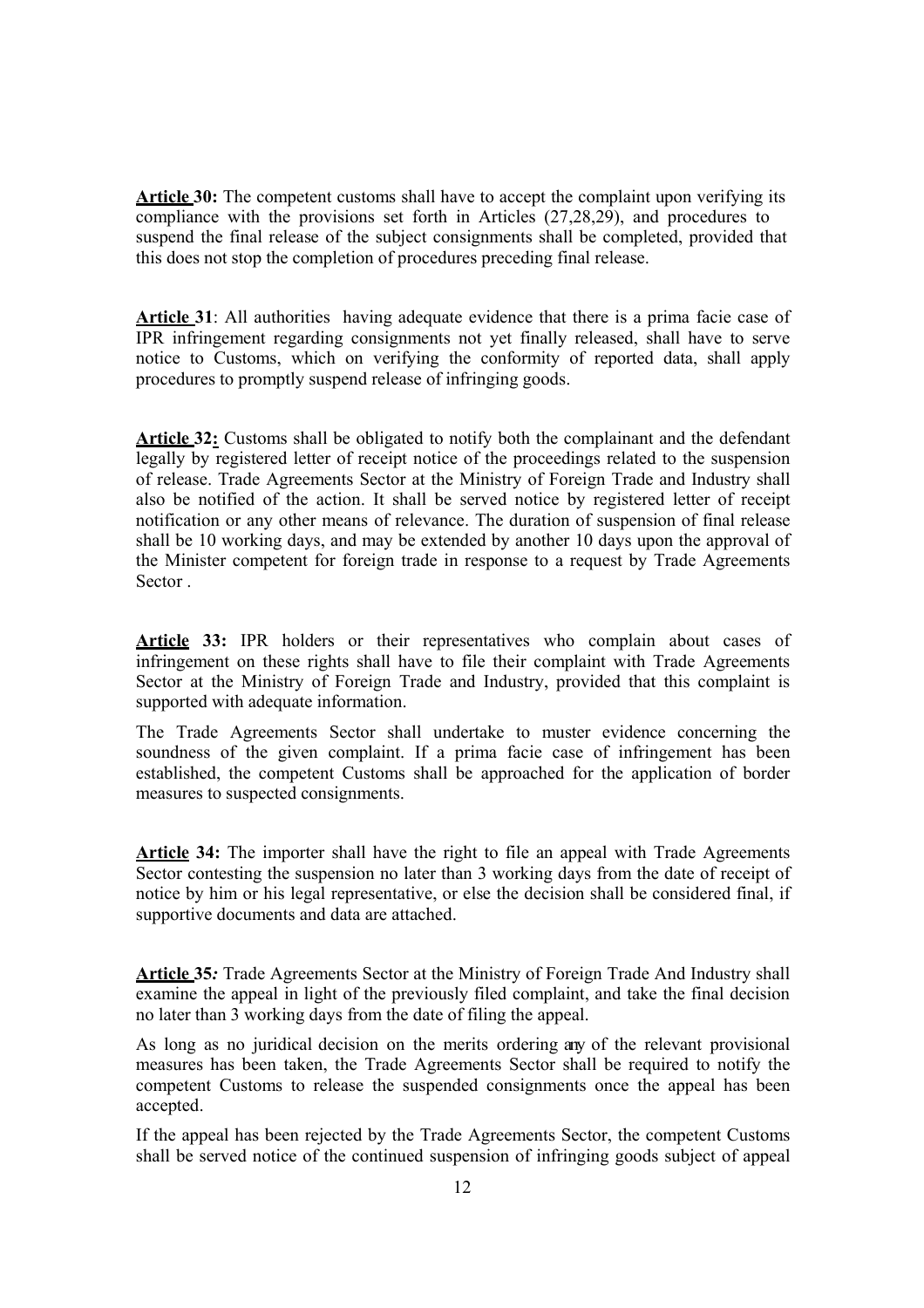and any security or equivalent guarantees posted by the complainant released, as long as a juridical order has not been issued in this connection.

**Article 36:** The complainant shall be obligated during the period of suspension specified in Article 32 of this Regulation to request the issuance of a court order in a brief by the competent chief justice to the effect of taking one or more appropriate provisional measures.

If the complainant has not served notice to the Customs and the Trade Agreements Sector at the Ministry of Foreign Trade and Industry on the legal action during the period of suspension or on the issuance of an order on the brief within 30 days from the date of its submission, the Customs concerned shall continue procedures of final release of suspended goods after the completion of importation procedures after discounting costs borne by these goods as a result of suspended release which shall be deducted by Customs from the security or cash guarantee posted by the complainant.

**Article 37:** Without prejudice to the protection of confidential information, the competent Customs shall have to offer the complainant and the defendant the chance to inspect the goods subject of suspension with a view to establishing evidence there is *prima facie* infringement. The defendant shall also be accorded a fairly equal chance concerning any of the infringing goods subject of complaint.

**Article 38:** The Customs shall have to release the security or guarantee posted by the complainant if the defendant has not filed an appeal in three days from his receipt of notice of the suspension of final release or if a juridical order on the suspension of consignments has been issued.

#### **Part II Export Chapter 1**

#### **General Provisions**

**Article 39:** Export of locally produced goods or goods previously imported for trade purposes may not be allowed except by a person whose name is entered in the exporters' register. The following cases shall not be regarded as practice of export:

- 1- Exports by public judicial persons.
- 2- Samples and advertisement material.
- 3-Goods exported for display overseas

4- Parcels containing documents, or tapes, or computer disks with stored data and information.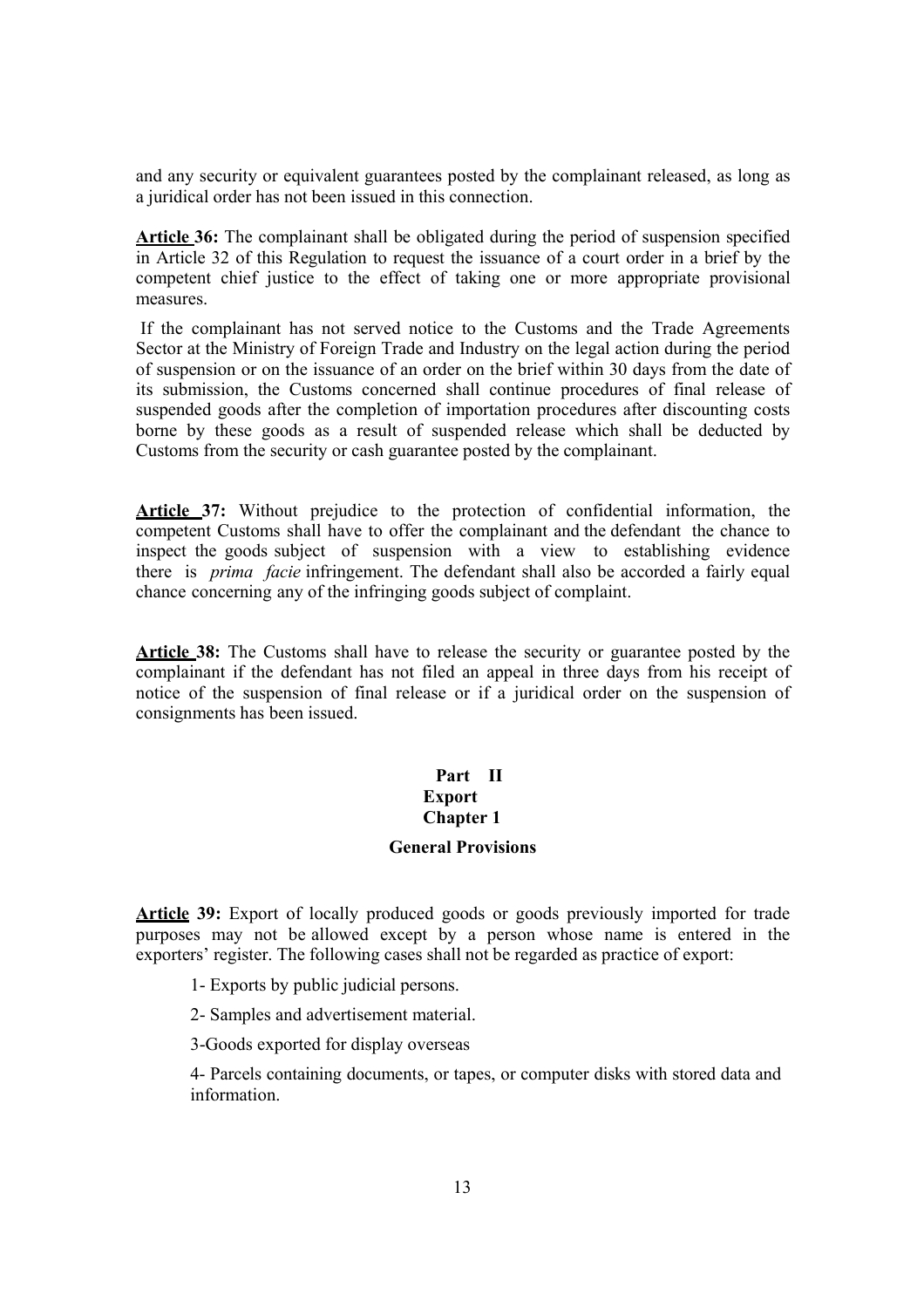5-Goods for which a customs declaration for final release has been drafted and which shall be re-exported

6- Goods that have been released as final imports and exported for purposes of Exchange or return

7- Goods that are temporarily exported for processing, use, operation, or undergoing supplementary processing or repair or functional transactions overseas, or the like, and which are re-entered into the country.

8-Personal belongings or gifts carried by passengers or by freight.

9-Purchases by departing foreigners and Egyptians, and tourists' purchases left behind at antique shops and tourist companies.

10 Donations and in-kind aid

11-Goods exported by government agencies to embassies and consulates of the Arab Republic of Egypt as well as commercial and technical offices affiliated to these missions

12-Scientific books and periodicals exported by government entities, research institutes and specialized scientific centers for exchange of knowledge and for dedication purposes.

13-Books exported by a publisher or author in two copies of each book for every client.

14- Needs of projects established in free zones to be supplied from the local market.

**Article 40:** 1 - Egyptian made products shall be exported directly through the Customs without export approval.

2-Manufactured goods shall not be exported unless produced in companies licensed to be established and to operate **except for handicrafts and tourist bazaars products**<sup>2</sup>.

3- Products of the Egyptian production enterprises or their packages with relevant names or brands posted thereon shall only be exported through such enterprises or their representatives or upon their approval or certified licensing.

Article 41: The export of petroleum products; butane, petrol, naphtha, jet fuel, lubricating oils, kerosene, solar, diesel, tar and asphalt, shall be with the approval of the Egyptian General Authority for Petroleum

**Article 42:** Goods that have been previously released as final imports shall be directly exported by the Customs.

<sup>&</sup>lt;sup>2</sup> This has been added by the Ministerial Decree No.32/2006.on amending some provisions of the executive regulation implementing import and export law as well as inspection and control procedures for exported and imported goods.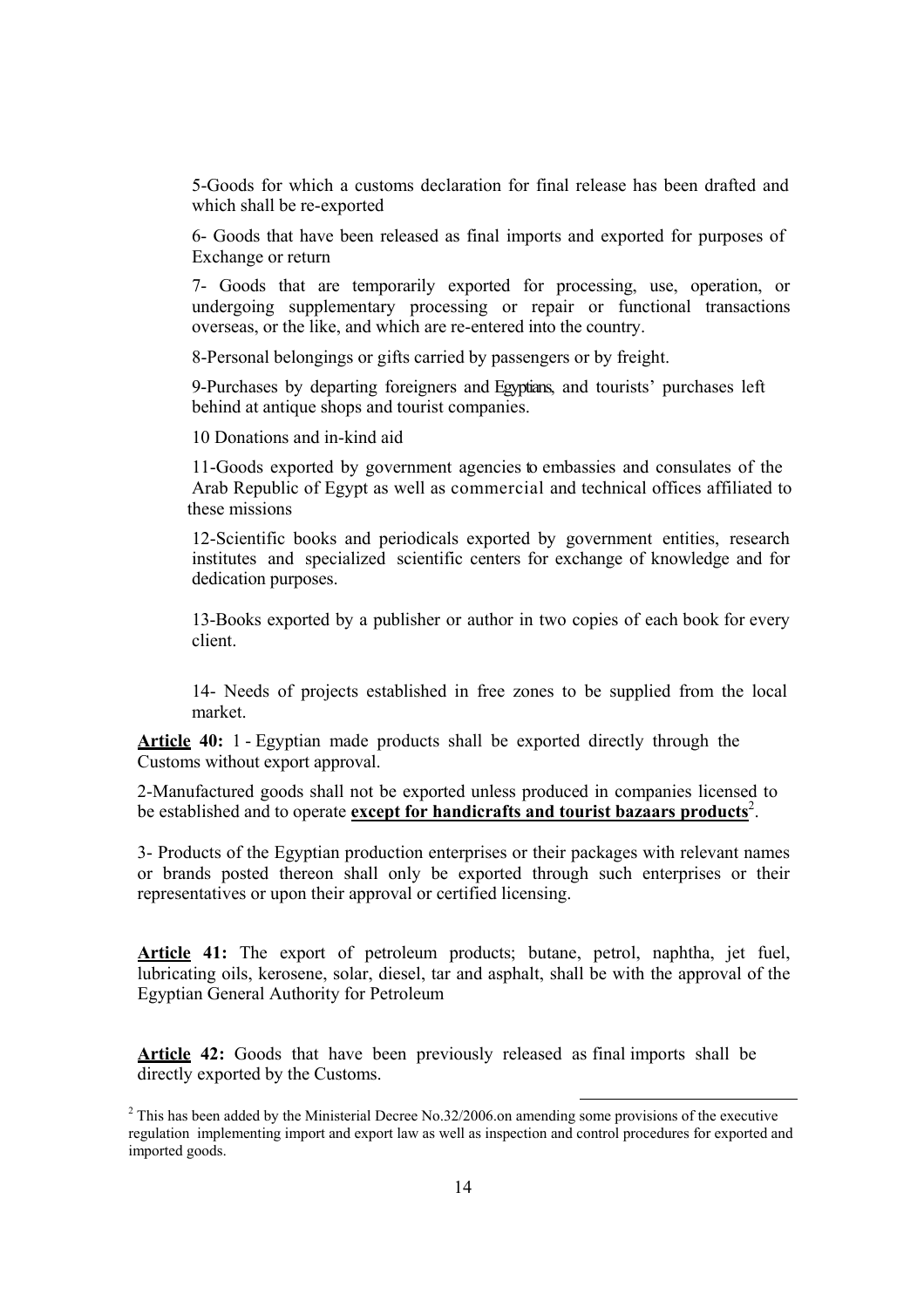**Article 43:** As decreed by the Minister competent for Foreign Trade, export committees and councils shall be formed to monitor export of certain goods. The decree, upon the proposal of the Foreign Trade Sector, shall define their functions, rules and system of work for these committees and councils. The Head of the Foreign Trade Sector shall issue the necessary decrees on the formation of the technical secretariats of these committees or councils and the identification of their functions.

**Article 44:** The export of the goods that are subject to the above mentioned export committees or councils as per the previous article shall be in accordance with the policy and regulations proposed by the Foreign Trade Sector and endorsed by the Minister competent for Foreign Trade. This Sector shall notify the entities concerned of the approved regulations in conjunction with provisions of the above paragraph, which will be binding to exporters.

**Article 45:** The exporter or his representative shall be obligated to complete in full statistical Form no (7) attached to this Regulation for each consignment, and deliver it to the GOEIC field office concerned before shipping. Data recorded in the aforementioned form should be in conformity with the shipment data as well as with the Custom Declaration. The exporter shall notify the competent GOEIC field office of any amendments introduced to the said data.

The Customs concerned shall not allow shipping to be carried out unless the statistical form has been submitted to GOEIC field office.

The GOEIC department dealing with certificates of origin shall, before issuing the certificate, be ascertained of the submission to the field office concerned of the statistical Form and the inclusion of any related amendments.

The above form shall be replaced by the Unified Statistical Form agreed by the Ministries of Finance and Foreign Trade and Industry.

Article 46: On exporting to countries party to preferential agreements with the Arab Republic of Egypt, and under which, Egyptian goods enjoyed a duty free treatment, the exporter who requests enjoying this exemption, shall be obligated to attach to the exported consignment a certificate of origin in accordance with the terms of reference of the agreement in question.

The exporter shall be responsible for proving that exports meet the standards of origin and verifying conformity of data in the certificate of origin.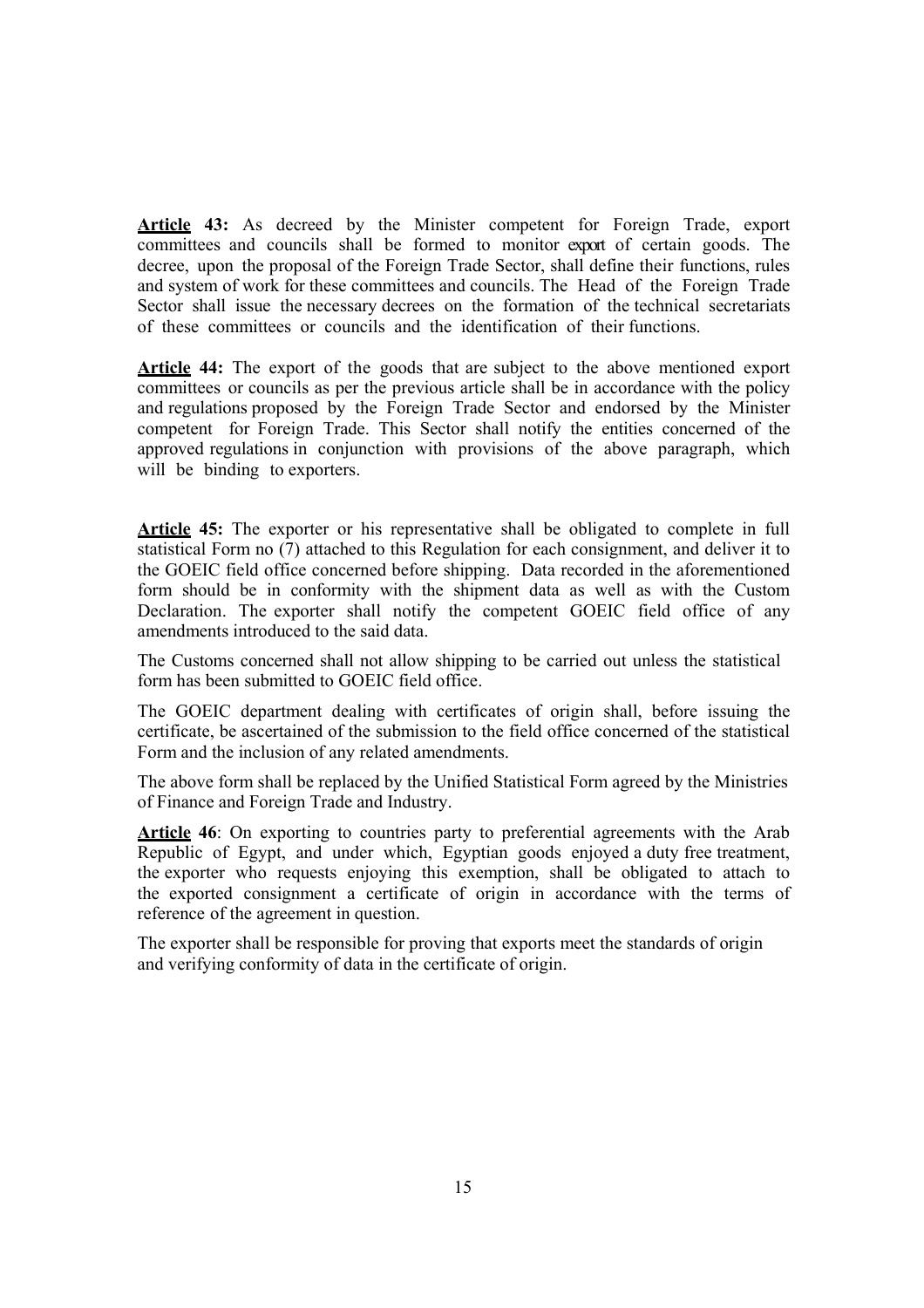#### **Chapter 2 Issuance of Certificates of Origin for Exports of the Arab Republic of Egypt**

**Article 47:** The General Organization for Export and Import Control (GOEIC) shall exclusively be responsible for issuing the certificates of origin or transit for exports of goods originating in Egypt or exports acquiring Egyptian origin to countries party to bilateral or regional or multilateral trade agreements with the Arab Republic of Egypt, under which the Arab Republic of Egypt enjoys preferential treatment, unless otherwise provided for in any of the said agreements.

Under a preferential agreement, certificates of origin shall be issued only to countries party to it.

Article 48: An application for the certificate of origin shall be filed in accordance with the aforementioned Article on a GOEIC-prepared form. The application shall be valid for one or more consignments of the same kind or of different varieties directed to a single import destination, using a single means of freight transport.

The following documents shall be enclosed with the application:

-A copy of the sale invoice signed by the exporter.

-A declaration by the party concerned verifying the conformity of data submitted and the observance of rules of origin regarding the subject consignment in accordance with the agreement concluded with the country of destination.

-Concerning products of the production enterprises in free zones, the board chairman of the zone shall sign to notate that the subject products have been manufactured inside the

zone.

GOEIC shall abide by issuing certificates of origin to applicants after payment of fees within 24 hours from the submission of the application .The certificate of origin shall be immediately issued for perishable and airborne goods.

**Article 49:** The Federation of Egyptian Industries shall submit to GOEIC an annual statement of production enterprises, members in the various industrial chambers, detailing products these enterprises are licensed to produce. On issuing the certificate of origin to any of the given companies, GOEIC shall verify that the contents of the certificate are in conformity with the statement data.

**Article 50:** The exporter shall be obligated to provide GOEIC with all the data and information in connection with the GOEIC-issued certificate of origin in order to verify the origin if so requested by the country of destination.

The aforementioned exporter shall have to keep records and documents certifying the statement of origin for five years starting from the date of the issuance of the certificate of origin.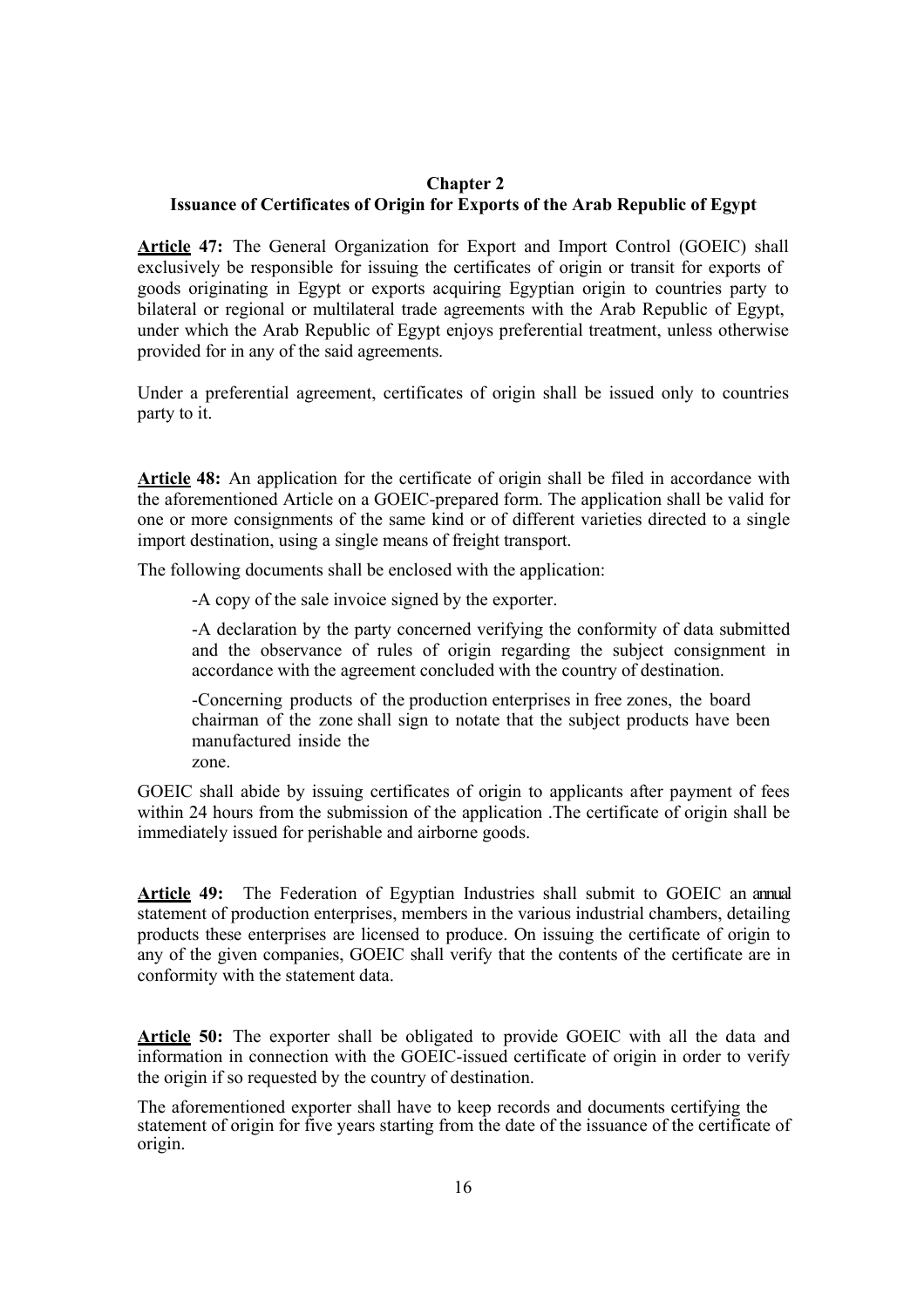**Article 51:** The Chambers of Commerce shall, on geographic basis, issue the certificate of origin for Egyptian exports to countries not mentioned in Article (47).

For exports of projects in the free zones, the following shall apply:

1- Concerning products of production enterprises in a free zone, the board chairman of the zone shall sign to notate that the subject products have been manufactured inside the

zone.

2- With regard to in-stock goods of free zones enterprises, the certificate of origin shall be issued regarding goods exported into or out of the country with their origin indicated by the free zone board chairman's notation verifying data in the said certificate of origin and in accordance with the recorded data in the light of documents attached with the in-stock goods.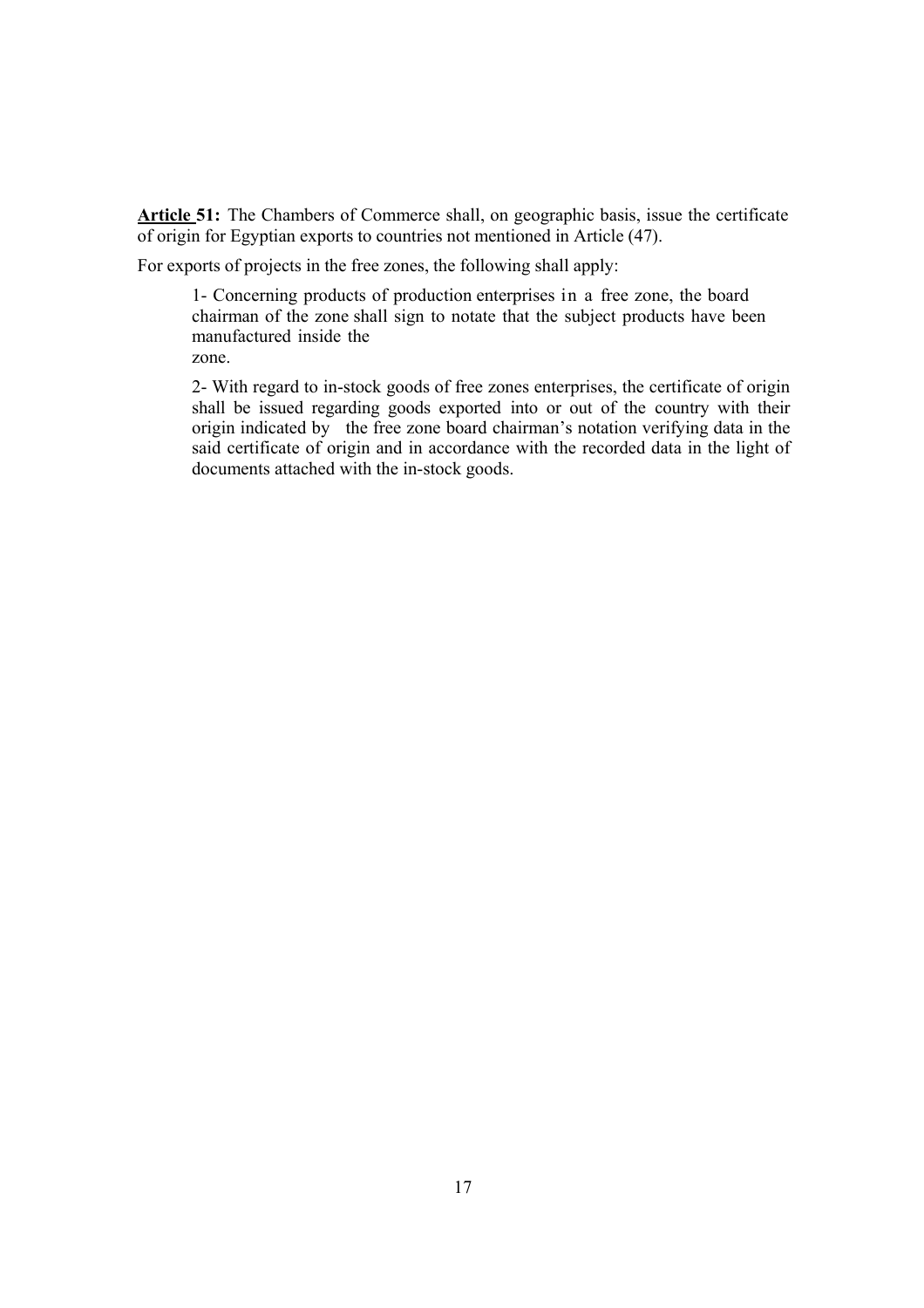#### **Chapter 3**

#### **Exporters' Register General Provisions**

**Article 52:** GOEIC shall keep the exporters' register in accordance with Law no.118/ 1975 as below stated:

1-Register (letter A) for production enterprises which export only their products and in which industrial or agricultural production enterprises shall be entered.

2-Register (letter B) in which other entities not mentioned in clause (1) shall be entered.

#### **Conditions Necessary for the Exporter to Meet**

 **Article 53**: For the exporter to apply for entry in the exporters' register, the following conditions have to be met:

#### **First –Regarding individuals**

- (a) Enrolled in the Commercial Register
- (b) The capital certified in the commercial register shall not be less than LE.10 thousand for production enterprises and LE.25 thousand for other enterprises.
- (c) The exporter shall not have been convicted on a felony charge or inflicted a freedom-restricting penalty for crimes involving dishonor or dishonesty or sentenced in connection with any of the crimes set forth in import and export laws or money law issued by the Central Bank of Egypt or regulations related to customs, taxes or supply or trade unless he has been rehabilitated.
- (d) He shall not have been legally declared a bankrupt unless he has been rehabilitated.
- (e) He shall not be a civil servant or a public sector employee.
- (f) The entry applicant or the person responsible for exportation shall duly obtain an export practice certificate either from the Foreign Trade Training Center at the Ministry of Foreign Trade and Industry or from accredited centers or he shall be holder of a qualifying university degree in accordance with regulations decreed by the Minister of Foreign Trade.
- (g) Entries in the exporters' register of applicants or those responsible for export shall not have previously been subject to cancellation or strike-off, except after the lapse of three years from the cancellation or the strike off.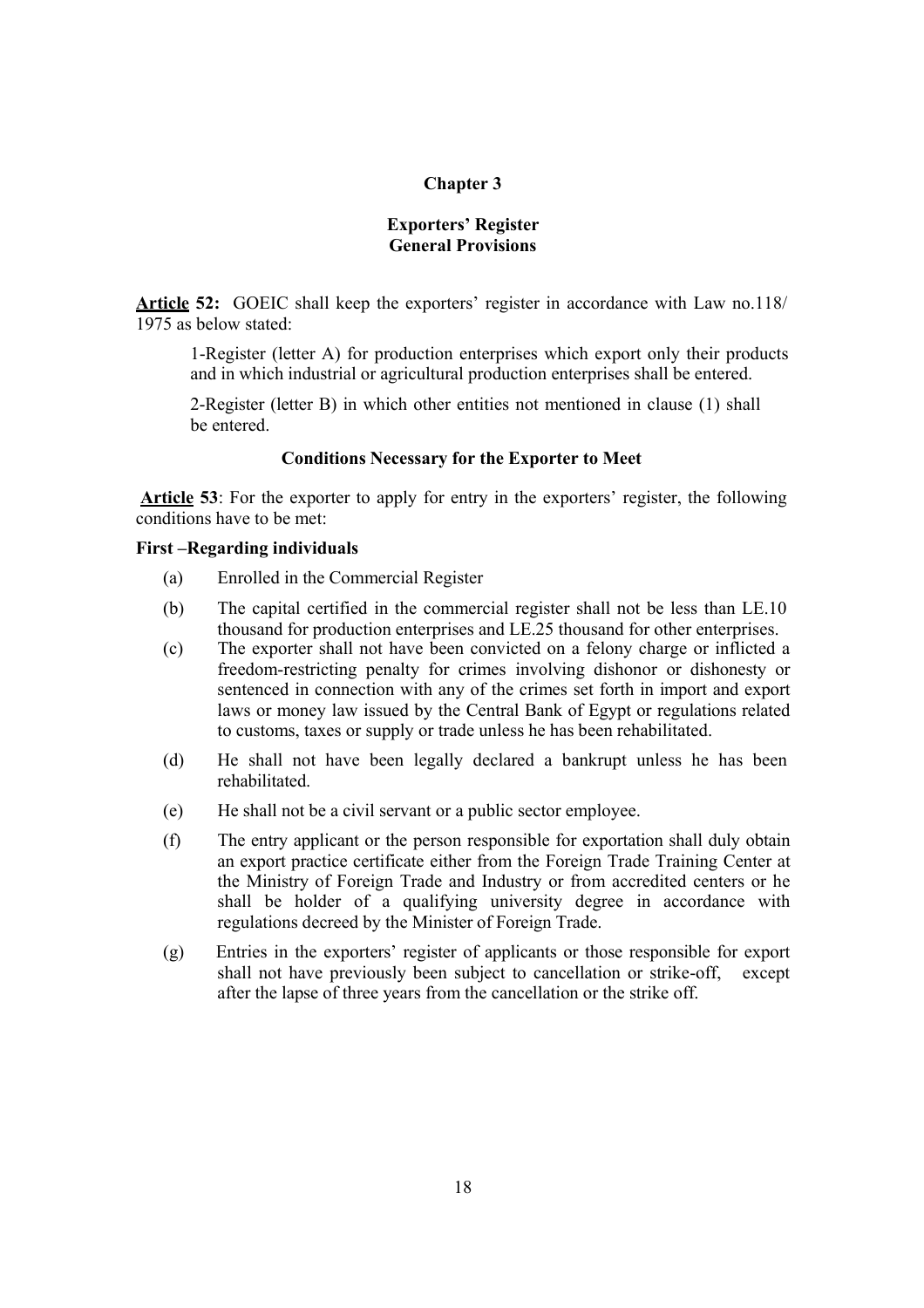#### **Second: Regarding Companies**

- (a) Partners in joint liability companies and limited partnerships as well as officials charged to manage in other corporations shall have to meet conditions cited in clauses (c, d, e, g) of the (first) paragraph of this Article.
- (b) The company shall be entered in the commercial register.
- (c) The company shall have exportation as one of its activity purposes.
- (d) The company's capital certified in the commercial register shall not be less than LE.20 thousand for production enterprises and LE.50 thousand for other activities.
- (e) Those responsible for exportation shall fulfill the terms quoted in clauses (f, g) of the first paragraph of this Article.

#### **Third: Regarding Foreign Companies' Branch Offices:**

- (a) The company's branch office shall be entered in the commercial register.
- (b) The company shall have exportation as among its activity purposes.
- (c) The branch office manager or those responsible for exportation shall have to meet requirements cited in clauses (f, g) of the first paragraph of this Article.

#### **Fourth: Regarding Public Legal Entities**:

- (a) Export shall be deemed as one of the entity's activities.
- (b) Those responsible for exportation shall meet requirements cited in clause (f) of the First paragraph of this Article

#### **Procedures of Entry and Entry Renewal in the Exporters' Register**

**Article 54:** An application requesting entry in the exporters' register shall be signed and submitted to GOEIC or to one of its field offices by the applicant or whomever he delegates or the legal representative of the judicial person. The original and a copy of the application shall be submitted with the following data attached:

- (a) Name of applicant, trade name and type of activity, if any.
- (b) Activity venue/location.
- (c) Type of activity or trade.
- (d) Varieties the applicant is willing to export.
- (e) A trademark, if any.

The data above shall necessarily be in conformity with the data specified in the commercial register.

**Article 55**: The following documents shall be attached with the application for entry in the exporters' register: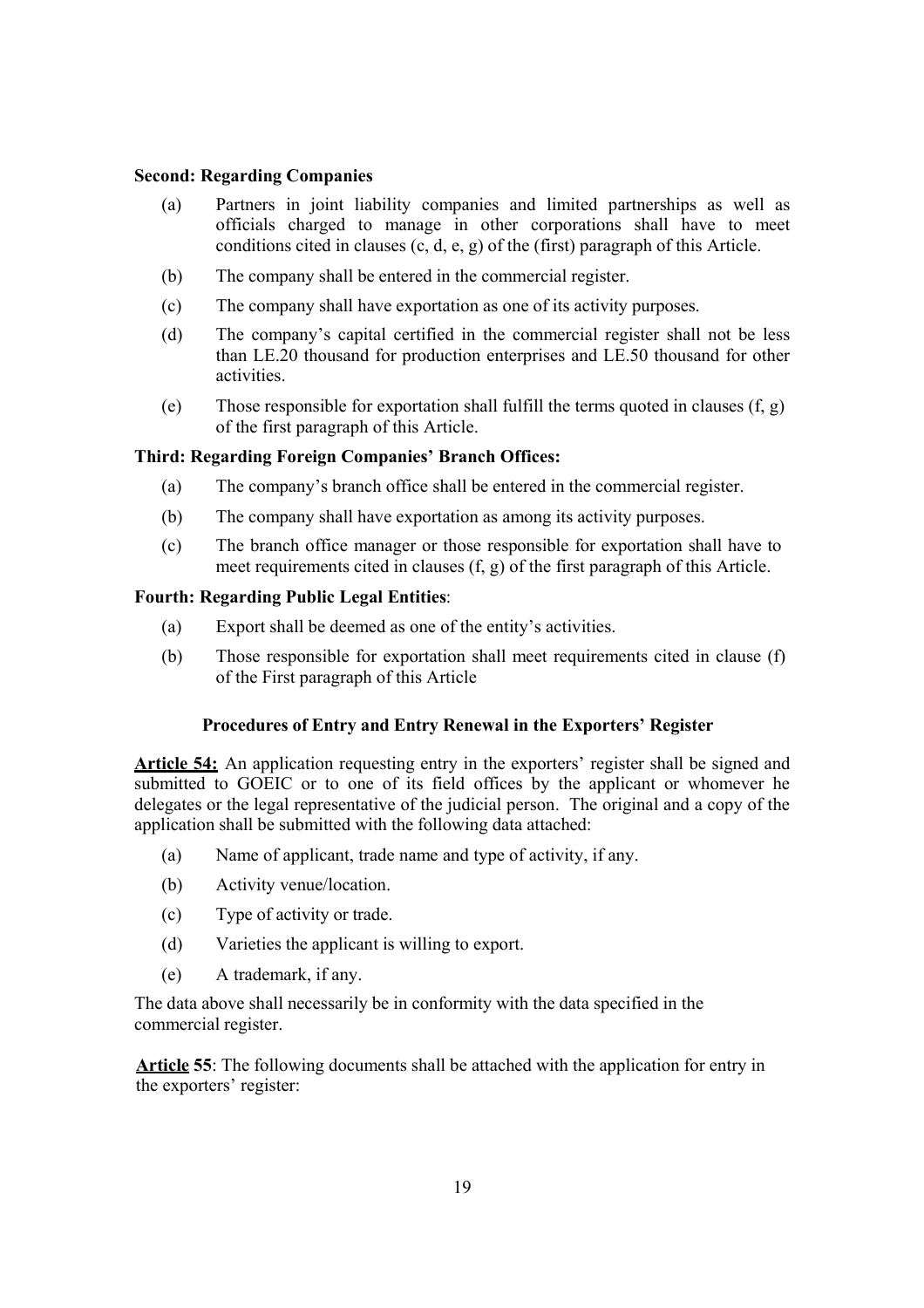#### **First: Regarding Individuals' Entry:**

- (a) A copy of the ID
- (b) A certified copy of the entry record in the commercial register in which the type of activity and the amount of capital shall be indicated.
- (c) A declaration by the entry applicant indicating that he has not been previously convicted on a felony charge or inflicted a freedom-restricting penalty for crimes involving dishonor or dishonesty or sentenced in connection with any of the crimes set forth in import and export laws or money law issued by the Central Bank of Egypt or regulations related to customs, taxes or supply or trade or sentenced on charges of one of the crimes above and he has been rehabilitated.
- (d) An export practice certificate.
- (e) A declaration by the entry applicant or those responsible for exportation indicating that the application has not been subject to cancellation or strike off for three years in the run up of submitting the application.

#### **Second: Regarding Entry Records of Companies:**

- (a) A certified copy of the entry record in the commercial register indicating the type of activity, the amount of capital and the person authorized to manage and sign on behalf of the company.
- (b) A statement naming the person responsible for exportation and who has the authority of management and signature in the name of the legal entity.
- (c) A copy of the ID of the official authorized to manage in the name of the given company (acting partner- responsible manager – board chairman or the delegated board member).
- (d) An export practice certificate by those responsible for exportation
- (e) A declaration by acting partners in joint liability companies and limited partnerships and the person vested in the authority of management in other activities to indicate that they have not been previously convicted on a felony charge or inflicted a freedom-restricting penalty for crimes involving dishonor or dishonesty or sentenced in connection with any of the crimes set forth in import and export laws or money law issued by the Central Bank of Egypt or in regulations related to customs, taxes, supply or trade. The declaration as well shall indicate that partners have previously not been subject to entry strike-offs or cancellations for three years prior to the submission of application or sentenced on any of the above charges and have been rehabilitated.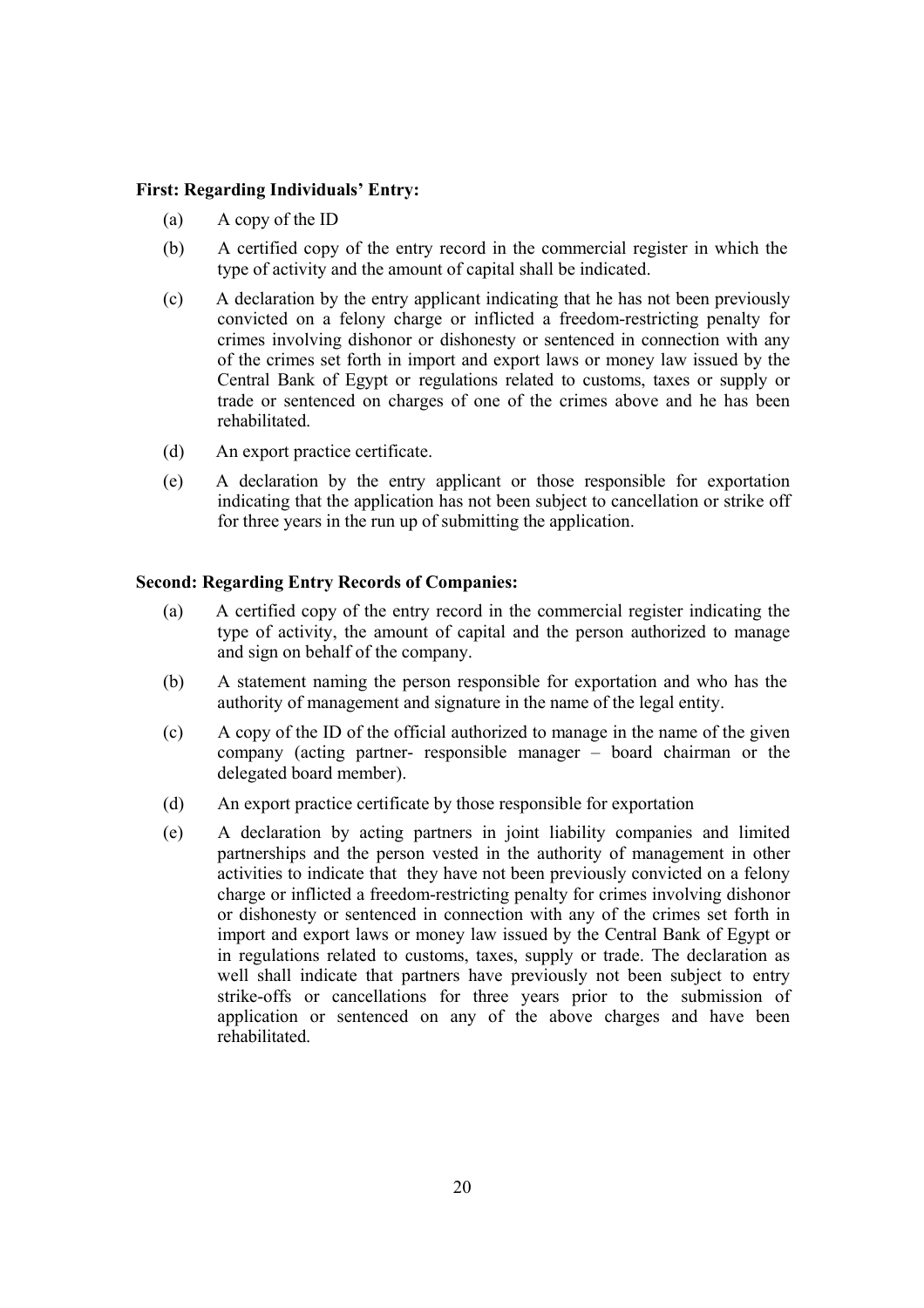#### **Third: Regarding Branch Offices of Foreign Companies:**

- (a) A copy of the entry record in the Commercial Register
- (b) A declaration indicating that the entry record has not been subject to strikeoffs or cancellations for three years running prior to the submission of application.
- (c) An export practice certificate by those responsible for exportation.

#### **Fourth: Regarding Public Legal Entities:**

- (a) A document certifying that export is among the licensed activities of the legal entity concerned.
- (b) An export practice certificate for those responsible for exportation.

**Article 56:** GOEIC board chairman or whom he delegates shall take a decision regarding the entry application in two days from the date of its submission with all conditions met and documents completed.

**Article 57**: Exporters enrolled in the exporters' register shall be obligated to notify GOEIC or its field offices in which they are registered, as appropriate, of any changes or amendments in the data entered in the exporters' register within sixty days from the date of the given change or amendment.

**Article 58:** The entry application shall be renewed every five years from the date of registration or from the date of the last renewal, either by the applicant or his legal representative, the application shall be accepted if submitted until the end of the year after the expiry or renewal of the entry.

Attached to the entry renewal application shall be the following documents:

- (a) A recent certified copy of the entry record in the Commercial Register
- (b) A declaration acknowledging that no amendments have been introduced to the applicant's record or to related documents.
- (c) The original payment receipt of entry renewal fees.

**Article 59**: Entries shall neither be enrolled in nor renewed, amendments introduced to or certified copies extracted from the exporters' register unless fees specified in Article 5 of Law no.118 /1975 are paid.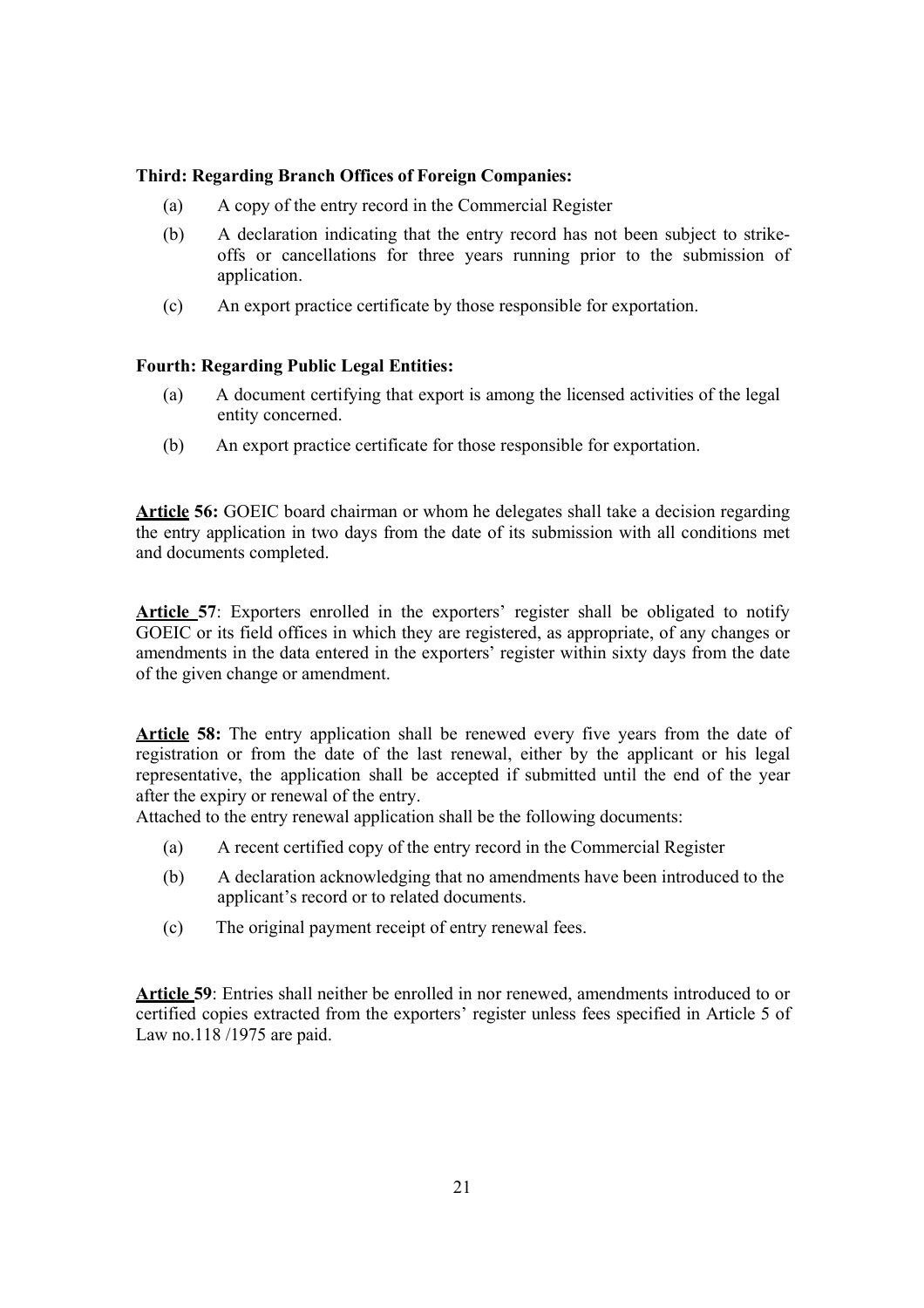**Article 60**: The exporter's entry shall be subject to strike-off from the register in the following cases:

- (a) The natural person's death.
- (b) The expiry of the legal entity licensed to export
- (c) Upon the exporter's request.
- (d) The exporter's default on submitting a renewal application during the period provided for in Article (58) of this Regulation.

#### **Penalties for Non-Conformity Regarding Entries in the Exporters' Register**

**Article 61**: A warning shall be addressed to non-conforming exporters in the following

cases:

- (a) The export of consignments proved non-conforming to terms of contract or to conditions set by the importing country.
- (b) The export of consignments which have been rejected for sanitary reasons or for their non-conformity to agricultural quarantine standards.
- (c) The violation of rules and procedures regulating the export and control of exported goods.
- (d) Presenting incorrect data related to the quantity and price of exported goods.
- (e) Presenting incorrect data related to exported goods for which an application for a certificate of origin from GOEIC has been filed.

**Article 62:** The exporter shall be suspended for a period not exceeding one year in the following cases:

- (a) Recurrence of any of the violations detailed above.
- (b) Exporting goods not in conformity with specifications which results in having an adverse effect on the reputation of exports in markets of importing countries.

**Article 63**: Exporters' entries in the exporters' register shall be cancelled in the following cases:

- (a) Recurrence of any of the violations detailed above.
- (b) Presenting incorrect data related to exported goods in order to access export incentives.
- (c) Circumvention regarding with the certificate of origin attached with exports.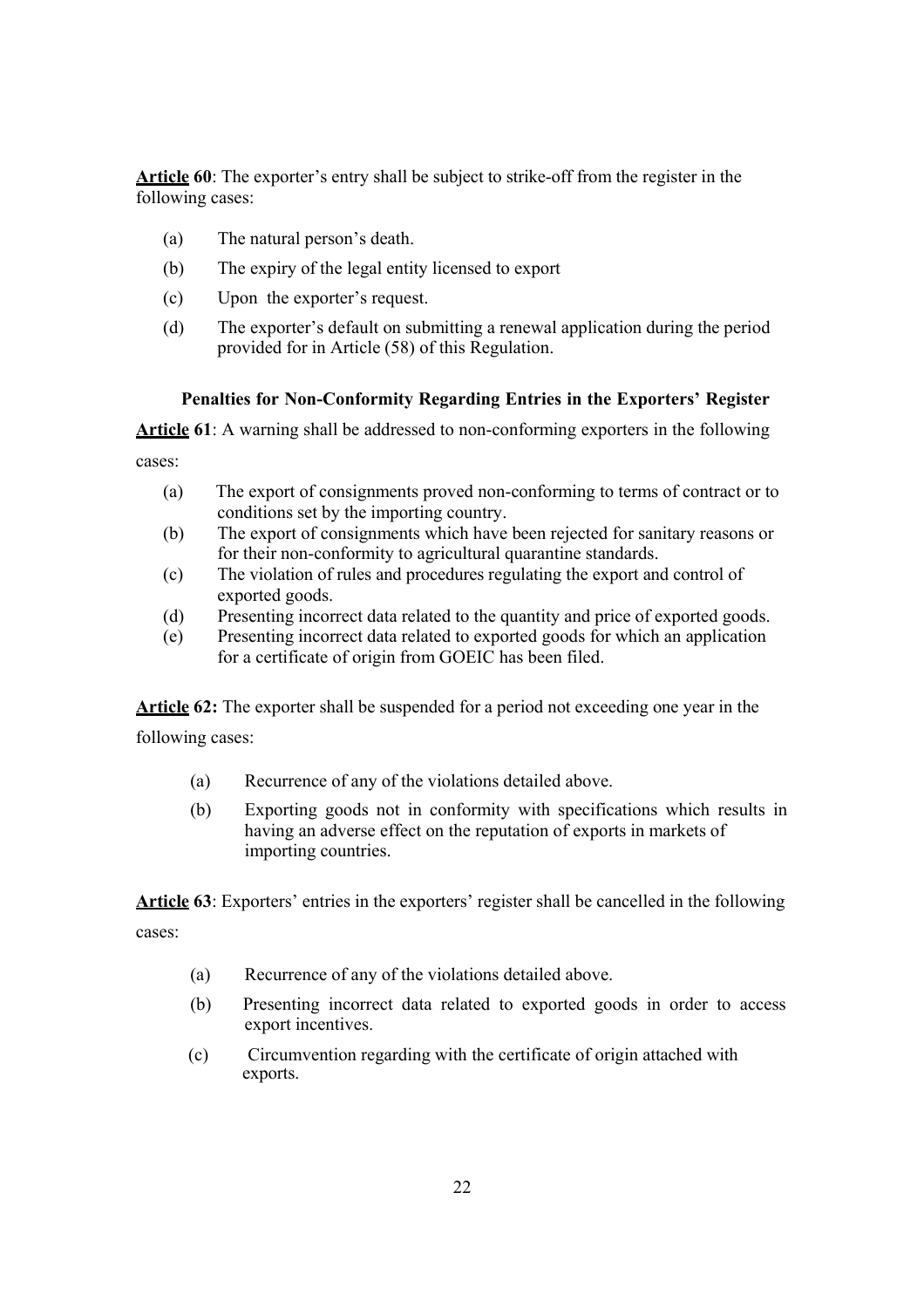Article 64: Suspension or cancellation decisions in accordance with Articles no. (62 and 63) shall only be issued after the exporter has been served notice by a registered letter of receipt notification at the address indicated in the register to submit his defense arguments in writing in 15 days from the date of his notification. A committee shall be formed as decreed by the Minister of Foreign Trade, in which the General Federation of Chambers of Commerce and the Federation of Egyptian Industries shall be represented as members, to determine the exporter's liability for the violations pressed against him.

Article 65: An application for re-entry in the exporters' register in respect of exporters whose entries have been cancelled will not be considered before the expiry of three years from the date of cancellation.

#### **Part III Counter-Trade**

**Article 66**: Counter-trade may be concluded to exchange goods or services. Contracts may be implemented even without the signatories, provided that the implementation process is conducted by one of the banks operating in the Arab Republic of Egypt.

**Article 67:** The implementation of contracts of counter-trade for visible goods shall be restricted to enrolled entries in the exporters' and importers' registers, as appropriate, without prejudice to laws and regulations allowing import and export without essentially entering in these registers.

**Article 68:** Contracting entities shall be obligated to submit immediately on signature at the Foreign Trade Sector a copy of the subject contract or any amendments thereto, as well as the name of the bank through which the implementation process is to take place and to notify this Sector of import and export deals implemented within two months from the date of contract termination.

#### **Part IV Export and Import Control**

**Article 69:** Goods listed in Annex no.(8) of this Regulation shall be released upon the fulfilling of procedures cited in section two of this Regulation unless otherwise provided for elsewhere in this Regulation. Exempted from this procedure shall be imports for private or personal use as well as production inputs imported by production and service enterprises in their names and for their use in quantities sufficient to satisfy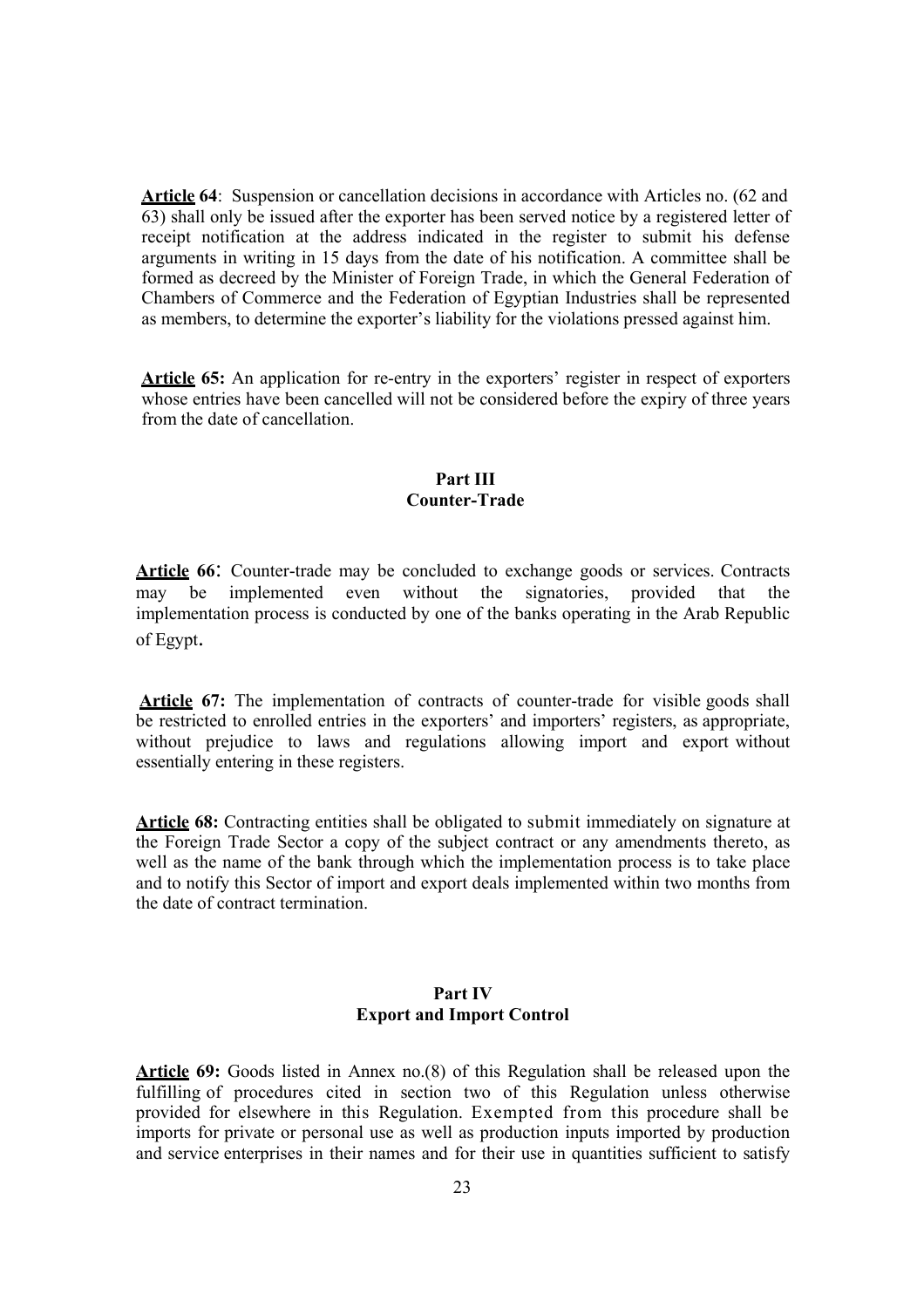their actual needs, provided that the importer submit a declaration in accordance with the form cited in Annex no.(5) in this Regulation.

GOEIC shall collect the inspection fees cited in Annex no.(8)of this Regulation as indicated next to every commodity.

**Article 70:** The exporter, before exporting goods subject to quality control, (fresh citrus fruit – fresh garlic – fresh onions – fresh potatoes - fresh peanuts), shall obtain GOEIC's approval in accordance with rules and procedures concerning exportation of goods articulated in Section Two, except for the following:

- (a) Goods to supply ships queuing at Egyptian ports and ships sailing through the Suez Canal as well as goods to supply airplanes at Egyptian airports.
- (b) Goods which are not exported for non-trading purposes.
- (c) Production inputs exported to free zone enterprises inside the Arab Republic of Egypt.

#### **Part V Final Provisions**

**Article 71: C**ompetent authorities issuing export and import approvals shall prepare a monthly statement for the Foreign Trade Sector in terms of commodity, country, quantity and value.

**Article 72:** The Customs Authority shall prepare monthly statements for the Foreign Trade Sector in terms of quantity and value, the name of importer or exporter, the importing or exporting country. The Customs Authority shall also notify this Sector on imports and exports conducted under counter trade.

Article 73: Where counter trade were implemented, banks shall be abide by notifying the Foreign Trade Sector of the status of implementation of every import and export transaction on quarterly basis.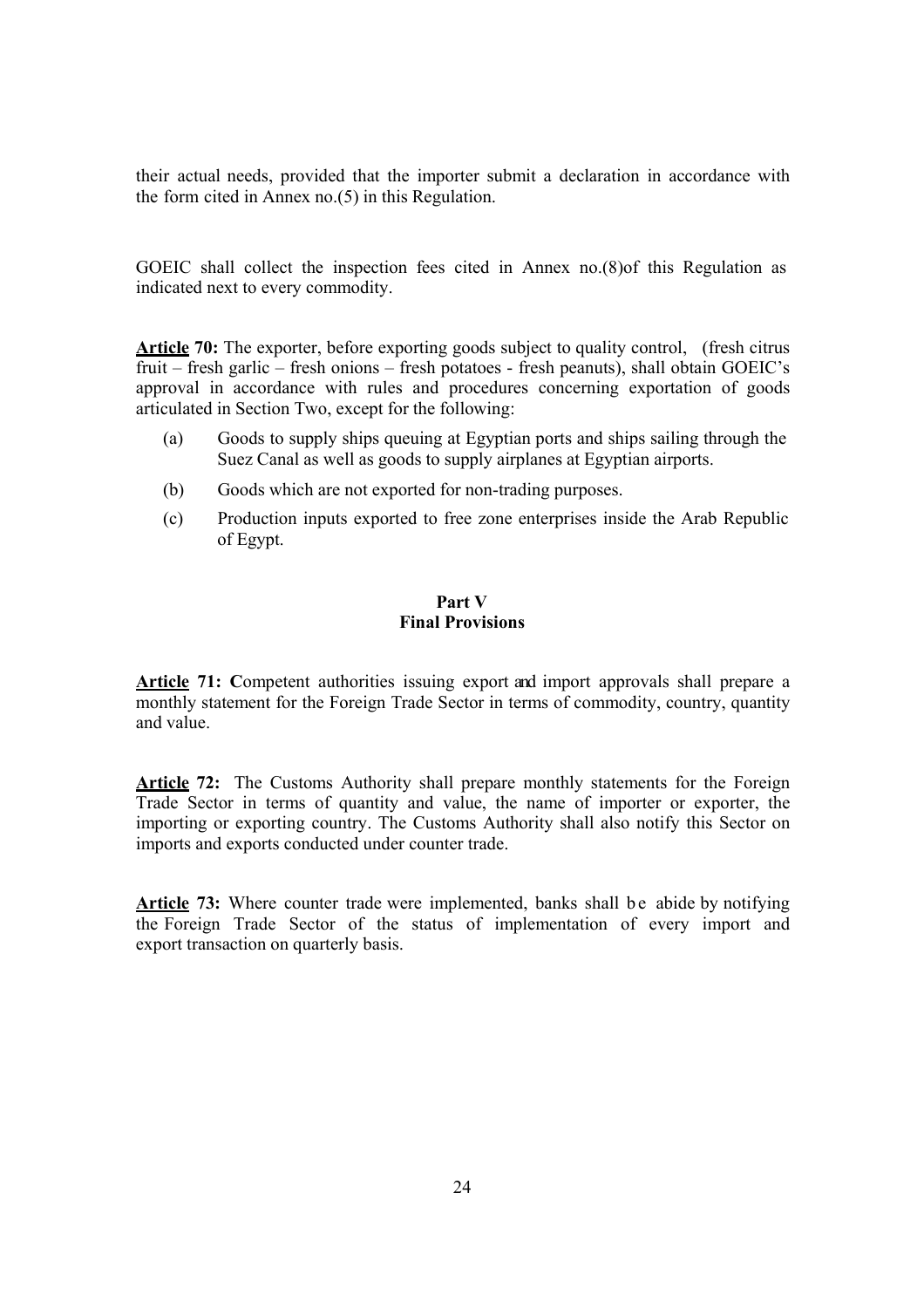#### *Section II*

#### *System and Procedures of Inspection and Control of Imported and Exported Goods*

#### *Chapter 1 General Provisions*

*Article 74: The inspection and control of imported and exported goods shall be undertaken in accordance with the provisions of Law No. 155 / 2002, Presidential Decree No. 106 / 2000 and Prime Ministerial Decree No. 1186 / 2003, as indicated in the following articles:* 

*Article 75: Wherever pointed out in this Part, GOEIC shall refer to the General Organization for Export and Import Control.* 

*Article 76: GOEIC shall be mandated to undertake the following:* 

- *(a) Inspect all imported goods subject to the above mentioned legislation on ionized radiation and prevention against its hazards, as well as regulations on food control, agriculture, and import and export. Regarding goods imported under the temporary admission system, inspection shall be limited to microbiological testing as well as quarantine and entomological pests.*
- *(b) Inspect all exported goods subject to the above mentioned legislation on ionized radiation and prevention against its hazards, as well as regulations on food control, agriculture, and import and export.*
- *(c) Supervise inspection and control of exported and imported goods subject to control regulations governing literary and artistic works, combat of fraud and deception, practice of pharmaceutical activity, toxic and non-toxic material used in industry, precious metals, the protection of antiquities, and weight and measurement.*
- *(d) Ensure implementation of the traceability system for commodities subject thereto in accordance with regulations issued by the Minister competent for foreign trade.*
- *(e) Perform voluntary inspection of goods upon request by the owners of the goods.*
- *(f) Carry out tests requested by any entity or person.*

*Article 77: Inspection and control procedures for goods indicated in the preceding article shall be undertaken in one stage with the assistance of entities concerned in compliance with laws and decrees regulating their competence. These entities shall commit to providing experts for this purpose.*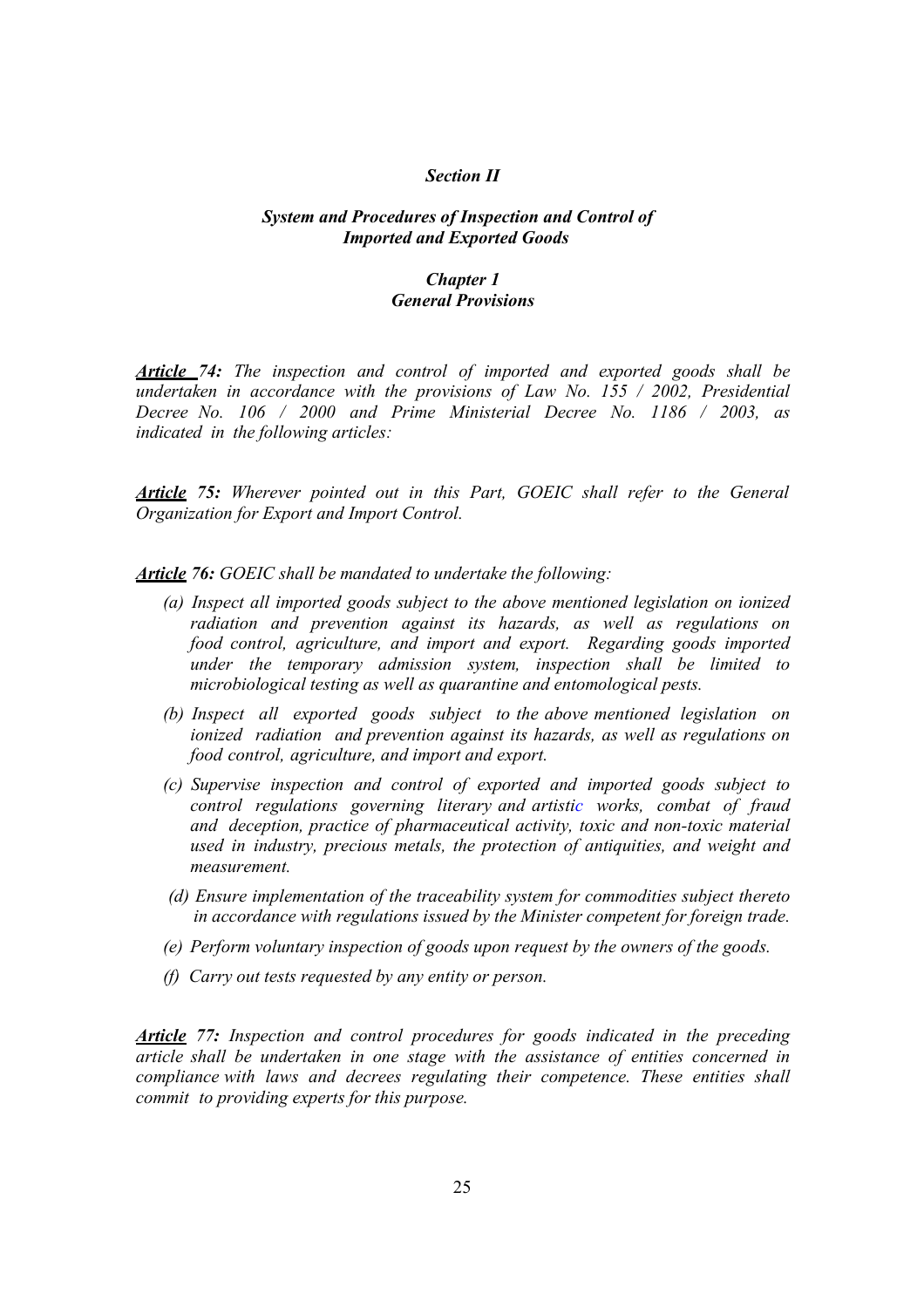*Article 78: GOEIC's field offices in maritime, air and land ports shall be the sole authority to receive documents from the customs regarding imported or exported consignments pursuant to laws and regulations to be submitted to appropriate inspection agencies. GOEIC's field offices shall be the exclusive entity issuing the final results of inspection.* 

*Article 79: The Customs Authority shall abide by decisions taken by GOEIC regarding*  inspection and control procedures for imported and exported goods. It may not *accept requests for inspection or inspection results released by any other entity.* 

*The competent Customs shall be authorized to release exported or imported goods upon GOEIC's decision stating that all inspection and control requirements have been adequately met.* 

*Article 80: Representatives of GOEIC-supervised inspection and control entities shall join GOEIC's competent field offices upon nomination by their ministry or nomination by the entities to which they belong and the approval of GOEIC.* 

*While joining GOEIC, those representatives shall be subject to the administrative supervision and instructions issued by GOEIC.* 

#### *Chapter 2 Inspection of Imported Goods*

*Article 81: Procedures for visual inspection and sampling of imported goods take place according to the system indicated in Annex No. 2 of the aforementioned Prime Ministerial Decree No. 1186/2003, and amendments that may be introduced, as well as in implementing regulations set forth in the following articles.* 

*Article 82: Importers of goods inspected by GOEIC in compliance with the provisions of Article 79 may request that the goods be inspected inside or outside the customs area on a fee-for-service basis in accordance with regulations decreed by the Minister competent for foreign trade.* 

*Article 83: Importers of foodstuffs may request GOEIC that inspection take place in areas outside the country where these goods are produced. In this case, the importer shall defray all the expenses and fees for services in accordance with regulations decreed by the Minister competent for foreign trade. This inspection however does not by necessity replace inspection procedures in ports of arrival.* 

*Article 84: Regarding consignments that require inspection, the contents of each lot or parcel shall have to be identical in terms of kind, variety, grade and package.*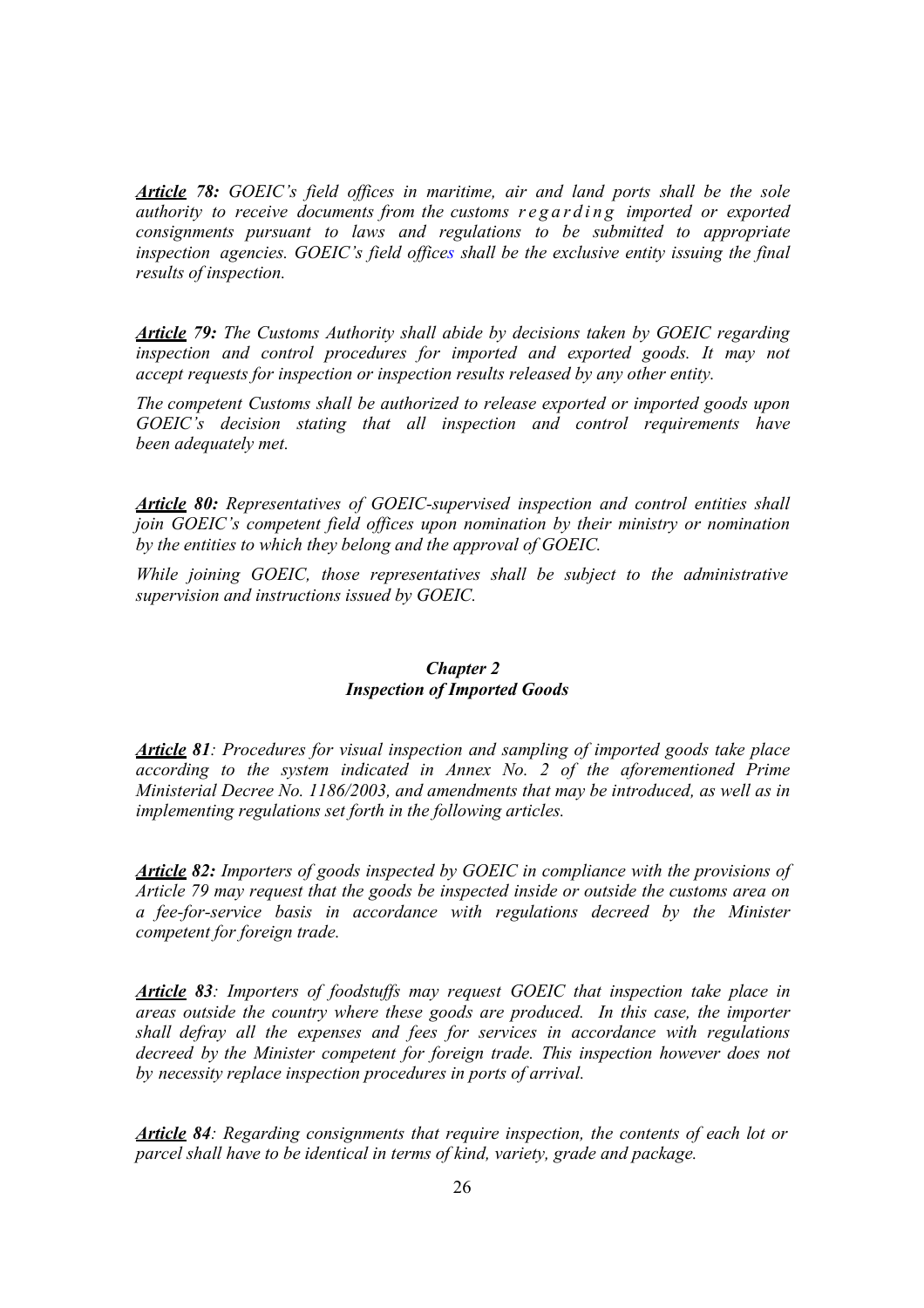*Article 85: Consignments that have been visually inspected shall be disposed of in compliance with the following rules:* 

- *1. For goods subject to exclusive visual inspection, a certificate of conformity shall be issued immediately upon successful completion of this inspection.*
- *2. Goods concerning which visual inspection has been performed but yet subject to laboratory testing, the following steps shall be pursued:*

*(a) – Transport and storage of these goods shall be conditional to the supervision of competent control agencies within 48 hours. These goods nevertheless shall only be disposed of after the final result of inspection has been released and the certificate of conformity issued. The person concerned may keep the consignment inside the Customs area pending the issuance of the final result of inspection and the certificate of conformity.* 

*(b) – The final results of inspection shall be issued no later than 7 days from the date that the last sample was taken. Except for canned food and bottled water as well as goods subject to dioxin testing, final results shall be released no later than 15 days after the last sample was taken. As for* 

*literary and artistic works imported for the first time, the final results of inspection shall be declared in one month as of the date of sample-taking.* 

*(c) – Final results of inspection for non-food goods shall be declared during the period set for the tests specified according to standards or governing legislation in this regard.* 

*Article 86: Conditions for the transportation and storage of goods under conditional release from the competent control authority can be summed up as follows:* 

*1 – A copy of a title deed or lease contract regarding the warehouse where the goods are to be stored shall be submitted. As for factories, evidence to prove the existence of a warehouse to serve the purpose shall also be submitted. The competent GOEIC field office shall keep a register for recording these contracts. Those already enrolled in the register shall be exempted from presenting copies of the above documents.* 

*2 – The importing party shall not have previously defaulted on its commitments vis-à-vis any other consignment that was conditionally transported and stored 12 months before its arrival or that it has been referred to court awaiting* 

 *consideration.* 

*3 – The warehouse to be used must not contain consignment items of the same kind intended for storage.* 

*Importers of industrial goods shall exclusively submit a declaration of commitment.* 

*4 – The importer shall assume full responsibility for the consignment during transportation and storage until the final results of the inspection are released.*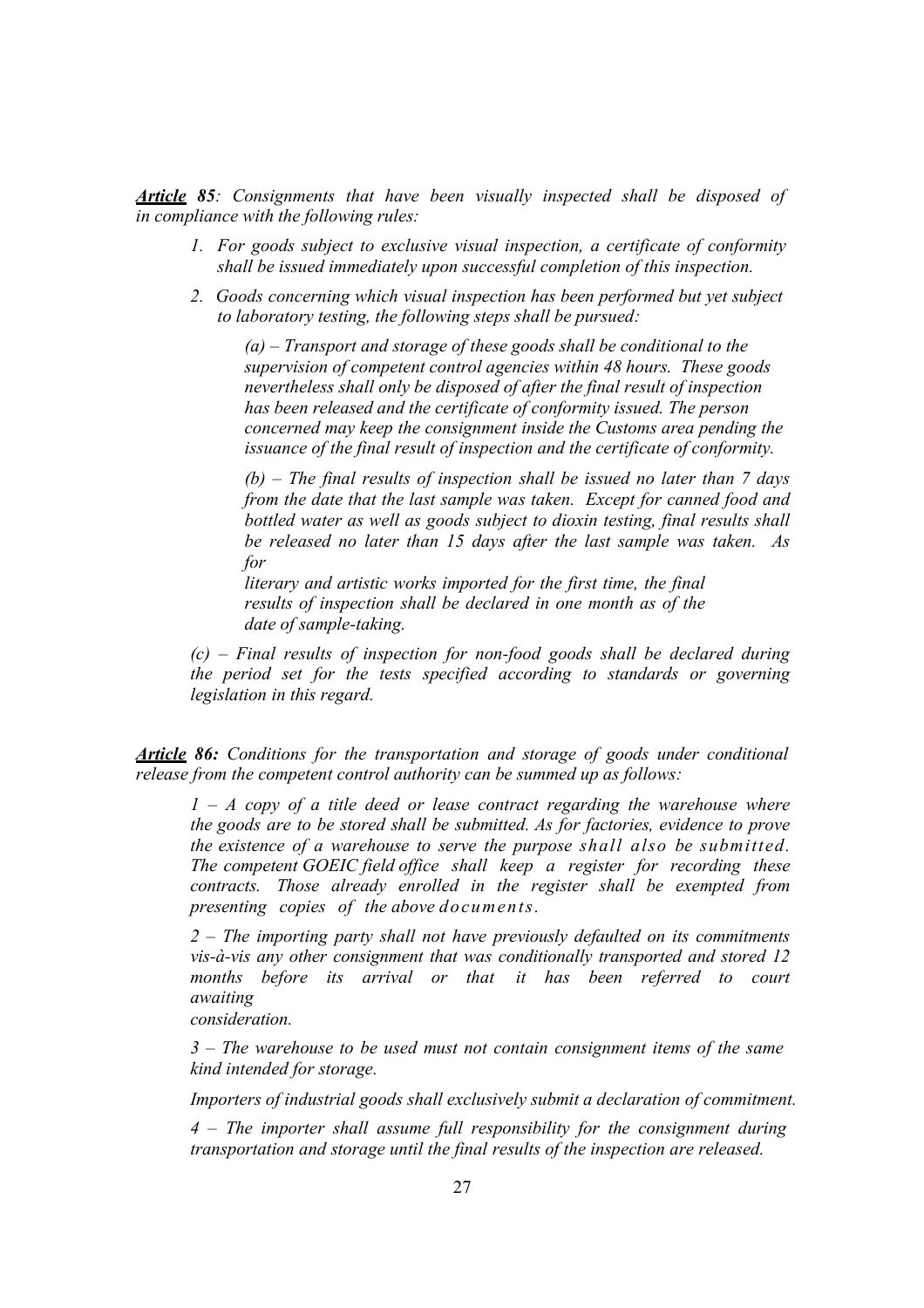*The warehouse must be large enough to sufficiently accommodate transferred quantities. The importer shall not dispose of the consignment until a relevant decision is taken.* 

*5 – Veterinary regulations governing livestock consignments shall be complied with.* 

*6 – The GOEIC field office in the port from which the consignment has been transported shall abide by the following procedures:* 

- *(a) Notify the competent customs office not to make the final release of the consignment before being informed that the final results of inspection have disclosed conformity to standards. Procedures then shall be undertaken to re-export or to destroy the consignment if non-conformity has been verified.*
- *(b) Notify the food supply investigation police office and the GOEIC field office in whose area the subject warehouse is located in order to fulfill inspection procedures pending issuance of a decision on disposal in the light of final inspection results.*

#### *The following terms shall be added to conditions on foodstuffs:*

*1 – Present a photocopy of the license granting permission to the warehouse to store foodstuffs. A register shall be opened at the GOEIC field office to record names of warehouses allowed to store foodstuffs within the jurisdiction of the given office, according to the warehouse's license submitted by importers of foodstuffs.* 

*2 – The Health Unit in whose area the warehouse is located, along with the Health Affairs Department to which the warehouse is affiliated, shall be briefed on all data pertinent to the consignment by telegram, letter or fax, so that all health procedures related to the warehouse inspection, receipt of consignment and completion of relevant health procedures pending the release of final inspection results. Furthermore, the General Department for Food Control and the health department to which the port where the consignment will be arriving is affiliated shall also be notified.* 

*3 – Concerning frozen foodstuff consignments, the following terms shall be taken into consideration:* 

*(a) Consignments shall be transported by freezing vehicles with (-18) and sealed with red wax. A seal will also be affixed by the customs foodstuff inspector. The plate numbers of vehicles and names of their drivers shall be recorded.* 

*(b) The health unit (which houses the refrigerator that received the consignment) shall inspect the refrigerator in which the consignment is stored.* 

*(c) The consignment shall be received and its quantity and variety verified to ascertain compliance with accompanying documents and validity of*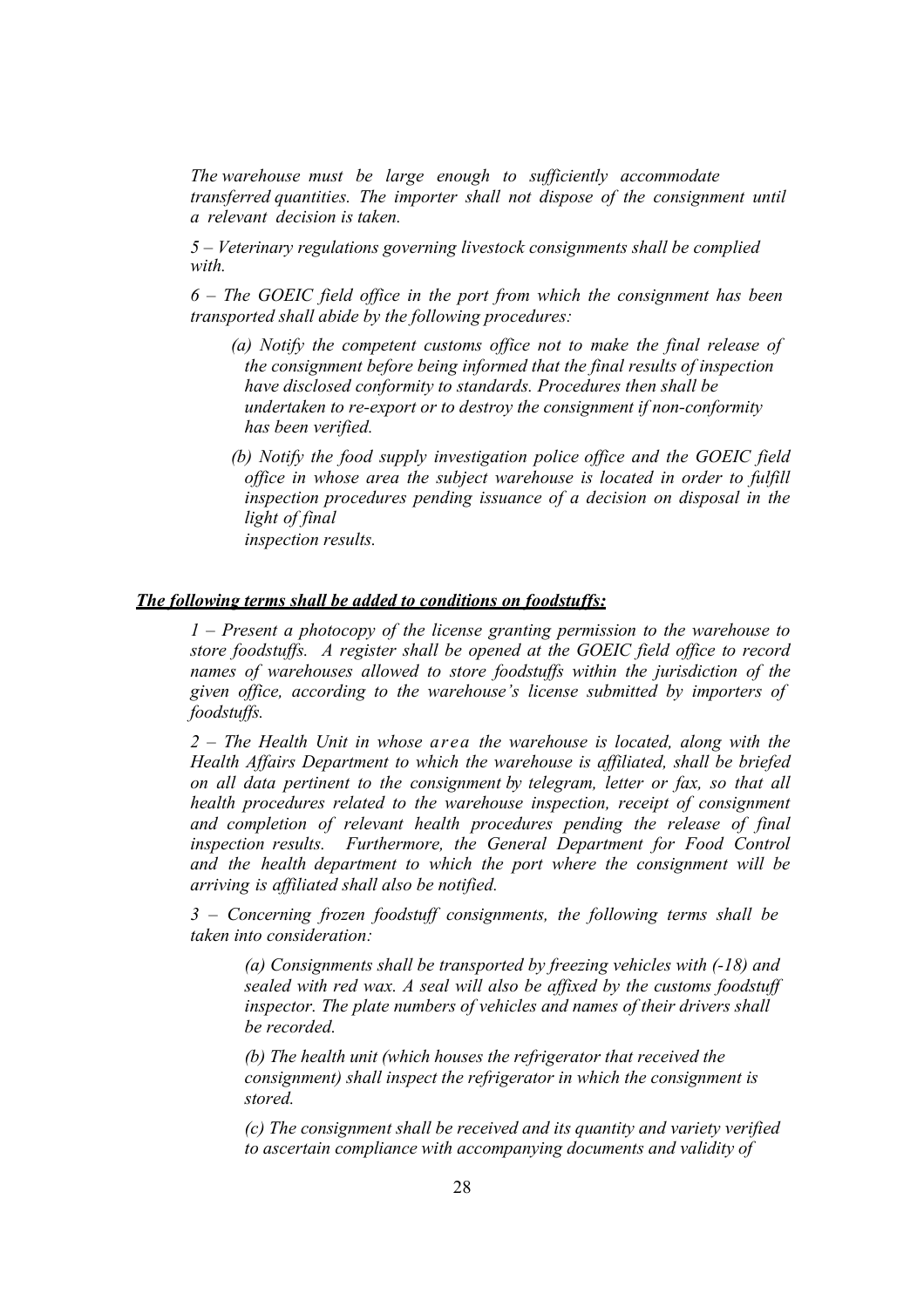*seals before being opened by a committee formed for this purpose in which the food controller and the food inspector concerned shall be represented. This shall be indicated in an official case record. An official record shall be drafted for quarantine purposes until notice has been served by GOEIC stating conformity of consignment.* 

*(d) A party at the location from where the consignment is transferred shall notify by telegram or fax the party at the location where the consignment is destined. This communication shall be supported by a letter to explain procedures and give details regarding quantities in the consignment and ensure all data are completed. The General Department for Food Control shall follow up all related procedures.* 

*(e) The consignor and consignee shall follow up the arrival of the consignment as well as procedures pursued in this respect and shall take legal action in case any problem or infringement takes place.* 

*Article 87: GOEIC, laboratories and health units to which imported foodstuff samples are sent shall abide by inspections and analyses specified in Annex No. 1 of Prime Ministerial Decree No. 1186/ 2003 as well as any amendments that may be introduced in this connection while having regard to approved standards. Moreover, GOEIC, with regard to tests and analyses applicable to non-food commodities, shall abide by standards issued or approved by the Egyptian Organization for Standardization and Quality Control.* 

*Article 88: Concerning goods for which Egyptian mandatory standards have been issued; GOEIC shall perform specific analyses and tests as defined. No amendments shall be made to standards until one month after the date of its publication.* 

*As for goods for which no Egyptian mandatory specification has been issued, the importer shall determine the standards according to which inspection and analysis shall be conducted.* 

*If the importer has not requested that inspection be performed according to a particular standard specification, the laboratory assigned to conduct the testing of the sample may perform the inspection according to an approved standard.* 

*Article 89: Laboratories receiving samples of goods for inspection and testing shall abide by only one approved standard and shall not select tests from more than one standard.* 

*Article 90: GOEIC field offices respectively shall abide by completing inspection procedures in laboratories and inspection units cited in the above list in Annex 3 of Prime Ministerial Decree No. 1186/2003 and whereby a decision shall be issued by the Minister of Foreign Trade and Industry as well as its amendments.*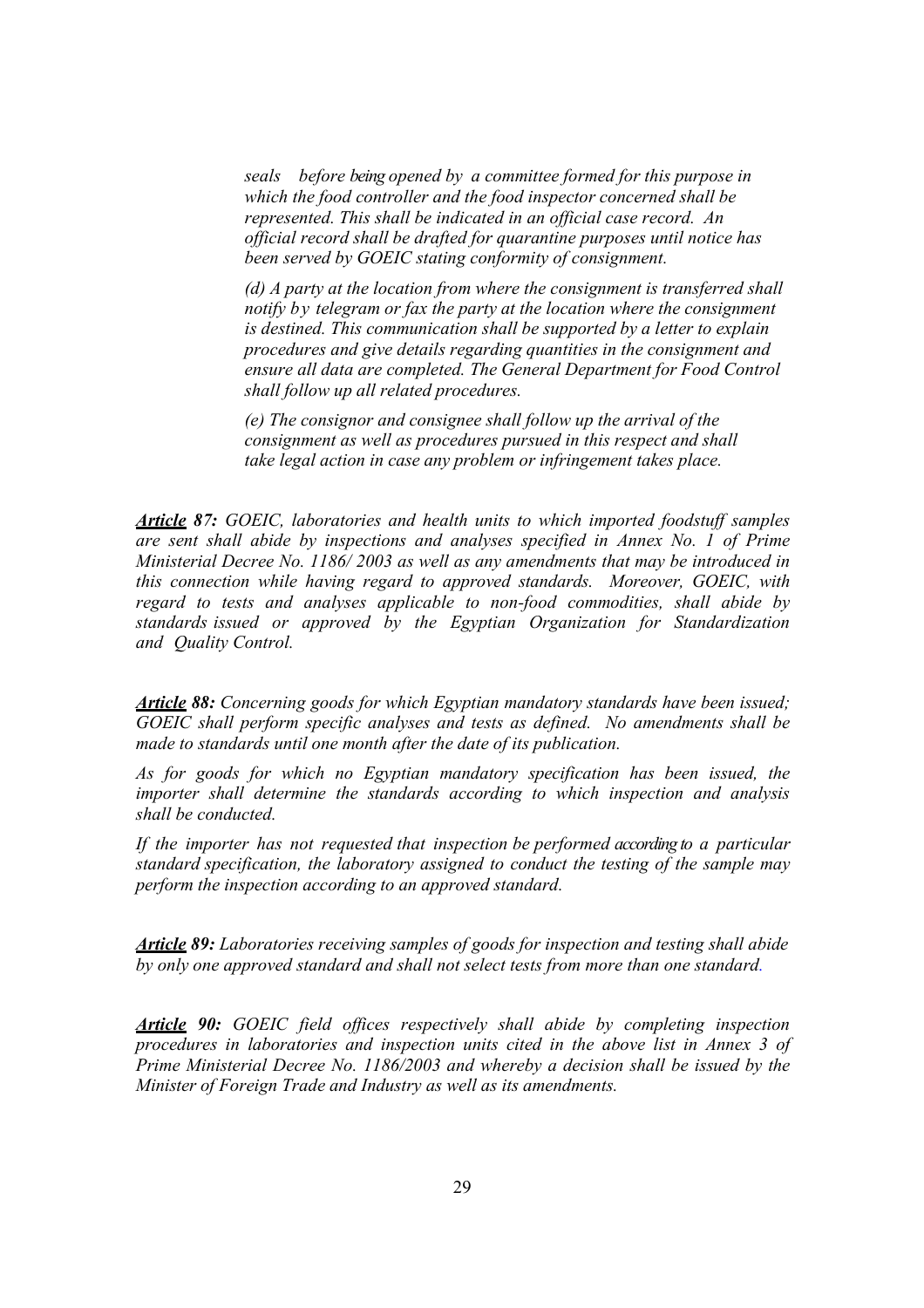*These offices may undertake health, veterinary and quarantine inspections in any of the qualified laboratories listed and the samples subject of analysis shall be on the form prepared for this purpose which precisely specify tests and inspections required.* 

*GOEIC field offices may perform inspections and conduct tests on samples of one consignment in more than one laboratory named in the list in Annex 3 of Prime Ministerial Decree No. 1186/2003 as indicated.* 

*Laboratories affiliated to the Ministry of Foreign Trade and Industry, the Ministry of Agriculture and Land Reclamation, the Ministry of Health and Population and the Ministry of Electricity and Energy listed in Annex 3 attached to Prime Ministerial Decree No. 1186/2003 shall be obligated to perform tests on samples sent by GOEIC field offices and to report their results.* 

*Article 91: Imported food commodities which, based on the first sample-taking, were proved to adversely affect public health as a result of microbes, parasitic infections, or toxins shall not be rejected as non-conforming to standards until a second sample from the consignment has been taken according to the applicable visual inspection and sampling system and in compliance with inspection and control procedures. The party concerned shall be notified of the date of the second sampling, provided that GOEIC field offices are duly authorized to conduct the second sampling, otherwise, the first result shall be endorsed.* 

*Article 92: Concerning imported goods that are not subject to legislation on ionizing radiation and the prevention against its hazards as well as regulations controlling foodstuff and agriculture, GOEIC shall have to abide by inspection certificates issued by government authorities or by one of the laboratories accredited by any of the accreditation bodies member of the International Accreditation Council. Visual inspection shall in this case be exclusive.* 

*Certified documents evidencing lab accreditation shall be submitted provided that GOEIC open a register listing the laboratories that already met this requirement. Inspection result certificates shall be issued in compliance with inspections and tests cited in specifications issued or approved by the Egyptian Organization for Standardization and Quality Control (EOS)..* 

*GOEIC Chairman shall develop random inspection rules and programs for consignments with attached certificates issued from agencies indicated in this article. If any of these consignments was proved non-conforming, a warning shall be addressed to the agency issuing the certificate for the first violation.* 

*If violation recurred, a ministerial decree shall be issued to the effect of rejecting certificates released from above mentioned laboratories.* 

*Article 93: Goods subject to international quality standards shall exclusively be inspected visually in accordance with regulations decreed by the Minister competent for foreign trade.*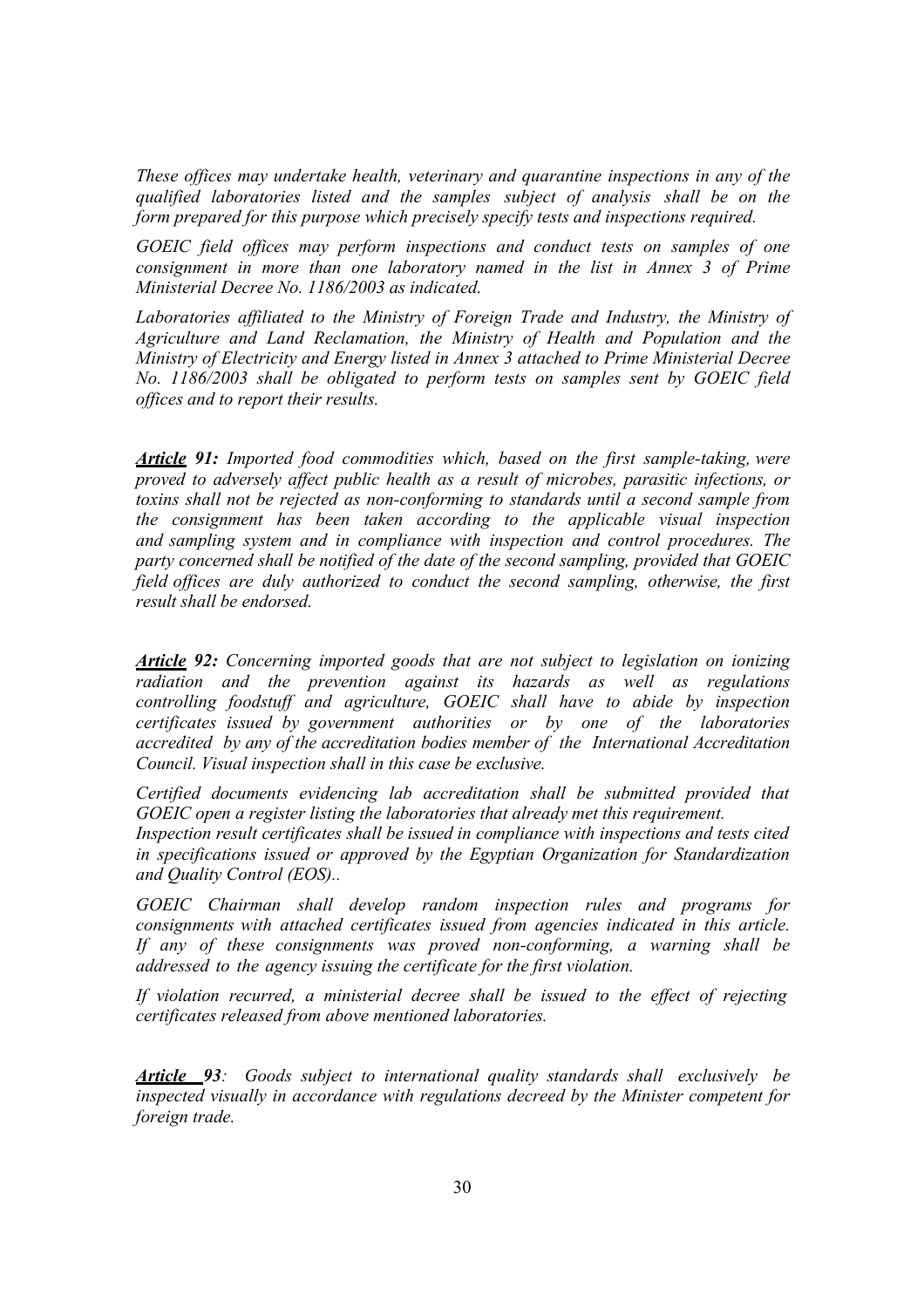*Article 94: Visual inspection and conformity of data on the consignment to the data recorded in attached documents shall be exclusive concerning non-food industrial goods imported by GOEIC-registered importers who duly meet the following requirements:* 

*1 – Application for registration by the commercial agent of the producer, or his representative or the importer, indicating the trademarks and varieties produced and their production sites in different countries.* 

*2 – The producer shall maintain a quality control system regarding his products or his licensed production. Supportive documents shall be submitted along with the registration request.* 

*3 – Production shall be carried out according to one of the approved standards of the Egyptian Organization for Standardization and Quality Control.* 

*Producers abiding by the aforementioned regulations shall be recorded in a register established for this purpose at GOEIC Head Office. Registration in or strikeoff from this register shall be decreed by the Minister competent for foreign trade and monthly published in the Official Gazette Al Waqaa Al Masraya.* 

*Producers previously registered pursuant to Ministerial Decree no 501/1997 are deemed compliant with the provisions cited in this article.* 

*GOEIC Board Chairman may order random inspection with regard to any of the consignments belonging to the abovementioned-registered producers. If nonconformity to standards of the consignment/consignments subject of random inspection has been verified, the producing company shall be served a strike-off warning notice and in case of recurrence, shall be subject to strike off. The producer shall be entitled to apply for re- entry one year after the strike off date and upon his compliance with rules articulated in the first paragraph of this article.* 

*Article 95: Upon rejection of an imported consignment following a second sampling, the importer may apply for re-inspection upon giving reasons for his request within one week from his notification of the inspection results.* 

*The importer may apply for re-inspection at one of the other laboratories listed in Annex 3 of Prime Ministerial Decree No. 1186 / 2003 that shall be identified by GOEIC. If this laboratory was not in place, inspection procedures shall be completed by experts who had not been engaged in the previous inspection. The importer, his agent or whoever is duly authorized by him as well as the representative of the producing company may be present during re-inspection provided that they shall be signatories of the results. The importer shall bear re-inspection costs and expenses.* 

*Article 96: Concerning consignments transported under custody outside the customs area, which the related final inspection results have proved their non-conformity to standards, the importer shall be obligated to move the consignment to the customs area in the company of a representative from the competent control agency. This must occur no later than two weeks after his notification of the final results unless the consignment has*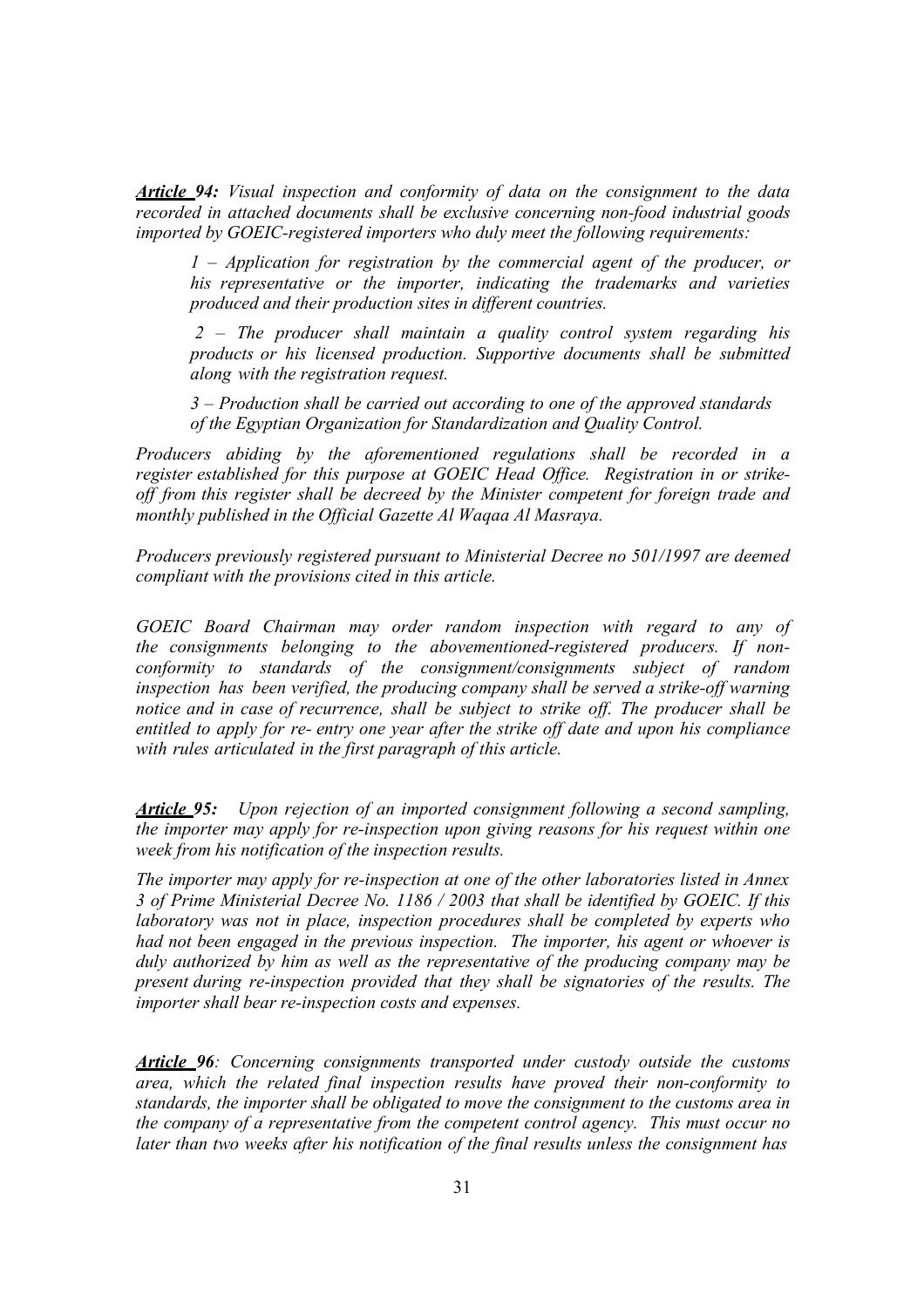*not been destroyed under the supervision of the control agency concerned and the Customs Authority representative.* 

*Conditional release or receipt of notice of inspection results regarding any of the consignments returned to the importer shall not be permissible if he fails to reexport or destroy non-conforming consignments within the time limit allowed to him.* 

*Article 97: The importer shall be notified in writing of the final results of inspection at the address provided on the import card or the related documents. If the letter has been returned undelivered, it shall be posted on the advertisement board kept at the GOEIC field office concerned for six days and shall be considered an official notice. If notice has been served to the effect of rejecting the consignment, the following shall be observed:* 

- *(a) If the consignment has been inside the customs area, the customs office concerned shall be notified to take necessary measures for either re- exporting or destroying the rejected consignment in accordance with governing regulations in this regard.*
- *(b) If the consignment has been stored outside the customs area, the agency supervising storage of goods under conditional release, the Supply Investigation Police Office and the Customs Authority shall be notified to pursue procedures of re-export or destruction of the subject consignment.*
- *(c) The health unit where the consignment is stored, the port of arrival and the port where re-export will take place as well as the General Department for Food Control at the Ministry of Health shall be notified of the data of the consignment subject of re-export. The party concerned shall present an application demanding re-exportation.*
- *(d) The person concerned or his legal representative shall undertake not to unfold the seal and to keep all parts of the consignment intact. Car plate numbers, names of drivers and their identity cards shall be recorded. Vehicles shall be parked and sealed with red wax and affixed*  with the seal of the foodstuff inspector in whose work site the *warehouse is located. The signatory to the undertaking shall be legally responsible for any infringement.*
- *(e) The health official in the port where re-exportation will take place shall be notified to receive the consignment, unfold the seal and ascertain conformity of consignment in terms of weight and number to data recorded in the documents and to complete re-export procedures. If quantities have decreased, legal action shall be taken against the importer.*
- *(f) The port of arrival, the warehouse, the General Department for Food Control and the General Department for Food Supply Investigation shall receive a copy of the re-export bill of lading.*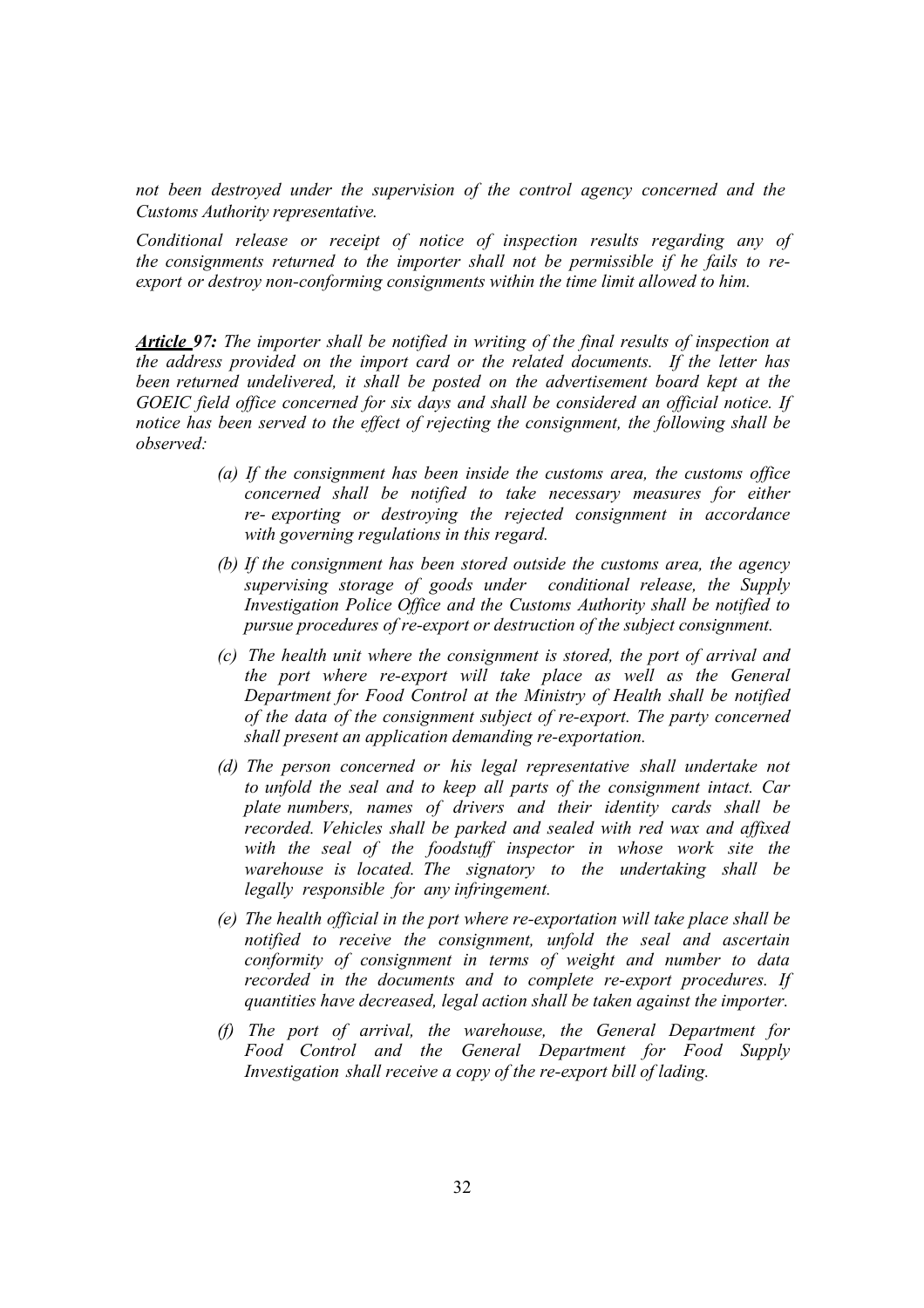*Article 98: The Foreign Trade Sector shall be notified of violations committed before issuing a conformity certificate regarding fully or partially stored consignments under conditional release for legal action to be taken against the importer.* 

*Article 99: GOEIC field offices shall deliver to the importer the remaining samples inspected. If the importer or his representative has failed to receive these samples in two days for foodstuffs and 15 days for non-food commodities as of the date of receipt of the final inspection results, the samples shall be disposed of as per regulations issued in a decree by the Minister competent for foreign trade.* 

*Article 100: GOEIC or its field offices shall, upon request of parties concerned, issue a certificate indicating inspection or re-inspection results, a copy of it or a true copy after the payment of a L.E. 1 fee.* 

*Article 101: Concerning Egyptian exports that have been returned to the country, inspection shall be restricted to compliance with health regulations and agricultural and veterinary quarantine.* 

*Article 102: Imported goods subject to quality control shall meet the following requirements:* 

*A. Concerning equipment, machines and apparatuses, a label indicating the country of origin shall be affixed on the body or package in Arabic, English or French.* 

*B ……………………………….3 .* 

*C. Regarding slaughtered poultry, chicken and meat:* 

- *1. Shipping shall be direct from the country of origin to Egypt.*
- *2. Foodstuffs shall be packed in well-sealed bags in conformity with health regulations. The following data shall be written in Arabic on a card to be placed inside each bag and on package bags and on cartons using indelible ink (data may be written in two languages, one is Arabic):* 
	- *(a) Country of origin.*
	- *(b) Name of product and trademark if any*
	- *(c) Name of slaughter-house*
	- *(d) Date of slaughtering*
	- *(e) Name and address of importer*
	- *(f) Name of entity overseeing the slaughter in accordance with Islamic Sharia provided this entity is accredited by the Commercial Office in the country of origin.*

<sup>&</sup>lt;sup>3</sup> This has been cancelled by the Ministerial Decree No.32/2006.on amending some provisions of the executive regulation implementing import and export law as well as inspection and control procedures for exported and imported goods.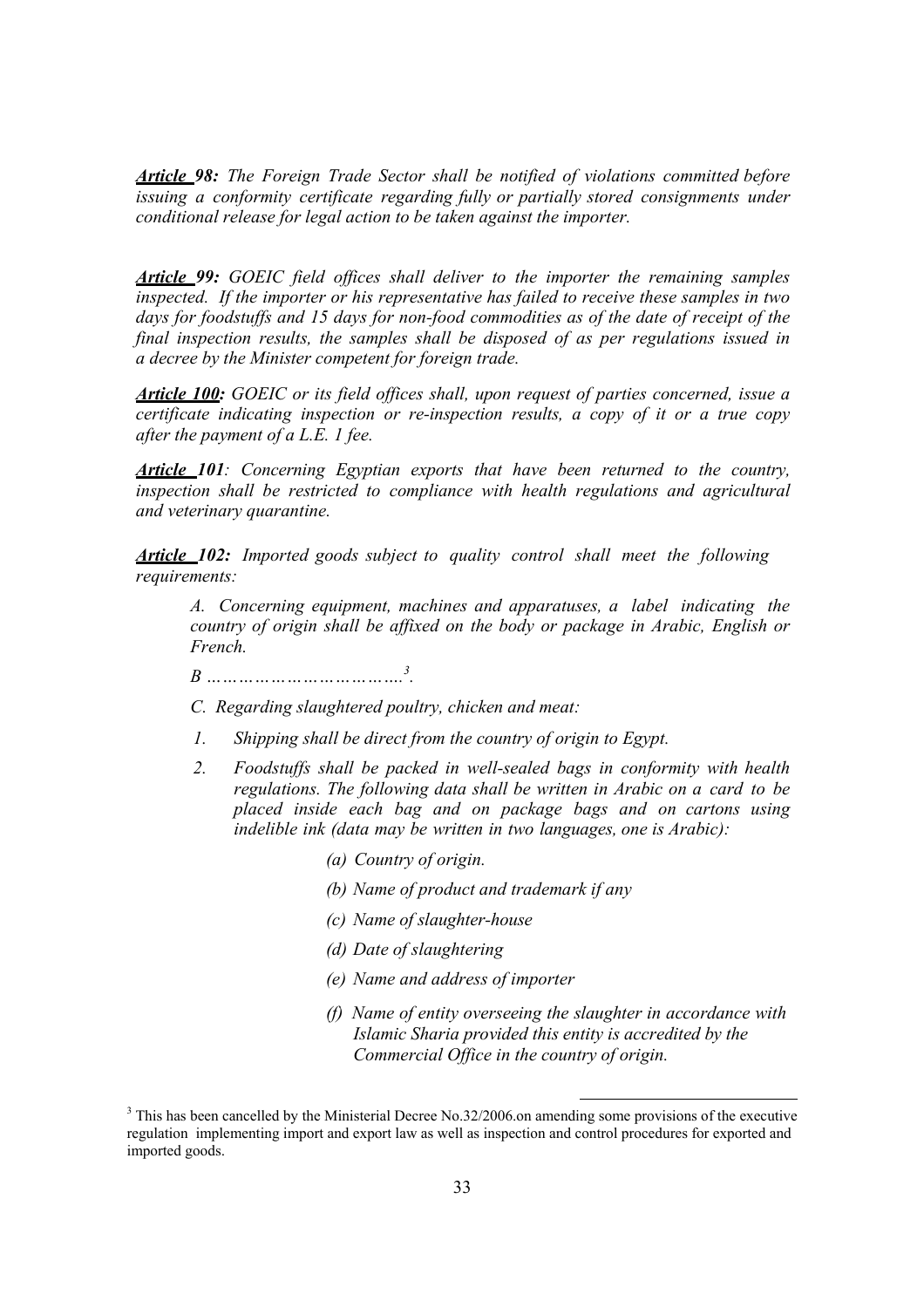*D.* Concerning ready-made clothes, linens, carpets and rugs (except for *socks<sup>4</sup> and imports for medical purposes and industrial security) the following shall be observed:* 

*- A woven data card in Arabic shall be affixed on each patch in the process of manufacture with the following5 :* 

#### *(a) Type of material used*

#### *(b) Country of origin*

#### *(c) Name of the importer*

*Concerning production licensed with a trademark, a declaration shall be submitted by the importer or his legal representative to indicate that the exporting factory is the owner of the trademark or authorized to use it.* 

*Article 103: GOEIC Board Chairman or whoever is duly authorized by him may, at the request of the importer, his agent or power of attorney, permit re-sorting imported consignments that were finally rejected inside and outside the customs area. These consignments, having been sorted, shall be subject to re-inspection as new consignments.* 

#### *Chapter 3 Inspection of Exported Goods*

*Article 104: The exporter shall apply for inspection by GOEIC field office concerned on a form prepared for this purpose. Fees shall be paid pursuant to a decree issued by the Minister competent for foreign trade.* 

*The exporter may request completion of inspection procedures based on the customs declaration.* 

*Article 105: Visual inspection of exported goods shall be exclusively sufficient under the following conditions:* 

*The exporter shall have a system of quality control endorsed by the competent body, in which case the exporter's written declaration shall be sufficient. The exporter in turn shall accept GOEIC's inspection of this system.* 

 <sup>4</sup> This has been added by the Ministerial Decree No.32/2006.on amending some provisions of the executive regulation implementing import and export law as well as inspection and control procedures for exported and imported goods.

 $<sup>5</sup>$  This has been amended by the Ministerial Decree No.32/2006.on amending some provisions of the executive</sup> regulation implementing import and export law as well as inspection and control procedures for exported and imported goods.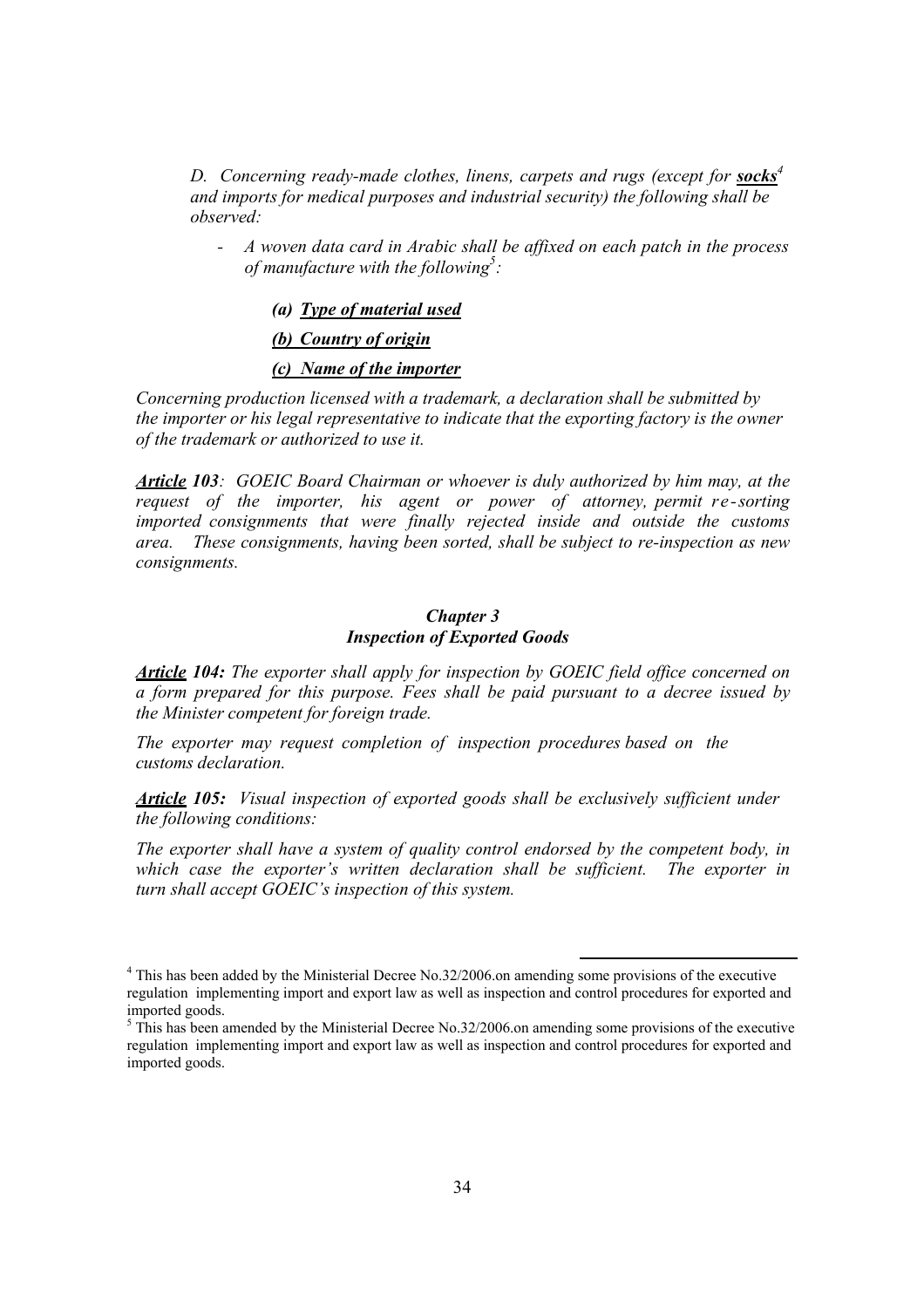*GOEIC shall ensure that the same exporter has been exporting the goods for not less than one year with a minimum of ten consignments and that none of these consignments or parts thereof have been previously rejected.* 

*Exporters who conform to regulations as indicated shall be recorded in a GOEICestablished register set for this purpose. Registration in or strike off from this register shall be decreed by the Minister competent for foreign trade and published monthly in the Official Gazette (Al Waqaa Al Masrya).* 

*GOEIC Board Chairman may order random inspection of any of the consignments of enrolled exporters. If non-conformity to standards as a result of random inspection has been verified, the exporter shall be served a strike off notice and in case of recurrence, shall be subject to strike off. The exporter may apply for re-entry upon his compliance with the regulations articulated in the first paragraph of this article.*

*Article 106: The exporter shall be obligated to prepare consignments subject of inspection inside the Customs area. He may apply for inspection of exported consignments in production and preparation sites or outside the customs area, provided that he shall pay fees for GOEIC-rendered services in accordance with regulations decreed by the Minister competent for foreign trade.* 

*The exporter may request inspection of the already prepared part of consignment subject of export if it has not been fully prepared for inspection.* 

*Article 107: Regarding exported consignments that require inspection, the contents of each lot or parcel must be identical in terms of kind, variety, grade and package.* 

*Article 108: GOEIC shall abide by certificates issued by competent authorities at the Ministry of Agriculture and Land Reclamation, the Ministry of Health and Population and the Ministry of Electricity and Energy that have been drafted upon completion of quality control procedures at production and preparation sites in conformity with health regulations and agricultural, veterinary and radiation quarantine. These certificates which shall be valid for export shall exclusively be subject to visual inspection in shipping ports.* 

*Article 109: GOEIC competent field offices shall inspect and re-inspect random samples representing exported consignments. It may not reject the exported consignment for its non-conformity to standards unless three random samples representing the exported consignment have been inspected.* 

*Upon the request of the exporter, it shall be possible to complete inspection procedures of exports and issue an export-permitting certificate based on the Customs declaration.*  GOEIC field offices shall issue a certificate to the exported consignment owner *permitting the export of the same quantity as soon as inspection and re-inspection procedures are completed.* 

*The exporter may request the recording of the certificate on the Customs declaration.*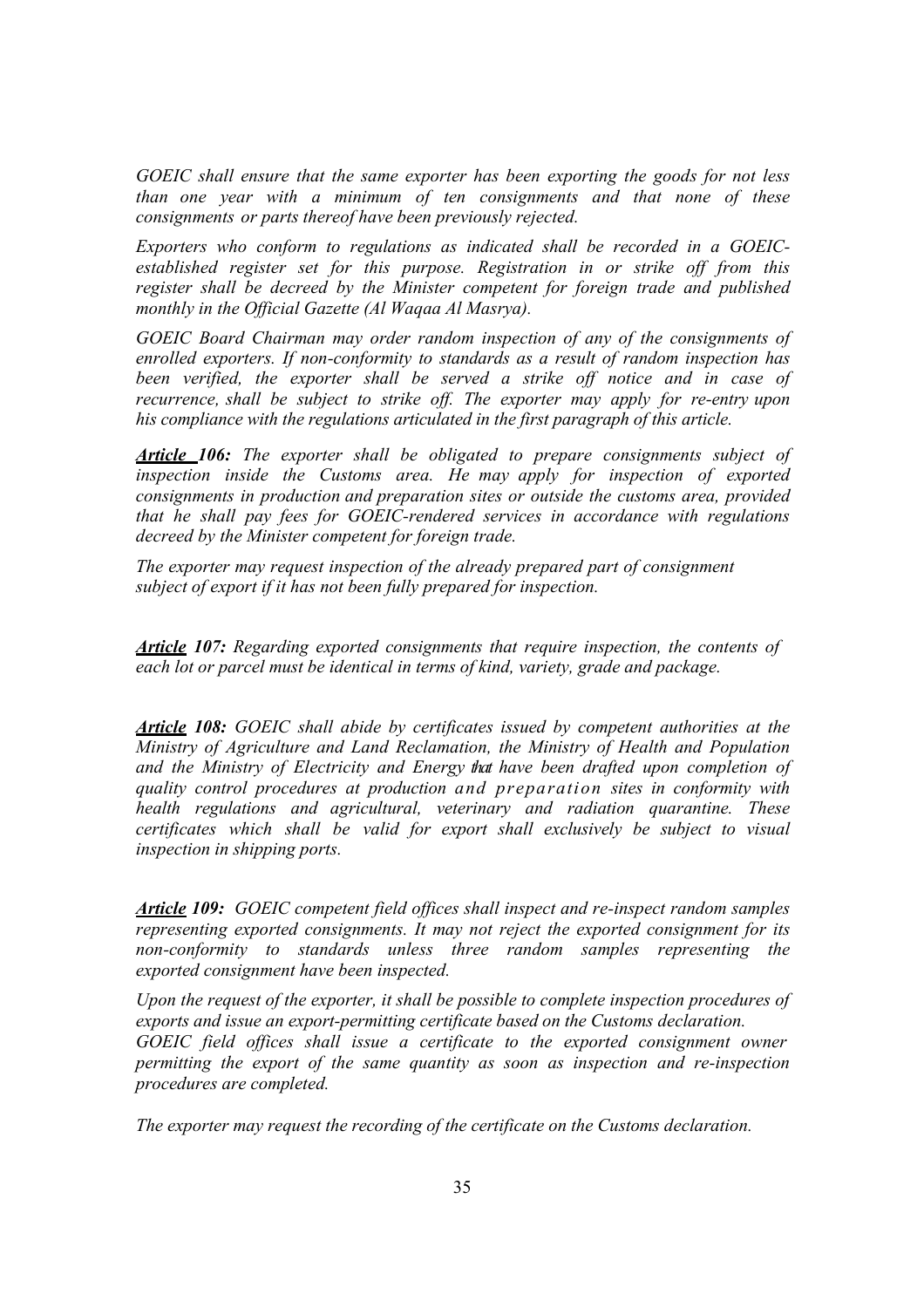*Article 110: If inspection results proved non-conformity to established standards and terms, the GOEIC field office concerned shall notify the exporter, his agent or whoever is authorized by him of the reasons for rejection in 24 hours as of the date of inspection.* 

*Article 111: The exporter shall abide by shipping the consignment within the period specified in the export permit certificate.* 

*Article 112: Permission to export a consignment already inspected shall continue to be conforming to conditions and standards until its time of shipment. The GOEIC field office concerned shall have to ascertain this. If the consignment was no longer nonconforming to standards and was outside the customs area, the field office shall withdraw the export permit certificate and unfold its seals. If the consignment was inside the customs area, it shall be banned from exportation.* 

*Article 113: If the exporter has reversed his decision to export or the time limit in the export permit certificate has expired, GOEIC's competent field office shall unfold the seal of the consignment.* 

*Article 114: GOEIC or its field offices shall, upon the request of the exporter, his agent or whom he authorizes, issue a certificate with the results of inspection or a copy of it or a true copy after the payment of fees.* 

*Article 115: The exporter, within 48 hours of receipt of notice of a failed inspection of the exported consignment may request that GOEIC re-inspect it, explaining reasons for his request.* 

*In case the application has been accepted, inspection shall be performed by technicians who have not previously been engaged in the inspection of the subject consignment. Re- inspection shall take place in the attendance of the exporter or his agent or whoever is duly authorized by him.* 

*Article 116: GOEIC Board Chairman or whom he authorizes shall, upon a request from the importing party, may exempt any of the exported consignments from any inspections or tests.* 

*The exporter may apply for inspection of exported goods according to standards requested by the importer and these standards shall be indicated in the exporter's application.*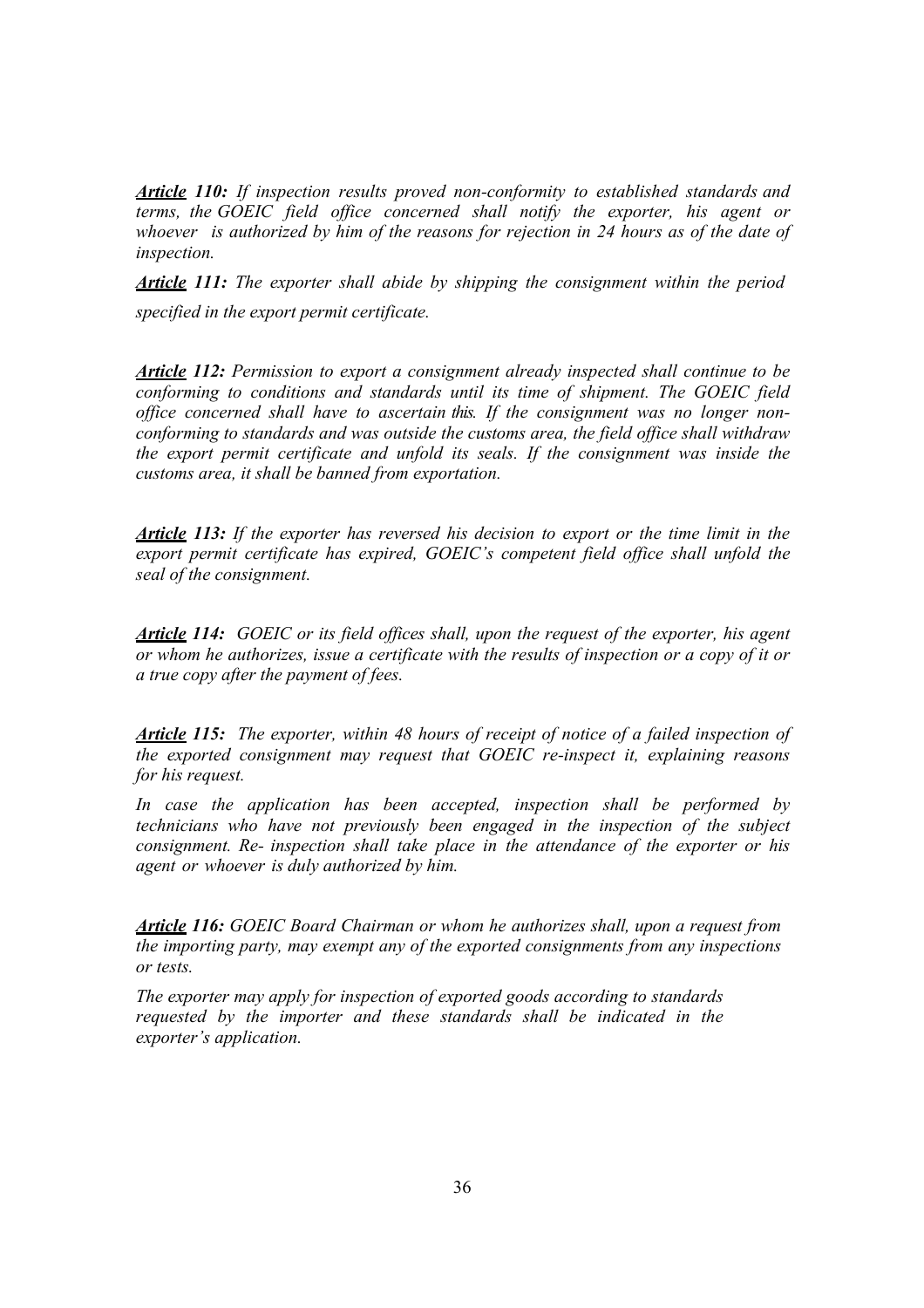#### *Chapter 4 Appealing Final Inspection Results*

*Article 117: The exporter or importer may appeal the final inspection results no later than one week of the date of being informed of the results.* 

*The person concerned, his agent or whomever he authorizes shall file an appeal to the Appeal Committee Secretariat formed by a decree of the Minister competent for foreign trade in accordance with the provisions cited in Article 7 of Prime Ministerial Decree No.1186 / 2003. The appeal shall be accompanied by a receipt of a L.E. 5 security which shall be released if the appeal was accepted.* 

*The appeal shall be submitted to the committee within one week of its presentation for examination of documents forwarded by parties concerned. The committee shall decide whether to accept the results of final inspections amend or annul them, or to reinspect the consignment or allow treatment. The decision of the committee shall be deemed final and shall notify parties concerned.* 

*On concluding the re-inspection of the consignment, the Committee shall name the specialized inspection laboratory and give the complainant the chance to attend inspection procedures. Results shall then be deemed final and may not be contested.* 

#### *Chapter 5*

#### *Additional Inspection Fees and Issuance of Certificates*

*Article 118 GOEIC field offices shall charge the following fees:* 

- *Pound Piaster* 
	- *50 Inspection fees for every six hours of work after 2 p.m. and until 8 a.m. of the next official working day. These fees shall be doubled on Fridays and official holidays from 8 a.m. to 8 a.m. of the next day at a maximum rate of two pounds, except for inspections taking place in GOEIC field offices applying the shift system as determined by GOEIC Board Chairman.*
- *1 Fees for obtaining an inspection result certificate or reinspection of exports or imports, certificate of origin, a copy or a true copy of certificate.*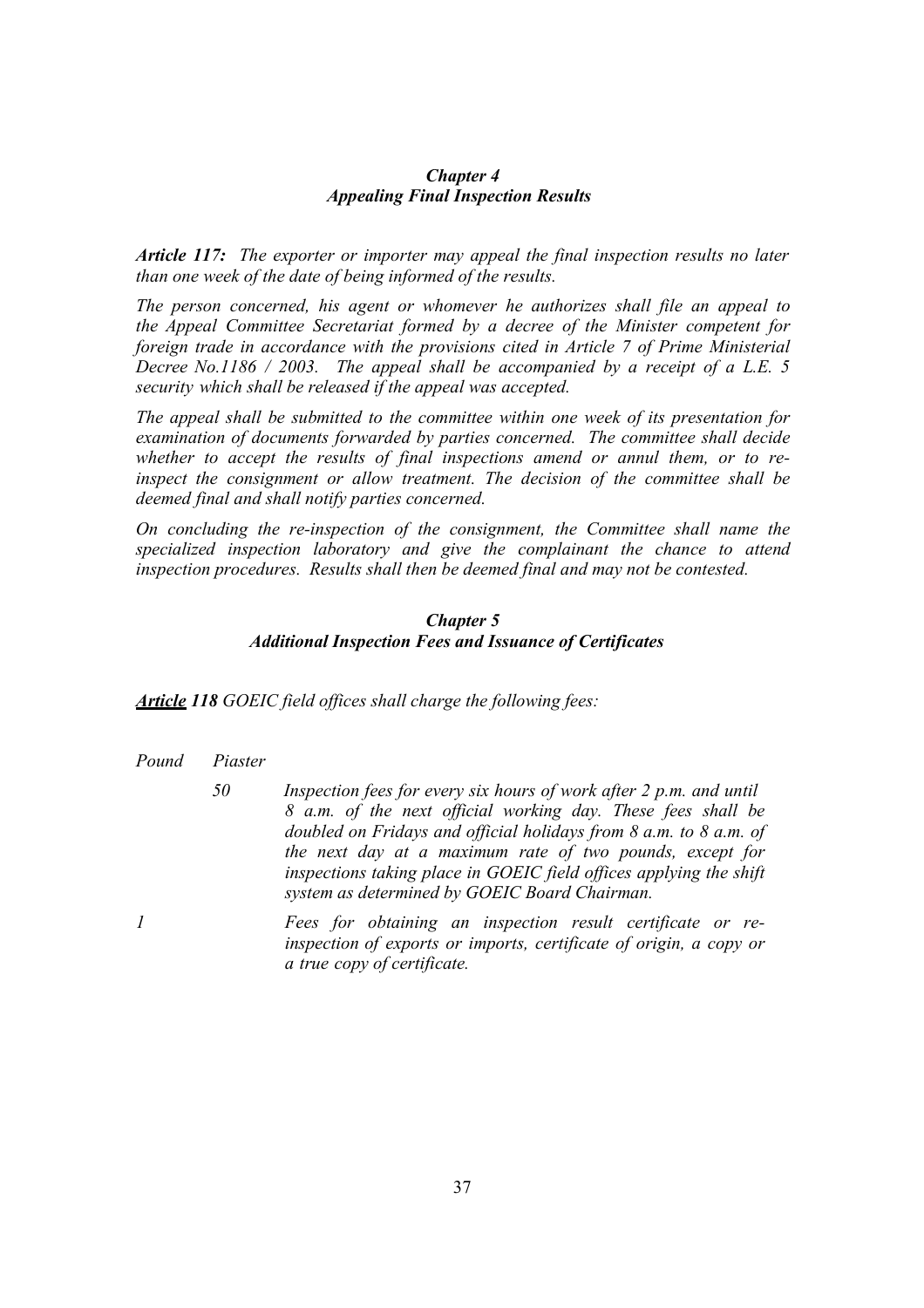# **Annex (1)**

## **Goods suspended from importation**

| $S.$ #                                            | <b>Description</b>                                                             |                                                                                                                                                                                                                                                                                                                  |                                        |                                                                                                                                                         |  |  |  |
|---------------------------------------------------|--------------------------------------------------------------------------------|------------------------------------------------------------------------------------------------------------------------------------------------------------------------------------------------------------------------------------------------------------------------------------------------------------------|----------------------------------------|---------------------------------------------------------------------------------------------------------------------------------------------------------|--|--|--|
| 1<br>$\overline{c}$<br>3<br>4<br>5<br>6<br>7<br>8 | Fowl livers.                                                                   | Goods bearing marks considered sensitive to religious beliefs.<br>Chicken offal and limbs.<br>Two-stroke motor bicycles not equipped with oil injection pumps.<br>All kinds of asbestos.<br>Brake pads made of asbestos.<br>Tuna containing genetically treated oils<br>Pesticides and chemicals stated below: - |                                        |                                                                                                                                                         |  |  |  |
| $S. \#$                                           | <b>Common Name</b>                                                             | <b>Chemical Name</b>                                                                                                                                                                                                                                                                                             | <b>Use</b>                             | <b>Trade Names</b>                                                                                                                                      |  |  |  |
| $\mathbf{1}$                                      | The DDT and its<br>derivatives or<br>Zeidane                                   | p.p1.1.1-trichloro2.2-bis(4-<br>chloropheny)ethane)                                                                                                                                                                                                                                                              | Pesticides                             | <b>DDT</b><br>Anofex<br>Chorophenothane<br>Dedelo<br>Pentachlorin<br>rukseam<br>zerdane<br>supracide combi<br>altracide<br>cotton dust<br>(DDT mixture) |  |  |  |
|                                                   |                                                                                | <b>Discontinued Names</b>                                                                                                                                                                                                                                                                                        |                                        |                                                                                                                                                         |  |  |  |
|                                                   |                                                                                | Digmar<br>Genitox<br>Gexarex<br>Copsol<br>Didimac<br>Arkotine                                                                                                                                                                                                                                                    | Heliotox<br>Gesapon<br>Gyron<br>Neocid | (Toxaphene mixture)<br>Gesarol<br>Ixodox<br>Demecta                                                                                                     |  |  |  |
|                                                   |                                                                                |                                                                                                                                                                                                                                                                                                                  |                                        | noits - koisumu( with Lindane)                                                                                                                          |  |  |  |
| 2                                                 | Lindane or<br>Benzene<br>Hexachlorid<br>Gamma or<br><b>HCH</b><br>or Gamma BHC | Gamma isomer of<br>1.2.3.4.5.6.hexachloro<br>Cyclohexame<br>Hammer<br>Lintox                                                                                                                                                                                                                                     | Pesticides                             | Lindane<br>Lindax<br>Acitox<br>Gammaxan                                                                                                                 |  |  |  |
|                                                   | Cotton Dust mixed<br>with DDT and<br>sulfur                                    | Gammex<br>chimac 1200<br>Lindasun<br>Gamma mean<br>Sulbenz                                                                                                                                                                                                                                                       |                                        | Isofeox<br>lidax<br><b>Germate Plus</b><br>Germa-up<br>lindagam                                                                                         |  |  |  |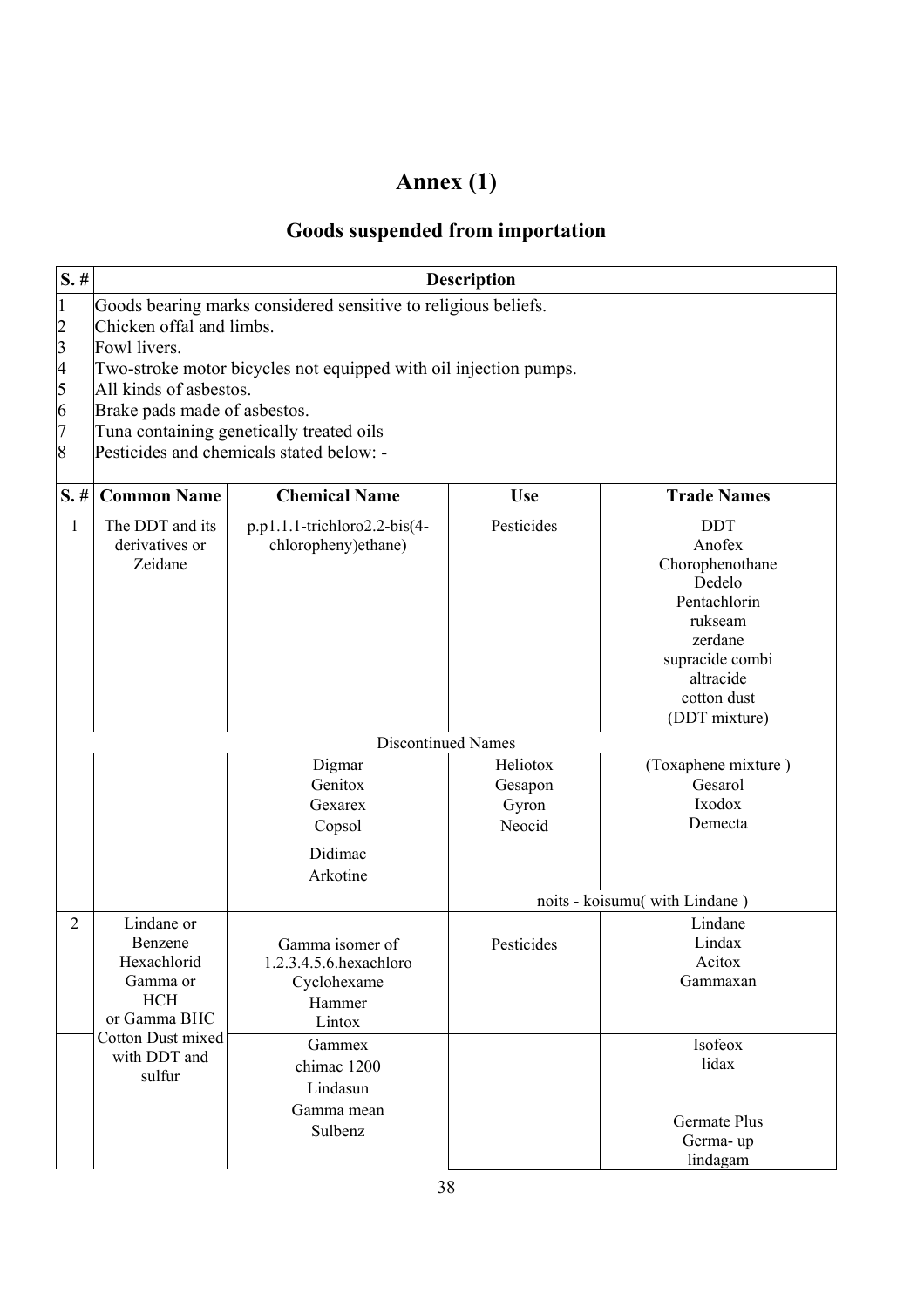|                |                              |                                                                                                                            |                                  | silvanol                                                       |
|----------------|------------------------------|----------------------------------------------------------------------------------------------------------------------------|----------------------------------|----------------------------------------------------------------|
|                |                              | Novigam                                                                                                                    |                                  |                                                                |
|                |                              | Discontinued names                                                                                                         |                                  |                                                                |
|                |                              | Gammalin                                                                                                                   | Lindol                           |                                                                |
|                |                              | Nexit                                                                                                                      | Agronexit                        | lindacol                                                       |
| $\overline{3}$ | Camphech<br>Toxaphene        | Polychlorcamphene                                                                                                          | Pesticides<br>Helitox<br>Toxakil | Toxaphene Motox                                                |
| $\overline{4}$ | Aldrine                      | 1.2.3.4.10.10.hexachloro1.4.4a5<br>8.8a hcxachloro<br>1.4.4a.5.8.8ahcxahydro=exo<br>1.4- endo- $5.8$<br>dimethanaphthalene | Pesticides                       | Aldrin<br>octalene                                             |
| 5              | Dialdrin                     | 1.4.4a.5.8.8a hexachloro<br>1,4,4,a.5.8.8a hcxahydro-exo-<br>1.4- endo-5.8<br>dimethanaphthalene                           | Pesticides                       | Dialdrin<br>Octalox                                            |
| 6              | Hepatchlor                   | 1.4.5.6.7.8-heptachloro<br>13a4.7.7a-atera-hydro-4.7<br>mechanoidene                                                       | Pesticides                       | Heptchlor<br><b>Biarbinex</b><br>Fhennotox<br>Drinox<br>Heptox |
| $\overline{7}$ | hepatchlor<br><b>EPOXIDE</b> | oxidation product of Heptachlor                                                                                            |                                  |                                                                |
| 8              | Endrin<br>or Nendrin         | 1.2.3.4.10.10 hexachloro 1.4.4a<br>5.8.8actahydro-exo 1.4- endo-<br>5.8. Dimethanaphthalene                                | Pesticides                       | Endrin<br>Hexadrin<br>Endrex                                   |
| 9              | Isodrin                      | 1.2.3.4.10.10 hexachloro<br>6.7expoxy 1.4.4a.5.6.7.8.8a-<br>octahydro exo 1.4-exo5.8<br>Dimethanonaphthalene               | Pesticides                       | Isodrin                                                        |
| 10             | chlordane                    | 1.2.3.4.5.6.7.8.8-octachloro<br>2.3.3.a4.7.7a-hexa                                                                         | Pesticides                       | octachlor<br>Intox<br>Clordane                                 |
| 11             | Ethylan                      | 1.1-dichloro-2.2-bis (4-<br>ethylpheny) ethane                                                                             |                                  | Perthane                                                       |
| 12             | Vamidothion                  | $0.0$ -dinethy $1.2$<br>(1methylcamoyletylthion) ethl<br>Phosphorothioel                                                   | Pesticides                       | Klval<br>Kilvar<br>Trucidor                                    |
| 13             | Chlordecone                  | 1.1a.3.4a.4.5.5.5a.5b.6deca-<br>ehlorooctainydro 1.3.4-metheno<br>2H cycolobuta(cd)pentalin                                | Pesticides                       | Kepone                                                         |
| 14             | Isobenzan                    | 1.2.3.4.5.6.7.8.8-octachloro<br>1.3.3a.4.7.7a-hexahydro-4.6<br>merhanoisobenzofuran                                        | Pesticides                       | Telodrin                                                       |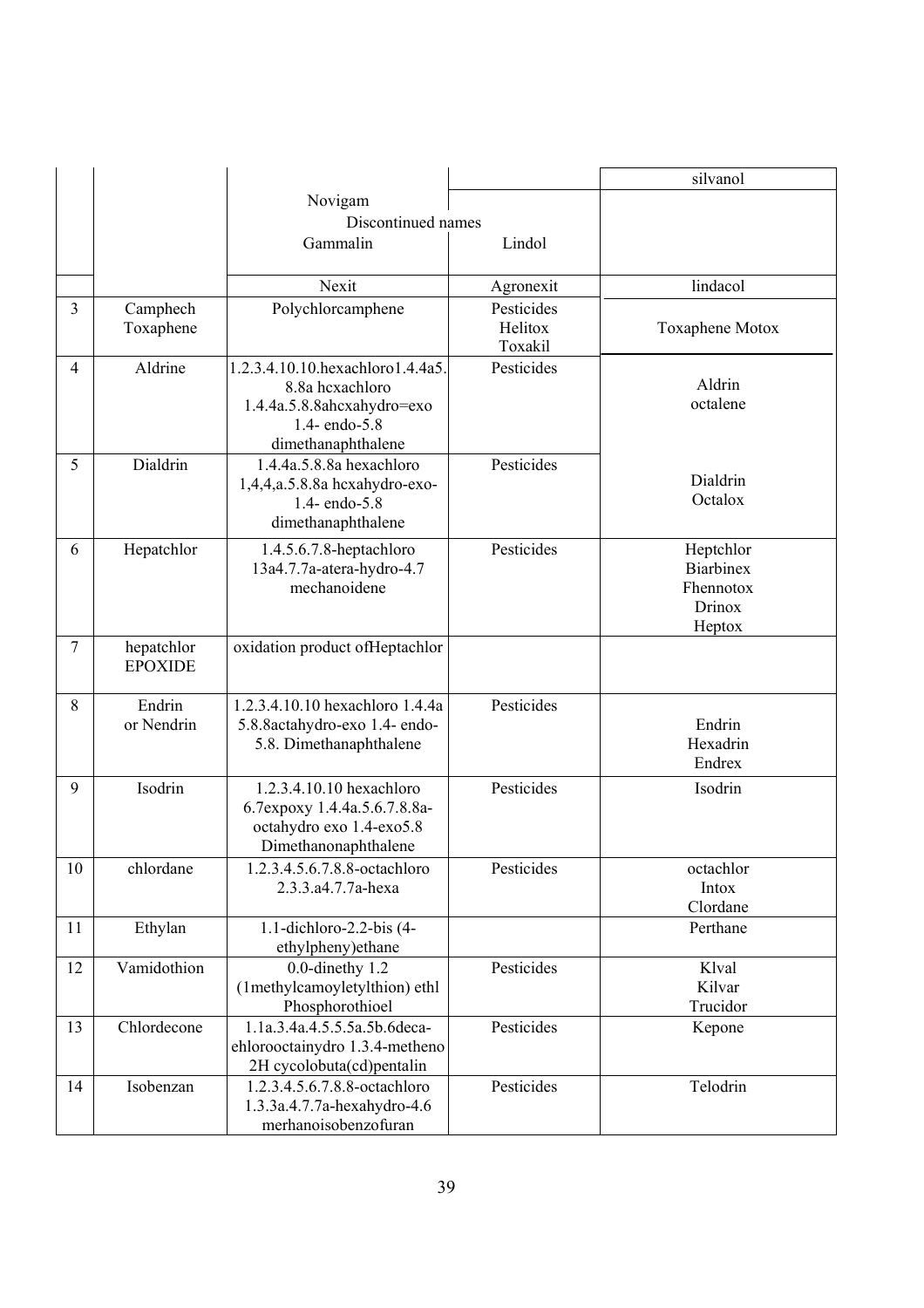| 15 | Poly ChorotepLens                                      | Heptachloro 2.2-dimethyl-<br>3.methylene norborane                                        | Pesticides                        | Strobane                                                           |
|----|--------------------------------------------------------|-------------------------------------------------------------------------------------------|-----------------------------------|--------------------------------------------------------------------|
|    |                                                        | (chlorinated mixed terpenes)                                                              |                                   |                                                                    |
| 16 | Mirex                                                  | 1.1a2.2.3.3a.4.5.5a.5b.6dod-<br>ecachloroovtahydro-1.3.4me-<br>thano-1hcyclobutapentalene | Pesticides                        | Dechlorane<br>Mirex                                                |
| 17 | Acrylonitrile                                          | 2.prepenenitrile                                                                          | Pesticides<br>(fumes)             | Venotex<br>Acrylon<br>Carebacryl                                   |
| 18 | Aramite                                                | 2. Chlorocthy 2-14-(1.1-<br>dimethyl-ethyl) Penoxy 1-<br>methylethy sulphate              | <b>Acricic Pesticides</b>         | Aramite                                                            |
| 19 | dibromochloroprop<br>ane                               | 1.2-dibromo 3- Chlorobrobane                                                              | Pesticides                        | Fumazone<br>Nemagone                                               |
| 20 | Cloropiecrine                                          | Trichloronitromethane                                                                     | fumes                             | * Telone<br>* Vorlex<br>* Ditrapex                                 |
| 21 | Letptophos                                             | O-2-bromo-2.5-dochlorophenyle<br>O-methly1 -<br>phenylphosphonothioate                    | Pesticides                        | Phosvel<br>Abar                                                    |
| 22 | Chlorobenylate                                         | Ethy1-4.4-dichorobenzilate                                                                | <b>Acricic Pesticides</b>         | Kop-Mite<br>Acaraban<br>Akar<br>Folpex<br>Benzilan<br>Benz-O-Chlor |
| 23 | Pentachorophenol<br>(sodium<br>Pentachorophenate<br>s) | Pentachlorophenoxy Sodium<br>Or<br>Sodium pentachlorophenate                              | Fungi and bacterial<br>Pesticides | Mitrol<br>Permatox<br>Dowicide<br>Santobrite<br>Napclor            |
| 24 | Crimidine                                              | 2-chloro-N,N-6 trimethy 14-<br>pyrimineamiae                                              | Rodents Pesticide                 | Castrix                                                            |
| 25 | Flouroacetic acid<br>and its derivatives               | Sodium ionoluoroacetate Flu-<br>oroaeitamide                                              | Rodents Pesticide                 | Fratol<br>Yasoknok<br>Rodex<br>Baran                               |
| 26 | Fenoprop<br>or Silvex                                  | 2-(2.4.5 - trichorophenoxy<br>popionic asid                                               | <b>Weeds Pesticides</b>           | Kuron<br>Fruiton T                                                 |
| 27 | $T - 2.4.5$                                            | $2(2.4.5 - Trichlorop/henoxy)$<br>acetic acid                                             | <b>Weeds Pesticides</b>           | Nettle - Ban<br>Selvoxone<br>Ban - Dok<br>Spontox                  |
| 28 | Morphaquate                                            | $1.1 - bis - 2 - (3.5$ dimethlyl 1-<br>4 - morphlinyl ) - oxoethyl<br>4.4 bibyridhum      | Fuming and<br>sterilizing matter  | Morphoxone                                                         |
| 29 | Ethylene Oxide                                         | 1,2 - Epoxyethane                                                                         | Pesticides                        | Oxirane<br>Eto                                                     |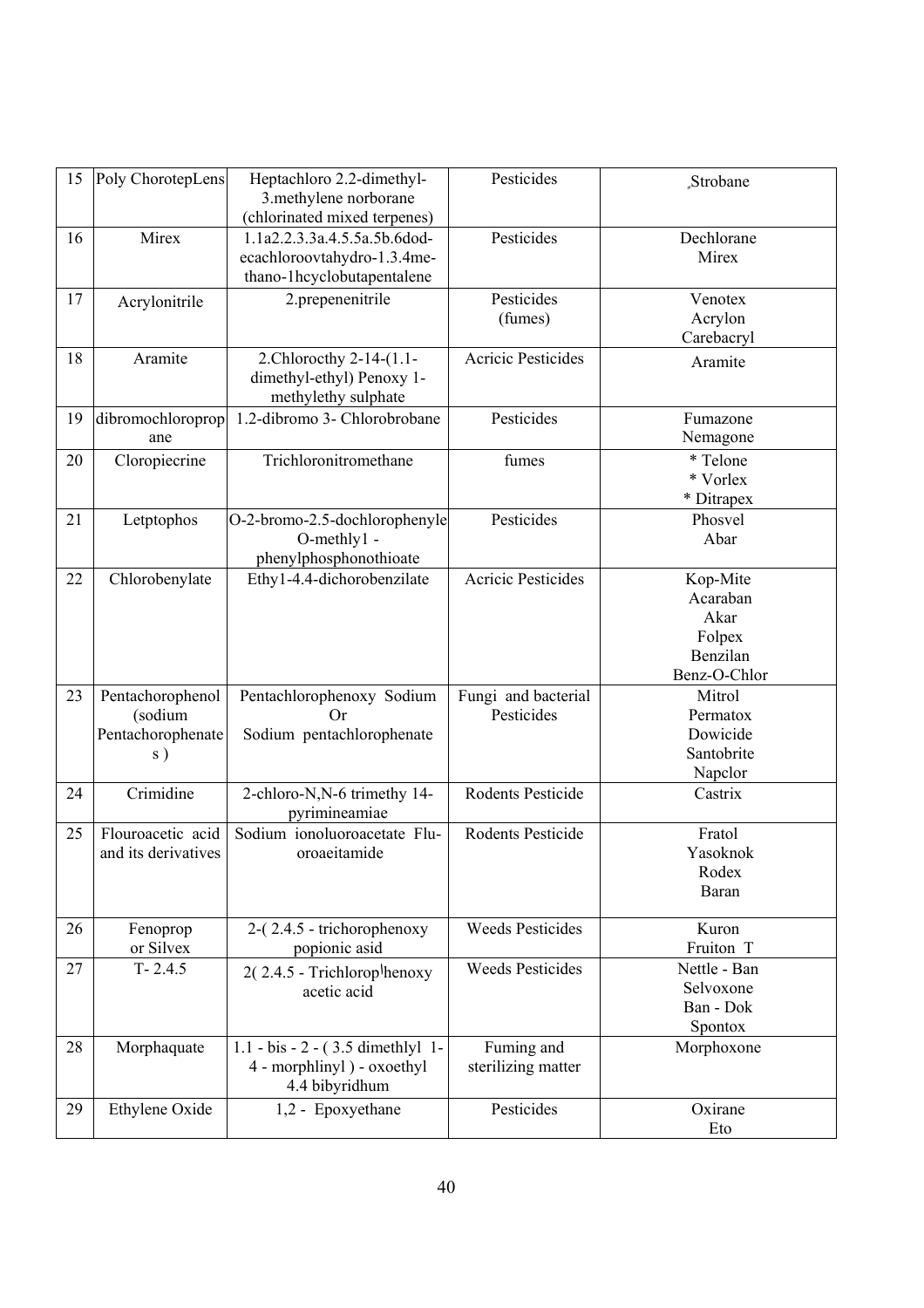| 30 | Lead Compounds                                 | Lead arsenate<br>Lead arsenite                                                                                                                            | Fungi Pesticides                                                                                             | Gypsin<br>Suprabel<br>Talbot                                                |  |
|----|------------------------------------------------|-----------------------------------------------------------------------------------------------------------------------------------------------------------|--------------------------------------------------------------------------------------------------------------|-----------------------------------------------------------------------------|--|
| 31 | Mercury<br>Compounds                           | Merecuric Chloride<br>Mercurous Oxide<br>Mercurous choride<br>Methoxyethyl mercury acetate<br>phenyl mercury salicylate                                   |                                                                                                              | Merfusan<br>Mersil<br>Santa<br>Cyclomel<br>Calomel<br>Mercuran<br>Merculine |  |
| 32 | Arsenicals                                     | Copper acctoalsenite lead<br>arsenate lead arsenite Methyl<br>arsonic acid Arsenic<br>acid&arsenic trioxide<br>potasium, Sodiume, and Calsium<br>arsentic | Fungi and Weeds<br>Pesticides                                                                                | Paris green<br>Gypsin Suprabel<br>Daconate Ansar                            |  |
| 33 | Cadmium<br>Compounds                           | Cadmum Calcium Copper zinc<br>Chormate complex Cadmium<br>Chlorido Cadmium Secinate<br>Cadmium Sebacat                                                    | Fungi Pesticides                                                                                             | Crag turf<br>Caddy<br>Cadiminate<br>Kromade                                 |  |
| 34 | Selenium<br>Compounds                          | Compounds contanininit<br>selenium                                                                                                                        |                                                                                                              |                                                                             |  |
| 35 | Organic solvent<br>Chloroform                  | Chloroform                                                                                                                                                | It is prohibited to be used as a solvent in preparing of the<br>Pesticides.                                  |                                                                             |  |
| 36 | Organic solvent<br>and Carbon<br>Tetrachtoride | Carbon Tetrachtoride                                                                                                                                      | It is prohibited to be used as a solvent in preparing of the<br>Pesticides or fighting stored grains blights |                                                                             |  |
| 37 | Zineb                                          | zinc ethylene bis<br>(dithiocarbamate)                                                                                                                    | Fungi Pesticides                                                                                             | Dithane Z<br>* Cuprosan<br>* Mancosan<br>* Comazin                          |  |
| 38 | Dinitro Orthocresol                            | Dinitro orthocresol (DNOC)<br>(Oils containing the compound)                                                                                              | Pesticides                                                                                                   | Trifocide<br>Trifrina<br>Universal<br>Kafrasol Oil                          |  |
| 39 | Bitertanol                                     | 1-(Bipheny 1-4-1-oxy) $3.3-$<br>dimethy1-1-1-(1H-1.2.4-triazo-<br>$1-y1$ ) butan-2-o1                                                                     | Pesticides                                                                                                   | Baycor<br><b>Bitrex</b><br>Baymat                                           |  |
| 40 | Ethylene dibromide                             | 1.2 Dibromoethan                                                                                                                                          | <b>Fuming Pesticides</b>                                                                                     | Dibrome<br><b>Bromiofume</b><br>E.D.B.85<br>Dowfume                         |  |
| 41 | Anto                                           | 1-Naphty 12-Thiourea                                                                                                                                      | Rodents Pesticides                                                                                           | Antu                                                                        |  |
| 42 | Inorganic Fluoride<br>compounds                | Sodium Flouride Sodium<br>Fluorosilicate                                                                                                                  | Pesticides                                                                                                   | Safsan                                                                      |  |
| 43 | Nitrofen                                       | 2-4 dichloropheny 1<br>4- nitrophenyt ether                                                                                                               | <b>Weeds Pesticides</b>                                                                                      | Tok<br>Tokorn<br>Nip                                                        |  |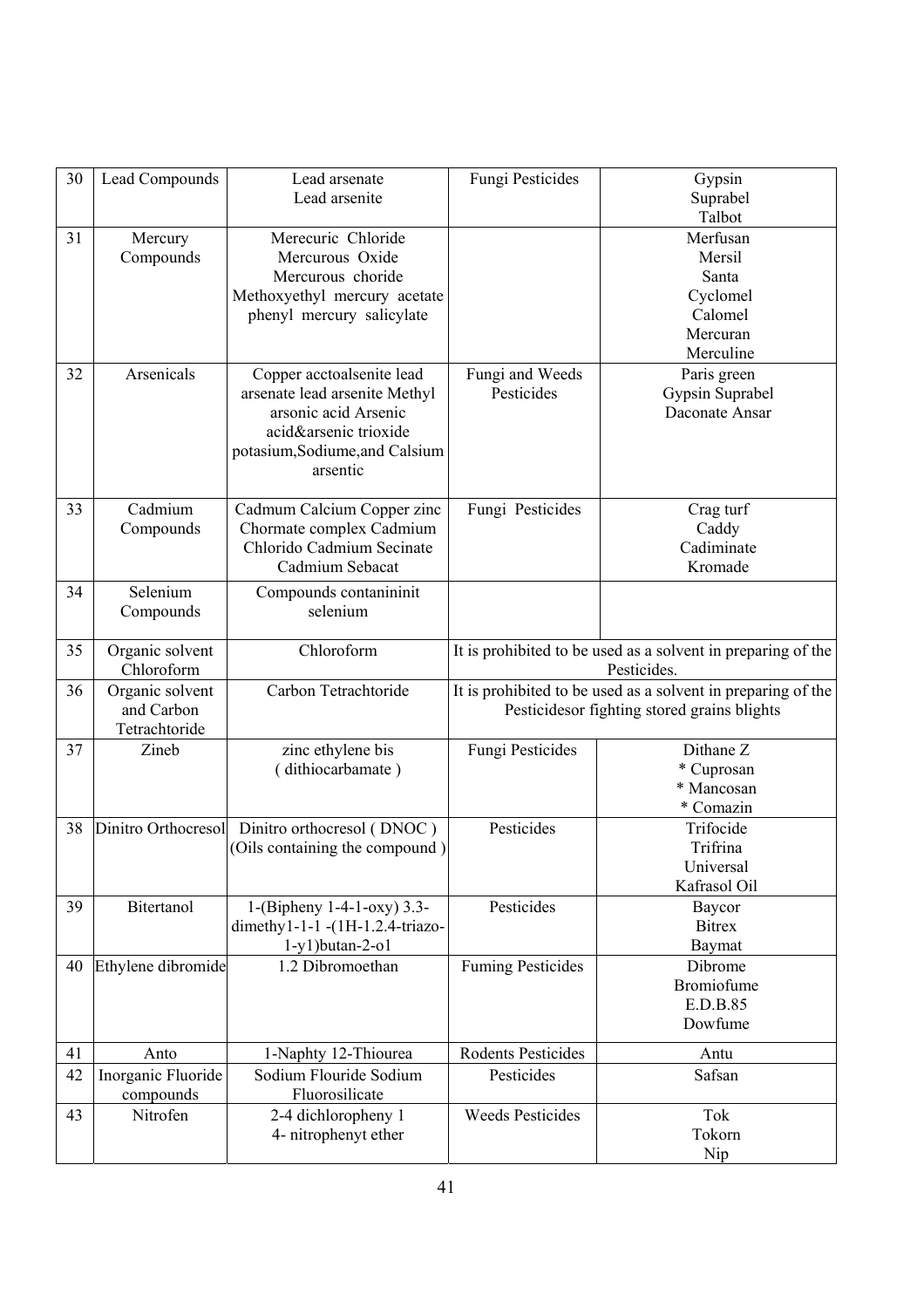| 44 | binabacryl         | 2-sec. Butl -4,6 dinitropheny 14-                       | Acricic and Fungi         | Morocide                   |
|----|--------------------|---------------------------------------------------------|---------------------------|----------------------------|
|    |                    | nitromethy letronate                                    | Pesticides                | Endosan                    |
|    |                    |                                                         |                           | Acricid                    |
| 45 | captafol           | n.(1.1.2.2-tetrachlotoethy ithyio                       | Fungi Pesticides          | Difolatan                  |
|    |                    | ) cyclohex 4-enc-12 dicarboxy                           |                           | Foltaf                     |
|    |                    | mide                                                    |                           | Haypen                     |
|    |                    |                                                         |                           | Folcid                     |
| 46 | cyhexatin          | tricyclohexyltin itin hidroxide                         | <b>Acricic Pesticides</b> | Silatian                   |
|    |                    |                                                         |                           | Plictran                   |
|    |                    |                                                         |                           | Dorvert                    |
| 47 | fentine hydtroxide | Triphenyl tin hydroxide                                 | Fungi Pesticides          | Du-ter                     |
|    |                    |                                                         |                           | Farmatin                   |
| 48 | fentine acetate    | triphenyl tin acetate                                   | Fungi Pesticides          | <b>Besrstan</b>            |
| 49 | Dino Sib dinoseb   | 2 - sec. Butyl 1.6 - dinitrophenol                      | <b>Weeds Pesticides</b>   | Fanicide                   |
|    |                    |                                                         |                           | Ivocit                     |
| 50 | dinoterb           | 2-sec buby. 1.6 dinitrophenol                           | <b>Weeds Pesticides</b>   | Nixone                     |
|    |                    |                                                         |                           | Herbogil                   |
|    |                    |                                                         |                           | Tolkan                     |
|    |                    |                                                         |                           | (mixed with Izobrotiorone) |
| 51 | ethylene           | 1.1 loroethane                                          |                           | Gransoan                   |
|    | diechloride        |                                                         |                           |                            |
| 52 | mevinphos          | methyl - $3-$                                           | Pesticides                | Phosdrin                   |
|    |                    | (dimethoxyphosphioyloxy)                                |                           | Duraphos                   |
|    |                    | butyl - 2 enoate                                        |                           | Mevidrin                   |
| 53 | carbophenthion     | s - 4 cloropheny ithimethy 1-0.0.                       | Pesticides                | Trithion                   |
|    |                    | Dimethy phosphorodithioate                              |                           | Garrathion                 |
|    |                    |                                                         |                           | Trithion oil               |
| 54 | Dioxathion         | s.s -(1.4 dioxane 2-3- diyl)                            | Pesticides                | Delnav                     |
|    |                    | o.o.o.o.- tetraethyl bis                                |                           | Hercules                   |
|    |                    | (phospitithioate)                                       |                           | Deltic                     |
|    |                    |                                                         |                           | Navadel                    |
| 55 |                    | dimeton - s- methylo.o. diethyl - o.2 ethylthioethyl -  | Pesticides                | Metasystox                 |
|    |                    | phosphorothioate                                        |                           |                            |
|    |                    |                                                         |                           |                            |
| 56 | dimeton - s -      | s. $-2$ -ethylthioethyl - $0.0$                         | Pesticides                | Metaisosystox              |
|    | methyl             | dimethyl phosphorothioate                               |                           |                            |
| 57 | chloranil          | 2.3.5.6 - tetrachloro 1.4 - bech                        | Fungi Pesticides          | Spergon                    |
|    |                    | /heh/oquinone                                           |                           |                            |
| 58 | chlotaniformethme  | n. (2.2.2. - trichlore - 10 (3.4 -                      | Fungi Pesticides          | Imugan                     |
|    |                    | dichloroaniilion) ethyl<br>formamiuc                    |                           | Milfaron                   |
|    |                    |                                                         |                           |                            |
| 59 | chlorodimeform     | N2-4chloro - o- toly1) N1, N1-<br>dimethly formamidione | Pesticides                | Glecron<br>Fondal          |
|    |                    |                                                         |                           |                            |
| 60 | Acrolen            | 2- Poropenal                                            | water weeds<br>Pesticides | Magnacisde                 |
|    |                    |                                                         |                           | QAqulaine<br>Nemafos       |
| 61 | Thionazin          | o.o. - dietlhyl o.pyreazin 2 yl                         | Nematodes                 |                            |
|    |                    | phos - phosphorothioale                                 | Pesticides                | Zinofos                    |
| 62 | Anthraquinone      | 9.10 - Anthracenedione                                  | Birds repellent           | Morkit                     |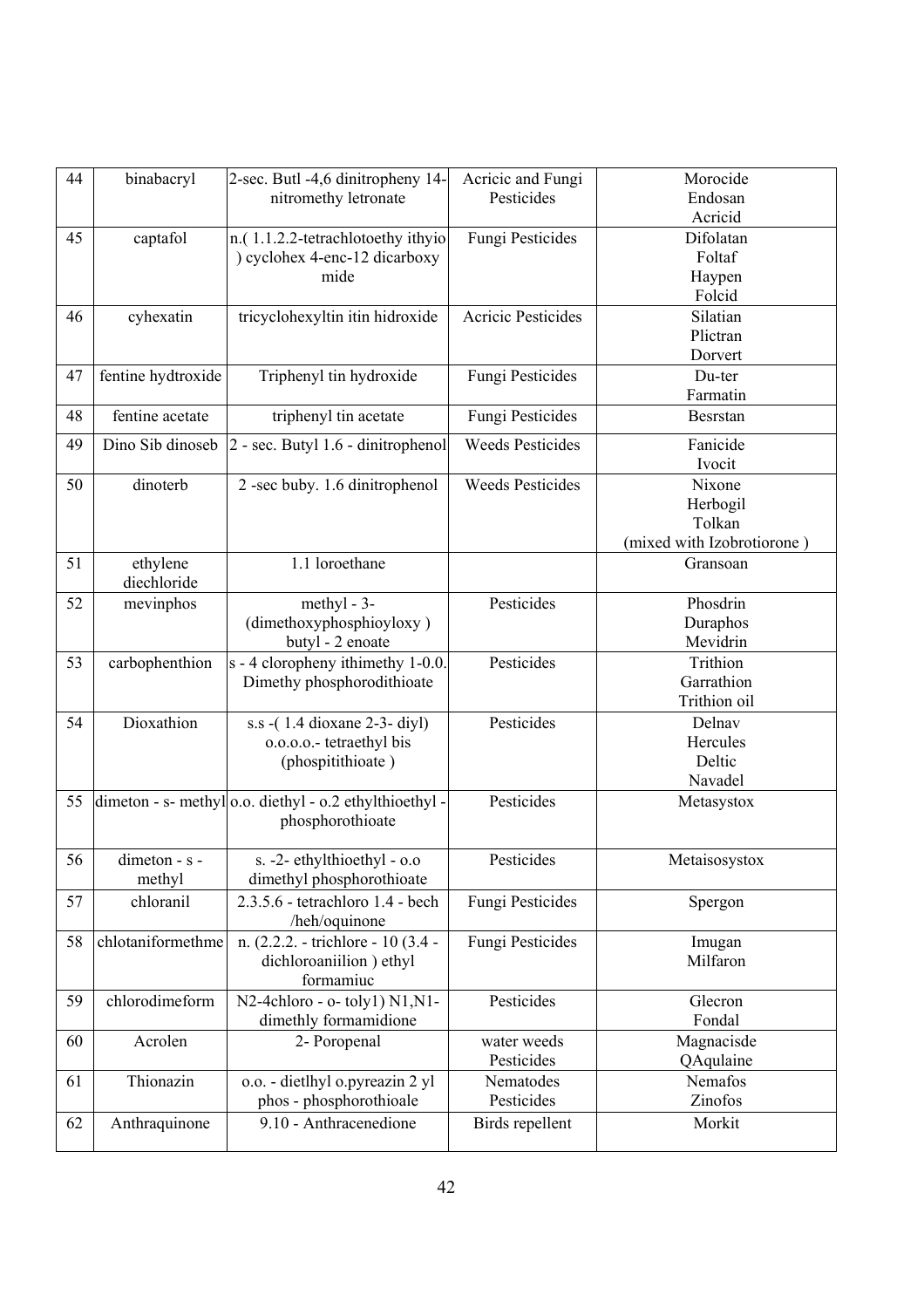| 63 | Barban                         | 4- Chlorobut - $2$ - yny 13-<br>chorocarbnilate                                                             | <b>Weeds Pesticides</b>                       | Carbyne                                                            |
|----|--------------------------------|-------------------------------------------------------------------------------------------------------------|-----------------------------------------------|--------------------------------------------------------------------|
| 64 | Chlorthamid - 64               | 2.6 - diehlorothiobenamide                                                                                  | <b>Weeds Pesticides</b>                       | Prefix                                                             |
| 65 | Di - allate                    | s 2.3diehioroally - di - isopropyl<br>(thiocarvamate)                                                       | <b>Weeds Pesticides</b>                       | Avadex                                                             |
| 66 | Parathion<br>Thiphos           |                                                                                                             | Pesticide<br>mixtures with<br>Parathion       | Fostox<br>Penncap<br>Efolidol<br>Niran                             |
| 67 | Methyl Parathion               |                                                                                                             | Pesticide<br>Mixture of oils and<br>Parathion | Fostox Metil<br>Pencap - M<br>Kafrol oil                           |
| 68 | Phosphamidon                   |                                                                                                             | Pesticides                                    | Dimecron<br>Apamidon                                               |
| 69 | Phosfolan                      |                                                                                                             | Pesticides                                    | Cyolane Cylan                                                      |
| 70 | Mephosfolan                    | Dithyl 4 - methyl - 1.3 dithiolan<br>- 2- ylidene phosphoamidate                                            | Pesticide<br>Mixtures                         | Cytrolane/<br>Endrin                                               |
| 71 | Azinphos-methyl                | S-3,4 - dihydro 4-oxo - 1.2.3-<br>ben - zotriaxin -3- ylmethyl o,o -<br>dimmethyl phosphorodithioate        | Pesticide<br>Mixtures                         | Cuthion<br>Gusathion<br>Tamaron                                    |
| 72 | Flucythrinate                  | - a- cyano -3- phenixybenzyl (s)<br>-2- (4- difluforo -<br>methoxphenyl) -3 methylbu                        | Pesticides                                    | Cybolt<br>Cythrin<br>Pay - off                                     |
| 73 | Methidathion                   | s-2.3 - dithydro -5- mthoxy -3-<br>oxo 1.3.4 thiadixzol -3-<br>ylmethyl o.o. dimethyl<br>phosphorodithioate | Pesticides                                    | Supracide<br>Ultracide<br>Oleosupracide                            |
| 74 | Nicotine                       | $(s)$ -3- $(1$ - methylyrolidin -2 -yl)<br>pyrimidine                                                       | Pesticides                                    | Nicotine<br>Sulphate                                               |
| 75 | Piperophos                     |                                                                                                             | <b>Weeds Pesticides</b>                       | Rilof<br>Avirosan                                                  |
| 76 | Methoxyuchlor                  | $-1.1.1$ - triehloro 2.2 bis-<br>(4methulphenyl) ethane                                                     | <b>Weeds Pesticide</b><br>Mixtures            | Marlate<br>Saitofos<br>(Mixture of Parathion<br>and Melathion)     |
| 77 | Chinomethionate                | 6-methyl-1.3 dithiolo $(4.5-b)$<br>quinoxalin-2- one                                                        | Fungi Pesticides                              | Morestan                                                           |
| 78 | Fluorodifen                    | 4-nitrophenly- a,a,a-trifuoro 2-<br>nitro-p-tolylether                                                      | <b>Weeds Pesticides</b>                       | Prforan                                                            |
| 79 | Endosulfan                     | $(1,4,5,6,7,7$ hexachloro -8,9,10,-<br>trinorbron -5- en-2.3<br>ylkenevismetny lene) sulphite               | Pesticides                                    | Thiodan<br>Cyclodan Malix<br>Thimul Thiofor                        |
| 80 | Inorganoc Cyanide<br>Compounds | hydrogen cyanide or<br>hydrocyanic acid<br>sodium cyanide<br>calcium cyanide                                | Rodents pesticides<br>and fumes               | Cyanogas<br>Cyangas<br>Cymag<br>Sodiumm cyanide Calcium<br>cyanide |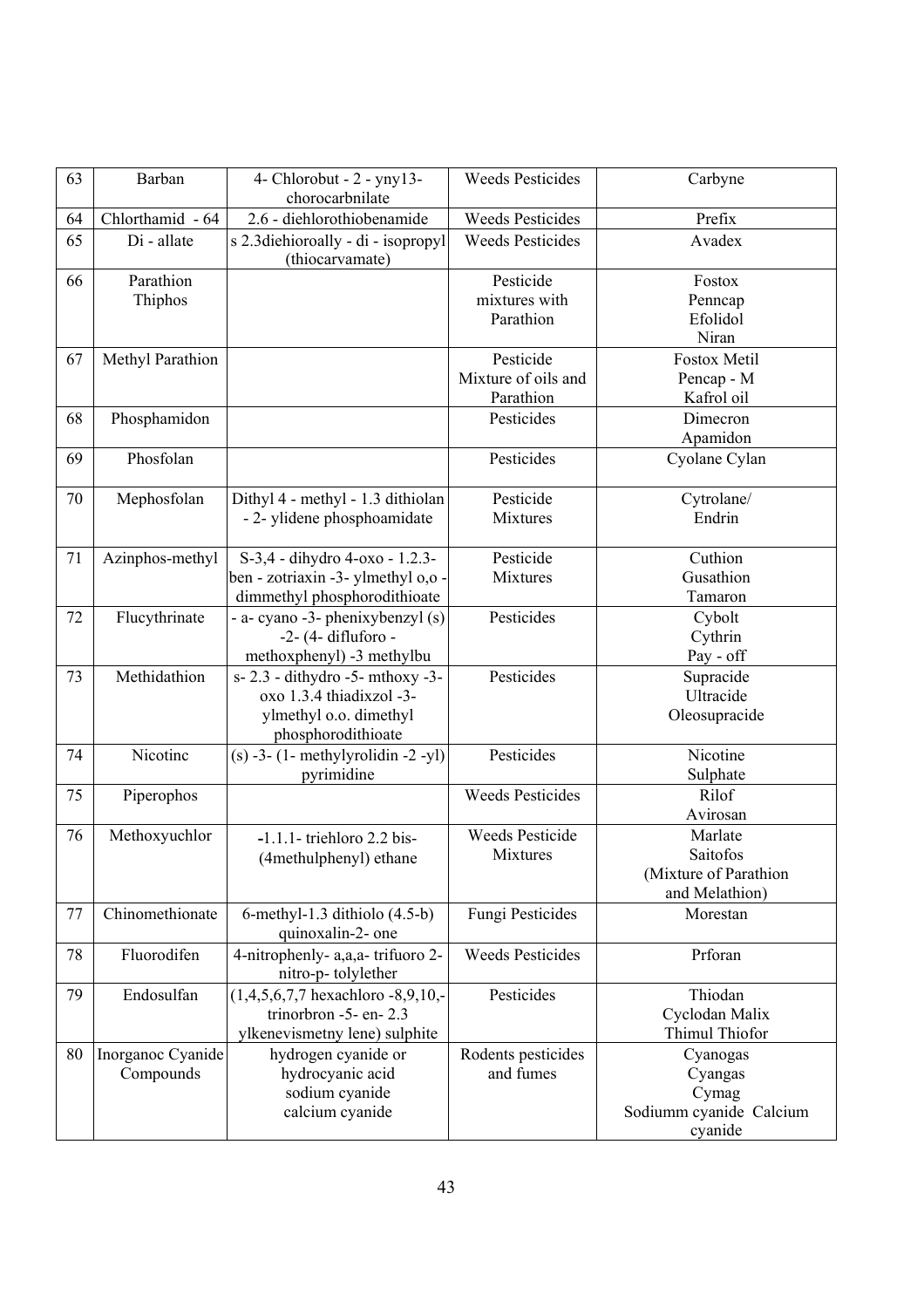| 81 | (Aldicarb)       | Aldicarb 96%            | Temic 15% G<br>Merat 15 % G                   |
|----|------------------|-------------------------|-----------------------------------------------|
| 82 | (Chlorothalonil) | Chlorothalonil 95 %     | Prapho 50 % WP                                |
|    |                  |                         | Daconil K Z 75 %WP                            |
|    |                  |                         | Dacotil 75 %WP                                |
|    |                  |                         | Dacober 50 % WP                               |
|    |                  |                         | Dacomax 50 % SC                               |
| 83 | (Captan)         |                         | Monserin Combi 70 %WP                         |
|    |                  |                         | Captan 50 %WP                                 |
|    |                  |                         | Phitafax 300 / 75 % WP                        |
| 84 | (Cyproconazole)  | Rude Cyproconazole 94 % | Atmi SL 10 %                                  |
|    |                  |                         | Atmi S 80.8 %                                 |
|    |                  |                         | WPorWDG                                       |
| 85 | (Propiconazole)  |                         | Telt 10, 25 % EC                              |
| 86 | (Hexaconazole)   |                         | Anfil 5 % SC                                  |
| 87 | (Tebuconazole)   |                         | Racsil 2 % DS                                 |
|    |                  |                         | Racsil 2 % WS                                 |
|    |                  |                         | Racsil 2.5 % FS                               |
|    |                  |                         | Folicor 25 % EC                               |
| 88 | (Tetraconazole)  |                         | Domarc 10 % EC<br>Eimnnt 12.5 % EW            |
| 89 |                  | Crude Propargite 85 %   | Comit 73 %EC                                  |
|    | (Propargite)     |                         | Comit 75 %EC                                  |
|    |                  |                         | Comit Elnasr 75 % EC                          |
|    |                  |                         | Comit 30 % WP                                 |
| 90 | (Thiophanate     |                         | Tobsn M 70 % WP                               |
|    | methyl)          |                         | Hsta 70 % WP                                  |
| 91 | (Mancozeb)       | Crude Mancozeb 85 %     | Nimsbor 80 % WP                               |
|    |                  | Crude Mancozeb 88 %     | Daithin M 45 80 % WP                          |
|    |                  | Crude Mancozeb 85 %     | Daithin M 45 KZ 80 %WP                        |
|    |                  |                         | Tridex 45 % FL                                |
|    |                  |                         | Tridex 75 % DG                                |
|    |                  |                         | Tridex 80 % WP                                |
|    |                  |                         | TriMiltox Forte 40 %WP                        |
|    |                  |                         | Galbin Mancozeb 58 % WP                       |
|    |                  |                         | Ferocober 90% WP<br>Rhidomil Mancozeb 58 % WP |
|    |                  |                         | Rhidomil Mancozeb 72 % WP                     |
|    |                  |                         | Mancober 69.5 % WP                            |
|    |                  |                         | Sandofan M8 64 % WP                           |
|    |                  |                         | Mecal M 70 % WP                               |
|    |                  |                         | Sandocor M1 64 %WP                            |
|    |                  |                         | Rhibost M2 67 % WP                            |
|    |                  |                         | Acrobat Mancozeb 69 % WP                      |
|    |                  |                         | Sabthin 82.6 % WP                             |
|    |                  |                         | Serino 60 % WG                                |
|    |                  |                         | Manco 80 % WP                                 |
|    |                  |                         | Rhidomil Gold Mancozeb 68 %WP                 |
|    |                  |                         | Aromil - MZ 80 % WP                           |
|    |                  |                         | Agrozeb 80 % WP                               |
|    |                  |                         | Anadol 80 % WP                                |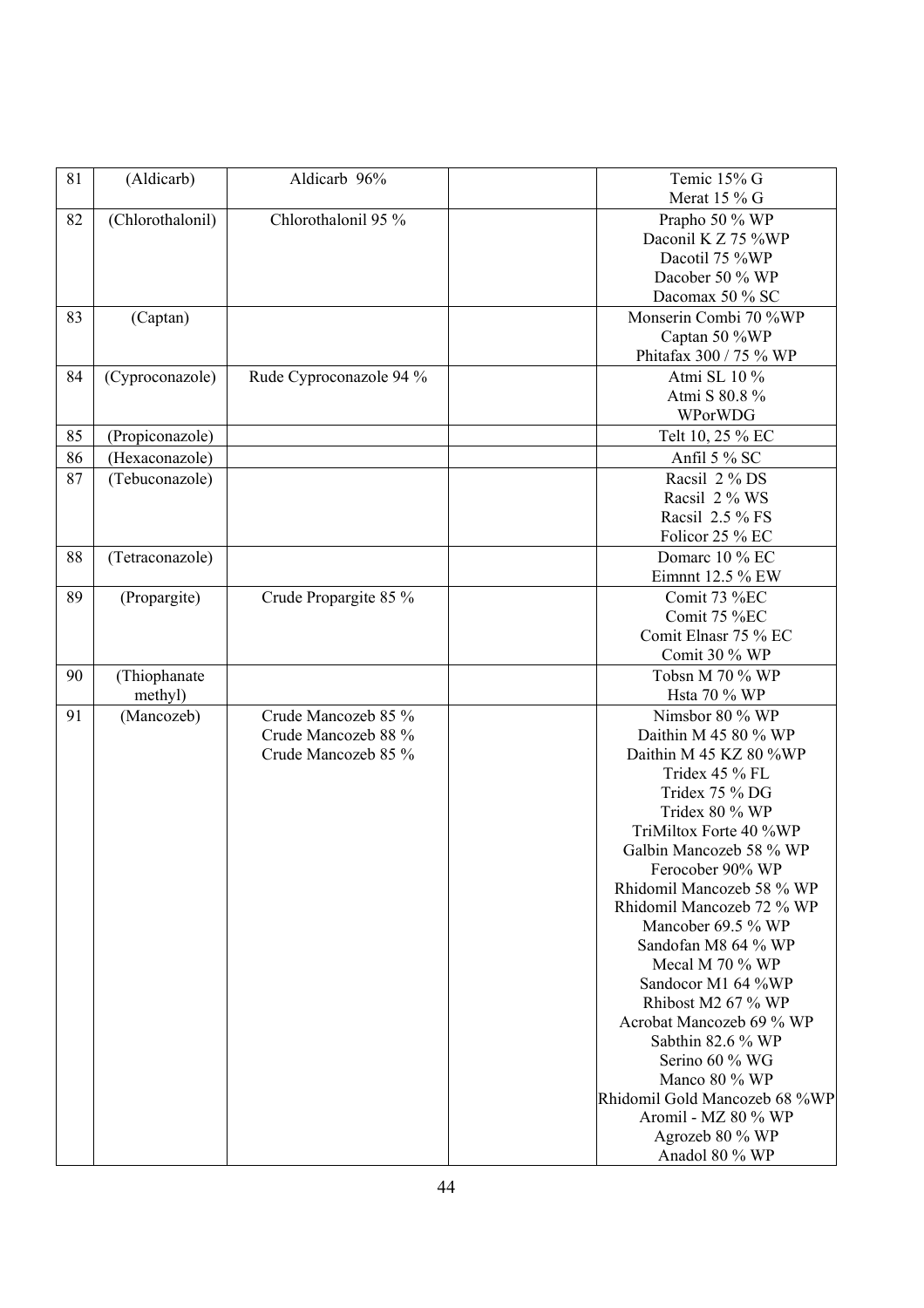|     |                         |                                                                                                                                                                                                                                                             | Daicozeb 80% WP<br>Mancozan 80 % WP<br>Tazolin 72 % WP<br>Rhidozid 72 % WP<br>Kioram 72 % WP                                                                                                                                                                                                                                                                                                                                         |
|-----|-------------------------|-------------------------------------------------------------------------------------------------------------------------------------------------------------------------------------------------------------------------------------------------------------|--------------------------------------------------------------------------------------------------------------------------------------------------------------------------------------------------------------------------------------------------------------------------------------------------------------------------------------------------------------------------------------------------------------------------------------|
| 92  | (Maneb)                 | Crude Maneb 80 %                                                                                                                                                                                                                                            | Comabrob 37 % WP<br>Sanfanib 70 % WP<br>Alhares S 65.5 % WP                                                                                                                                                                                                                                                                                                                                                                          |
| 93  | (Folpet)                |                                                                                                                                                                                                                                                             | Mecal 75 % WP                                                                                                                                                                                                                                                                                                                                                                                                                        |
| 94  | (Procymidone)           |                                                                                                                                                                                                                                                             | Somesclics 50 % WP<br>Somesclics 50 % WPH or WDF                                                                                                                                                                                                                                                                                                                                                                                     |
| 95  | (Iprodione)             |                                                                                                                                                                                                                                                             | Rofral 50 % WP                                                                                                                                                                                                                                                                                                                                                                                                                       |
| 96  | (Butachlor)             | Crude Butachlor 85 %<br>Crude Butachlor 90 %<br>Crude Butachlor 92.8 %                                                                                                                                                                                      | Machit 60 % EC<br>Botarics KZ 60 % EC                                                                                                                                                                                                                                                                                                                                                                                                |
| 97  | (Alachlor)              |                                                                                                                                                                                                                                                             | Lasso 48 % WP<br>Lasso 55 % Suspension                                                                                                                                                                                                                                                                                                                                                                                               |
| 98  | (Metolachlor)           |                                                                                                                                                                                                                                                             | Birdaoer 58.6 % WP<br>Cotoran Extra 50 % WP<br>Dowal 96 % EC                                                                                                                                                                                                                                                                                                                                                                         |
| 99  | (Carbaryl)              | Carbaryl 97 %                                                                                                                                                                                                                                               | Sevene 85 % WP<br>Sevene KZ 85 % WP<br>Skebe 85 % WP                                                                                                                                                                                                                                                                                                                                                                                 |
| 100 | (Propoxur) Pigon        |                                                                                                                                                                                                                                                             | Yondin 20 % EC                                                                                                                                                                                                                                                                                                                                                                                                                       |
| 101 | (Thiodicarb)            |                                                                                                                                                                                                                                                             | Larfin 80 % DF<br>Larfin 37.5 %FL                                                                                                                                                                                                                                                                                                                                                                                                    |
| 102 | Tetrachlorovinphos      |                                                                                                                                                                                                                                                             | Gardona 70 % EC                                                                                                                                                                                                                                                                                                                                                                                                                      |
| 103 | (Fosetyl-<br>Aluminium) | Crude Fosetyl Aluminium 95 %                                                                                                                                                                                                                                | Mecal 75 % WP<br>Alyiit 80 % WP<br>Mecal M 70 % WP                                                                                                                                                                                                                                                                                                                                                                                   |
| 104 | (Dimethoate)            | Crude Dimethoate 95 %<br>Crude Dimethoate 96 - 98 %<br>Crude Dimethoate 95 %<br>Crude Dimethoate 97 %<br>Crude Dimethoate 95 %<br>Crude Dimethoate 95 %<br>Crude Dimethoate 95 %<br>Crude Dimethoate 95 %<br>Crude Dimethoate 95 %<br>Crude Dimethoate 96 % | Roger 40 % EC<br>Dimethoate KZ 300 / 40 %EC<br>Sidone 40 %EC<br>Dimomix 40 % EC<br>Perfixthione 40 % EC<br>Dimethoate KZ 100 / 40 % EC<br>Tiltox 40% EC<br>Digor 40 $%$ EC<br>Comithomate 40 % EC<br>P-E 58 / 40 % EC<br>Nasr Thoate 40 % EC<br>Comithoate 40 % EC<br>Roxione 40 % EC<br>Roxione Elnasr 40 % EC<br>Dimethoate KZ 200 / 40 % EC<br>Romithoate 40 % EC<br>Bembithoate 40 % EC<br>Demizil 40 % EC<br>Actathoate 40 % EC |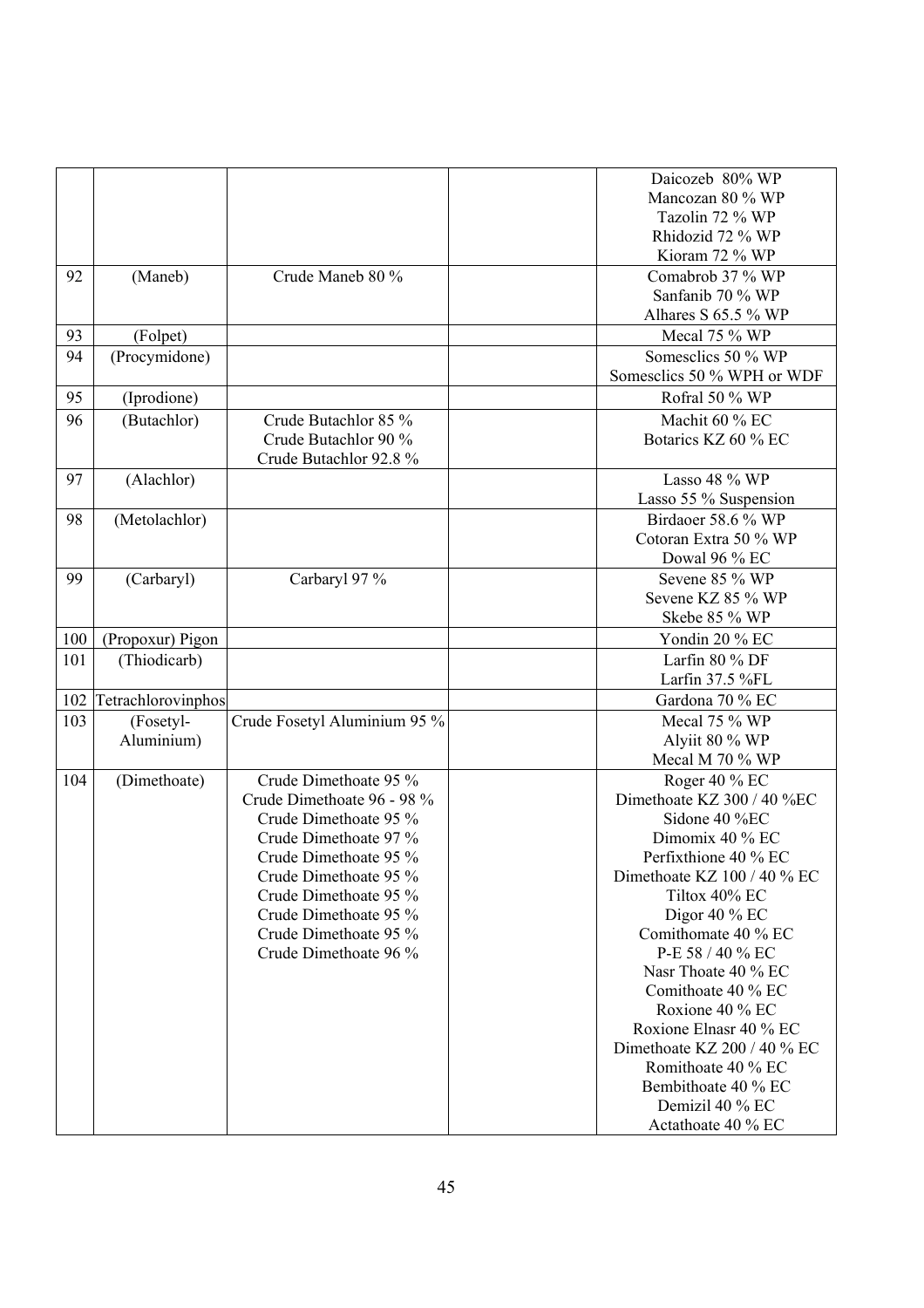| 105 | (Dicofol)       | Crude Dicofol 95 %            | Calthin 18.5 % EC          |
|-----|-----------------|-------------------------------|----------------------------|
|     |                 |                               | Calthin KZ 18.5 % EC       |
|     |                 |                               | Tidifol KZ 24 % EC         |
|     |                 |                               | Calthin 35 % EC            |
|     |                 |                               |                            |
|     |                 |                               | Tidifol 24 % EC            |
|     |                 |                               | Dicomit 18.5 % EC          |
| 106 | (Etofenprox)    |                               | Tribone 30 % EC            |
| 107 | (Cypermethrin)  | Crude Cypermethrin 25 %       | Bolitrin 20 % EC           |
|     | (Alpha-         | Crude Cypermethrin 94.6 %     | Fenome KZ 20 % EC          |
|     | Cypermethrin)   | Crude Cypermethrin 92 %       | Festac 10 % EC             |
|     |                 | Crude Cypermethrin 70 %       | Festac 25 % EC             |
|     |                 | Crude Cypermethrin 90 %       | Sweetened Festac 25 % EC   |
|     |                 | Crude Cypermethrin 87.5 %     | Bestox 15 % EC             |
|     |                 | Crude Cypermethrin 92 %       | Simbosh KZ 10 % EC         |
|     |                 | Crude Cypermethrin 97 %       | Sheer 10, 30% EC           |
|     |                 | Crude Alpha-Cypermethrin 97 % | Rebcord 30 % EC            |
|     |                 |                               | Sebrco 10 % EC             |
|     |                 |                               | Fenome 20 % EC             |
|     |                 |                               | Bolitrin KZ 20 % EC        |
|     |                 |                               | Bestox 20 % EL             |
|     |                 |                               | Simbosh 10 % EC            |
|     |                 |                               | Neorill 200 20 % EC        |
|     |                 |                               | Sheer KZ 10 % EC           |
|     |                 |                               | Sweetened Rebcord 30 % EC  |
|     |                 |                               |                            |
|     |                 |                               | Alpha-Cyper10 % EC         |
|     |                 |                               | Super Alpha 10 % EC        |
|     |                 |                               | Sparkil 25 % EC            |
| 108 | (Permethrin)    |                               | Cobix 25 % WP              |
| 109 | (Clofentezine)  |                               | Apollo 50 % SC             |
| 110 | (Triadimenol)   |                               | Bifidan 25 % EC            |
|     |                 |                               | Bifidan MO 20 % SC         |
| 111 | (Benomyl)       | Crude Benomyl 95 %            | Benlit 50 % WP             |
| 112 | (Thiabendazole) |                               | Tecto 45 % FL              |
| 113 | (Oxadixyl)      | Crude Oxadixyl                | Sandofan Paste             |
| 114 | (Triadimefon)   |                               | Bileton 25 % WP            |
|     |                 |                               | Sweetened Bileton 25 % WP  |
|     |                 |                               | Intracole Kombi 71.5 % WP  |
| 115 | (Terbutryn)     |                               | Igrane 90 % WP             |
|     |                 |                               | Tobogard 50 % WP           |
| 116 | (Atrazine)      | Crude Atrazine 96 %           | Giabix Kombi 80 % WP       |
|     |                 | Crude Atrazine 92 %           | Brimixtra 50 % WP          |
|     |                 |                               |                            |
|     |                 | Crude Atrazine 98 %           | Sweetened Itrazics 80 % WP |
|     |                 |                               | Gisabrim 80 % WP           |
|     |                 |                               | Sweetened Gisabrim 80% WP  |
|     |                 |                               | Herbazine 80 % WP          |
|     |                 |                               | Gisabrim 90% WP            |
| 117 | (Simazine)      |                               | Trivi 30 % SC              |
| 118 | (Trifluoralin)  | Crude Trifluoralin 96 %       | Digremin 48 %EC            |
|     |                 | Crude Trifluoralin 95 - 96 %  | Trivlan 48 %EC             |
|     |                 |                               | Sweetened Trivlex 48 %EC   |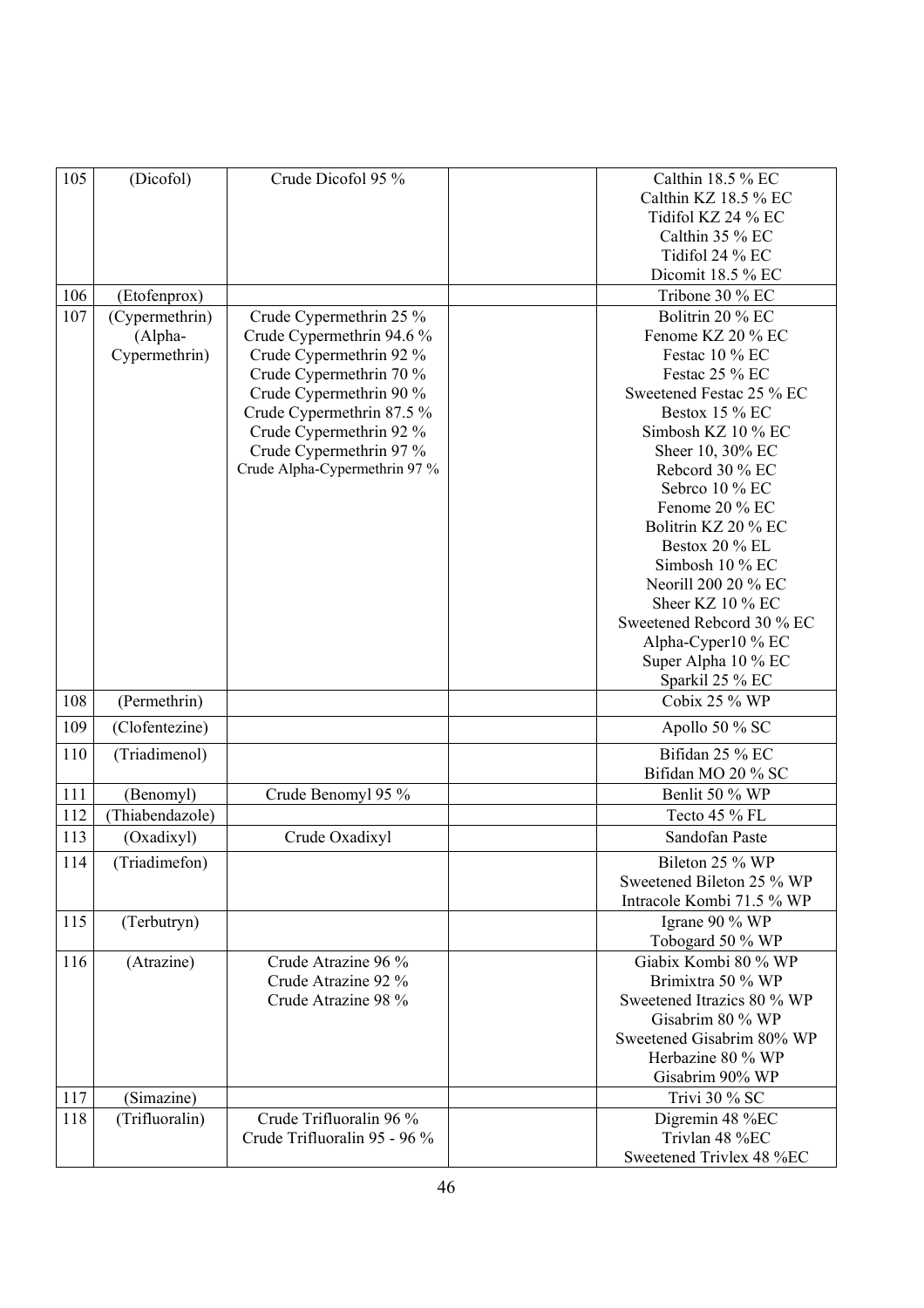| 119 | (Bromacil)      | Crude Bromacil 95 %      | Hiver $X$ 80 % EC        |
|-----|-----------------|--------------------------|--------------------------|
| 120 | (Oxyfluorfen)   |                          | Gool 24 $%EC$            |
|     |                 |                          | Gool KZ 24 $%$ EC        |
| 121 | (Oxadiazon)     | Crude Oxadiazon 92 %     | Ronstar 25 %EC           |
|     |                 |                          | Ronstar KZ 25 %EC        |
|     |                 |                          | RonstarB-L 40 %EC        |
| 122 | (Bromoxynil)    |                          | Brominal 24 %EC          |
|     |                 |                          | Bardenar 22.5 %EC        |
| 123 | (Linuron)       |                          | Avallone - $S$ 47.5 % WP |
| 124 | (Pendimethalin) | Crude Pendimethalin 90 % | Stomb $50\%$ EC          |
|     |                 |                          | Stomb KZ $50\%$ EC       |
| 125 | (Dicchlobenil)  |                          | Cazorone- G $6.75\%$ G   |
| 126 | (Thiamethoxam)  |                          | Ictarra $25\%$ WG        |
| 127 | (Pymetrozine)   |                          | Chis $25\%$ WP           |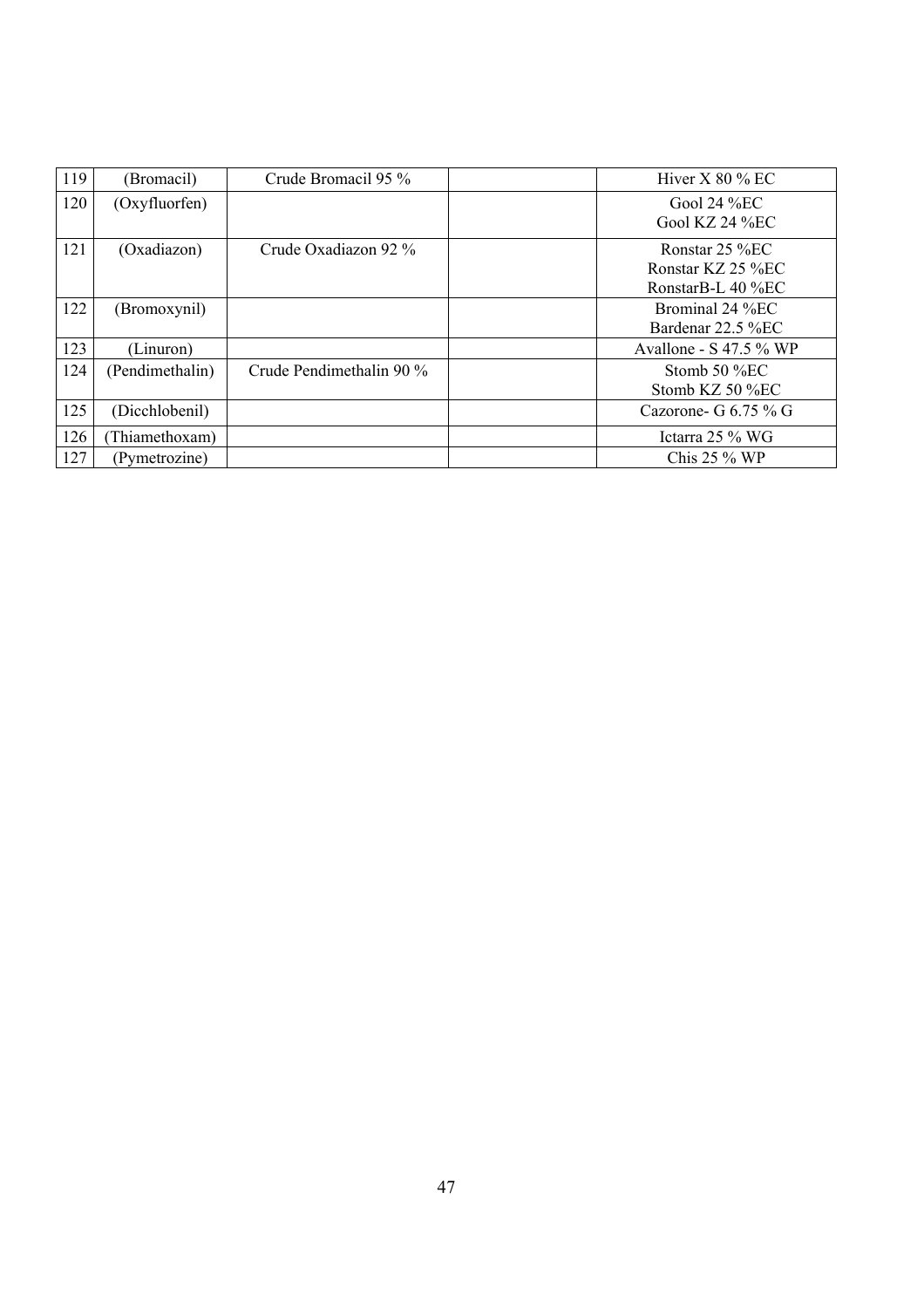## **Annex ( 2 )**

## **Products allowed to be imported as used goods**

| S.             | <b>Item</b>                                                                                  | <b>Established Conditions</b>                                                                                                                                                                                                                                                                                                                                                                                                                                                                                                                                                                                                                                                                                                                                                                                                                                                                                                                                                                                                                                                                                                                                                                                                                                                                                                                                                                                                                                                                                                                                                                                                                                                                                                                                                                                                                                     |
|----------------|----------------------------------------------------------------------------------------------|-------------------------------------------------------------------------------------------------------------------------------------------------------------------------------------------------------------------------------------------------------------------------------------------------------------------------------------------------------------------------------------------------------------------------------------------------------------------------------------------------------------------------------------------------------------------------------------------------------------------------------------------------------------------------------------------------------------------------------------------------------------------------------------------------------------------------------------------------------------------------------------------------------------------------------------------------------------------------------------------------------------------------------------------------------------------------------------------------------------------------------------------------------------------------------------------------------------------------------------------------------------------------------------------------------------------------------------------------------------------------------------------------------------------------------------------------------------------------------------------------------------------------------------------------------------------------------------------------------------------------------------------------------------------------------------------------------------------------------------------------------------------------------------------------------------------------------------------------------------------|
| $\mathbf{1}$   | Production lines,<br>machines,<br>apparatuses,<br>equipment and their<br>spare parts.        | 1. Household appliances and their spare parts are excluded.<br>2. Computer sets and their accessories shall not have production dates<br>exceeding 10 years.<br>3. The approval of the competent authority at the Ministry of Health is<br>mandatory with regard to apparatuses, machines and equipment used<br>for medical purposes including patients' beds.<br>4. Ozone-depleting substances shall not be used in manufacturing the<br>above mentioned items.                                                                                                                                                                                                                                                                                                                                                                                                                                                                                                                                                                                                                                                                                                                                                                                                                                                                                                                                                                                                                                                                                                                                                                                                                                                                                                                                                                                                  |
| $\overline{2}$ | Equipment and<br>means of transport<br>and their spare parts<br>(except for<br>motorcycles). | 1-Spare parts allowed to be imported shall be limitted to:<br>Fenders, doors, engines, gearboxes and body parts (other than the<br>chassis), dampers, differentials, rims, dashboards and springs.<br>$2 -$<br>Vehicles for special use shall have their production<br>date not exceeding five years plus the year of production<br>until the shipping or ownership date except for cars not to<br>be operated on public roads and those equipped with<br>hydraulic cranes seated on a movable base and others<br>equipped with concrete pumps.<br>3-(a)Vehicles carrying persons and others carrying goods<br>with their maximum weight less than 9 tonnes, shall not<br>have their production dating back to more than one year,<br>other than the year of production.<br>(b) for vehicles carrying goods with its maximum<br>weight of 9tonnes or more, their production date should<br>not exceed 5 years other than the year of production.<br>(c) Except for vehicles not designed for use on public<br>roads. <sup>6</sup><br>4- Road tractors for semi-trucks shall not have a production<br>date more than seven years plus the year of production except<br>for those not designed for public roads.<br>5- Vehicles, cars and trucks shall meet the production date requirement at<br>the time of purchase or ownership concerning import for personal use and<br>import by companies or agencies operating overseas.<br>6- Approval of the Civil Aviation Authority for aircrafts and their spare<br>parts.<br>7- Approval of the Ministry of Transportation for ships and fishing boats<br>verifying validity for operation before release.<br>8- Approval of the Ministries of Tourism and Maritime Transport for<br>vessels and cruisers.<br>9- Passenger ships shall meet the rules stipulated for in the agreements to<br>which Egypt is a party. |
| $\overline{3}$ | Machines, equipment                                                                          |                                                                                                                                                                                                                                                                                                                                                                                                                                                                                                                                                                                                                                                                                                                                                                                                                                                                                                                                                                                                                                                                                                                                                                                                                                                                                                                                                                                                                                                                                                                                                                                                                                                                                                                                                                                                                                                                   |
|                | and sport gears.                                                                             |                                                                                                                                                                                                                                                                                                                                                                                                                                                                                                                                                                                                                                                                                                                                                                                                                                                                                                                                                                                                                                                                                                                                                                                                                                                                                                                                                                                                                                                                                                                                                                                                                                                                                                                                                                                                                                                                   |

<sup>6</sup> This has been amended by the Ministerial Decree No.32/2006 on amending some provisions of the executive regulation implementing import and export law as well as inspection and control procedures for exported and imported goods.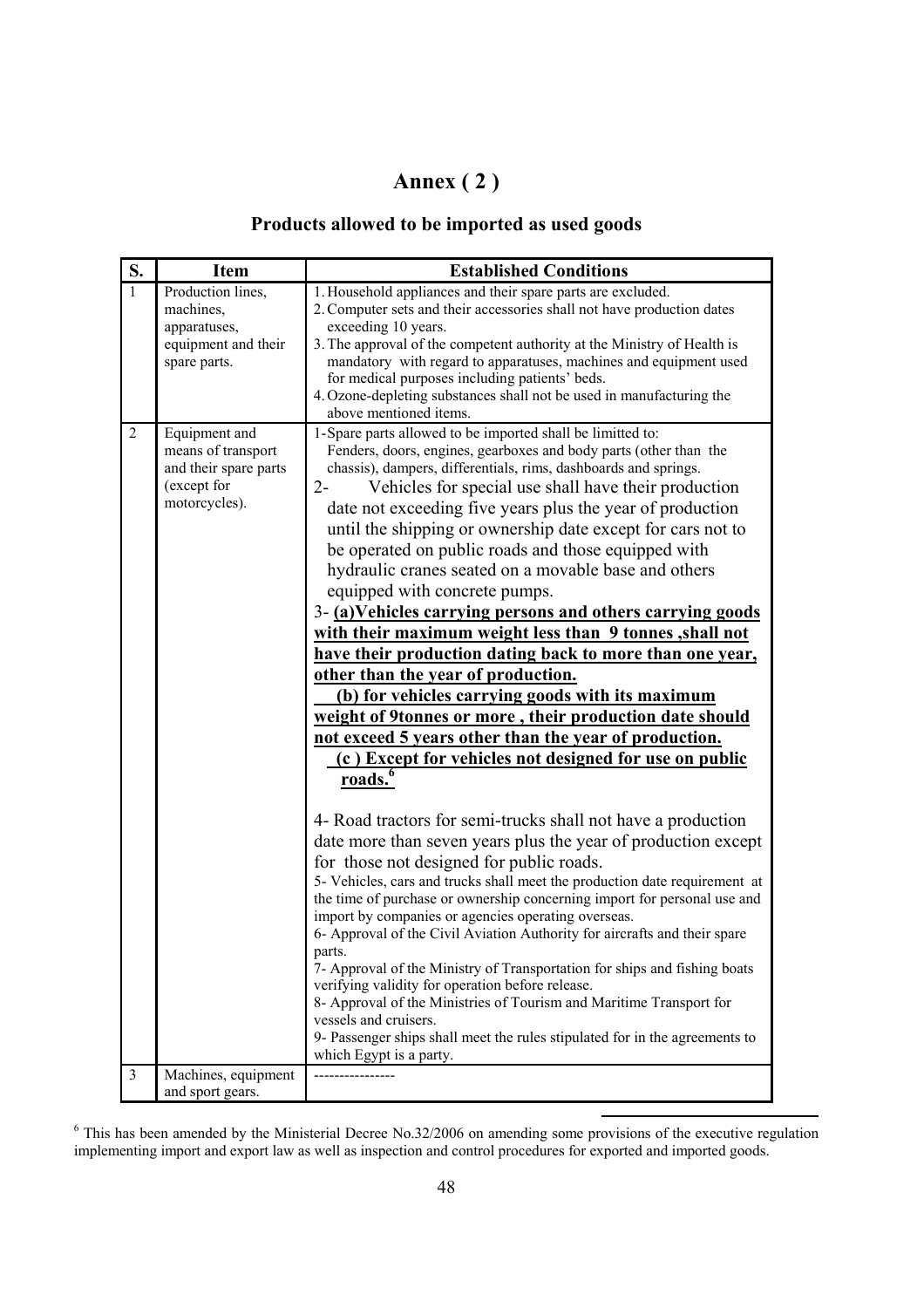| $\overline{4}$ | Containers                                                                                                                                           |                                                                                                                                                                                                                                                                                                                                      |
|----------------|------------------------------------------------------------------------------------------------------------------------------------------------------|--------------------------------------------------------------------------------------------------------------------------------------------------------------------------------------------------------------------------------------------------------------------------------------------------------------------------------------|
| $\overline{5}$ | Weapons                                                                                                                                              | - Approval of the Ministry of the Interior.                                                                                                                                                                                                                                                                                          |
| $\overline{6}$ | Aircraft tyres and<br>inner tubes                                                                                                                    | Shall be purchased from the Egyptian Airports.                                                                                                                                                                                                                                                                                       |
| $\overline{7}$ | Waste and metals<br>scrap including used<br>railway tracks                                                                                           | - shall not include used car spare parts.<br>railway tracks shall be scrapped prior to customs clearance.<br>It shall be accompanied by an official certificate issued by<br>governmental agencies or auditing companies in the exporting country<br>stating that the consignments are free of explosives or hazardous<br>materials. |
| 8              | Waste, parings<br>and scrap of<br>artificial plastics.                                                                                               | - Approval of the Head of Environment Affairs Agency.                                                                                                                                                                                                                                                                                |
| 9              | Ordinary and empty<br>packs and leftovers<br>from the activities of<br>projects established<br>in free zones.                                        | - Approval of the Head of Executive Council of the General Investment<br>Authority.                                                                                                                                                                                                                                                  |
| 10             | Scratch paper, paper<br>used for newspapers<br>and magazines,<br>returned stuff and<br>used books                                                    | - Approval of the comptent authority at the Ministry of Information.                                                                                                                                                                                                                                                                 |
| 11             | Used or new rags,<br>scrap twine, cordage,<br>ropes and cables and<br>worn out articles of<br>twine, cordage, ropes<br>or cables made of<br>textile. | - Shall be used upon the approval of the Industrial Control Authority.<br>- Imported on account of licensed factories.<br>- Subject to the inspection of GOEIC by recruiting technicians from the<br>Industrial Control Authority. GOEIC shall be informed of released items<br>to follow up their operation.                        |
| 12             | Art collections,<br>masterpieces and<br>antiques.                                                                                                    | - Approval of the comptent authority at the Ministry of Culture.                                                                                                                                                                                                                                                                     |
| 13             | Metal and wooden<br>pillars (supports) and<br>scaffolds, steel<br>structures, tools and<br>equipment.                                                | - Shall be imported by Egyptian companies and agencies implementing<br>projects overseas.                                                                                                                                                                                                                                            |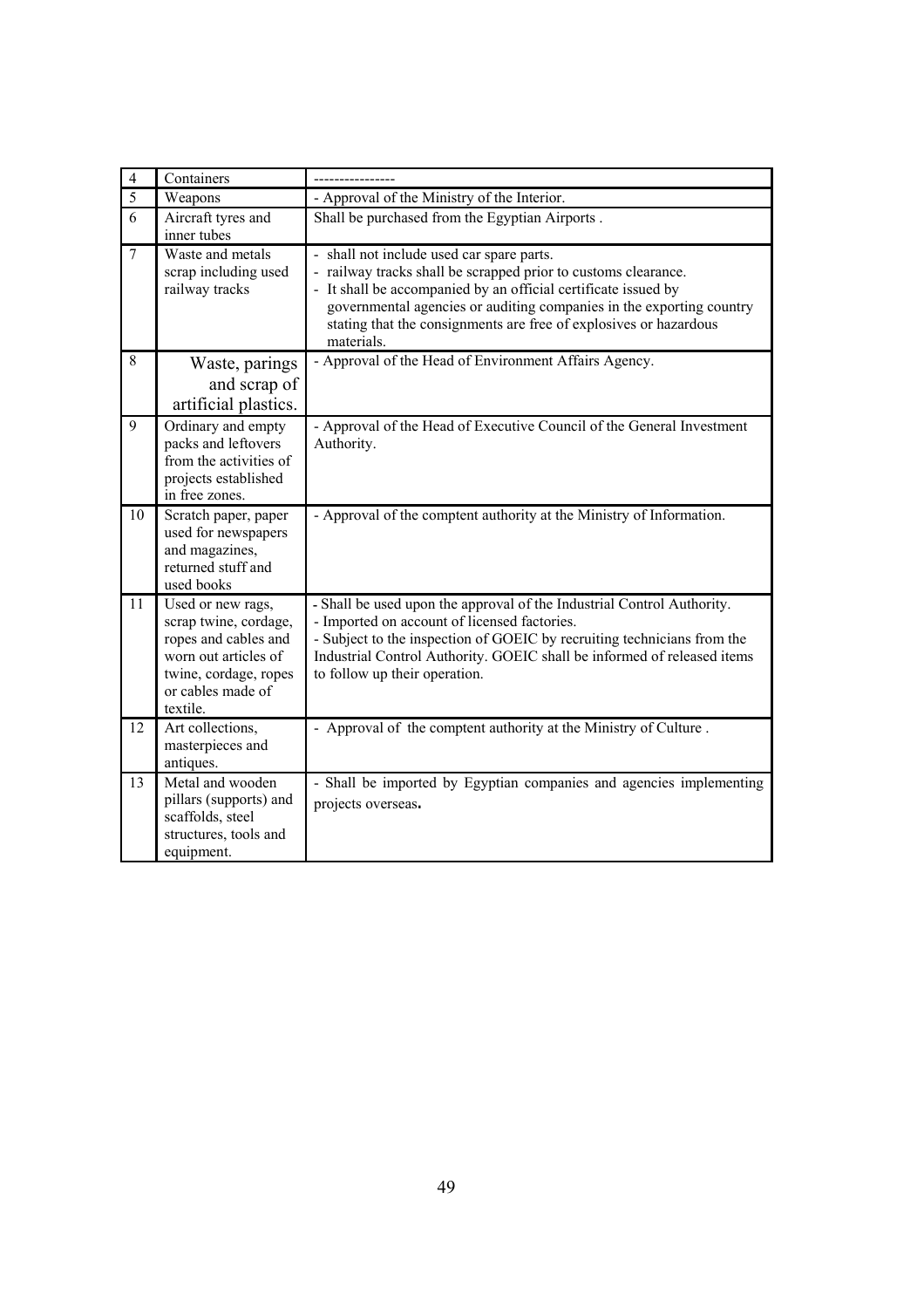## **Annex (3)**

| S.           | <b>Item</b>                                                                                                                                                                                                                                                                                                                                                                                                                                   | <b>Conditions</b>                                                                                                                                                                                                                                                                                                                                                                                                                                                                                                                                                                                                                                                                                                                                                                                                                                                                                                |
|--------------|-----------------------------------------------------------------------------------------------------------------------------------------------------------------------------------------------------------------------------------------------------------------------------------------------------------------------------------------------------------------------------------------------------------------------------------------------|------------------------------------------------------------------------------------------------------------------------------------------------------------------------------------------------------------------------------------------------------------------------------------------------------------------------------------------------------------------------------------------------------------------------------------------------------------------------------------------------------------------------------------------------------------------------------------------------------------------------------------------------------------------------------------------------------------------------------------------------------------------------------------------------------------------------------------------------------------------------------------------------------------------|
| $\mathbf{1}$ | Passenger cars                                                                                                                                                                                                                                                                                                                                                                                                                                | 1. Their shipping procedures or import letter of credit shall be<br>completed during the model year provided that subject<br>consignments have not been used before.<br>2. Clearance documents of imported items for trading shall<br>necessarily certify that the types and models included are suitable<br>for hot climate or designated to Egypt and Middle East or Gulf<br>countries, or attached with a certificate from the producing<br>company verifying conformity to standards for their use in hot<br>climate, or their designation to Egypt and Middle East or Gulf<br>countries.                                                                                                                                                                                                                                                                                                                    |
| 2            | - Car parts and spare<br>parts except for body<br>parts.<br>- Apparels, ready-made<br>garments,<br>upholstery<br>and fabrics used in their<br>manufacture.<br>- Carpets and floor<br>linens.<br>- Shoes and the like. - -<br>Bags.<br>-Consumer<br>commodities made of<br>plastic or<br>wood<br><sub>or</sub><br>porcelain, glass<br>or<br>metal.<br>Machines<br>and<br>apparatuses<br>for<br>household use.<br>Eyeglasses<br>and<br>watches. | Imports for trading shall be:<br>1- Shipped from the country of origin or from the headquarters of<br>producing companies or their branches or distribution centers<br>owned or <b>certified</b> by them or from companies holding<br>trademarks or trade names.<br>2- Concerning porcelain tableware and ornaments, origin and<br>name of factory shall be prescribed on each item by scorching<br>under or in the glaze layer.<br>3- Concerning textiles, the name of the the producer, country of<br>origin, fabric type, percent of blend and name of the importer must<br>be printed at equal intervals of the fabric, except for these<br>varieties: <sup>7</sup><br>- varieties subject to Chapter (58) of the harmonized tariff<br>system.<br>- Synthetic mink.<br>- thick and blackout curtains.<br>- Cases approved by the Petitions Committee mentioned<br>above in article (117) of this regulation. |
| 3            | The petroleum products:<br>Butain -Benzine - Jet fuel<br>- Gasoline - Diesel fuel -<br>Lubricants except for the<br>types of synthetic oils.                                                                                                                                                                                                                                                                                                  | Approval of the Egyptian General Organization for Petroleum.                                                                                                                                                                                                                                                                                                                                                                                                                                                                                                                                                                                                                                                                                                                                                                                                                                                     |
| 4            | The<br>apparatus,<br>and<br>equipment<br>the<br>aeroslat products except<br>for the products used<br>for medical purposes.                                                                                                                                                                                                                                                                                                                    | Ozone-depleting substances shall not be used in manufacturing those<br>items (e.g. Freon, CFC11-12113-114, Foam, Methyl Bromide).                                                                                                                                                                                                                                                                                                                                                                                                                                                                                                                                                                                                                                                                                                                                                                                |

#### **Goods Imported As per Special Conditions**

Note :

- 1) Transit shipments are considered third parties their final destination is Egypt by direct shipping.
- 2) Products of production companies established in free zones in Egypt shall acquire the Egyptian origin provided that supportive documents are supplies from the competent office at the General Authority for Investment and Free Zones.

<sup>7</sup> This has been added by the Ministerial Decree No.32/2006 on amending some provisions of the executive regulation implementing import and export law as well as inspection and control procedures for exported and imported goods.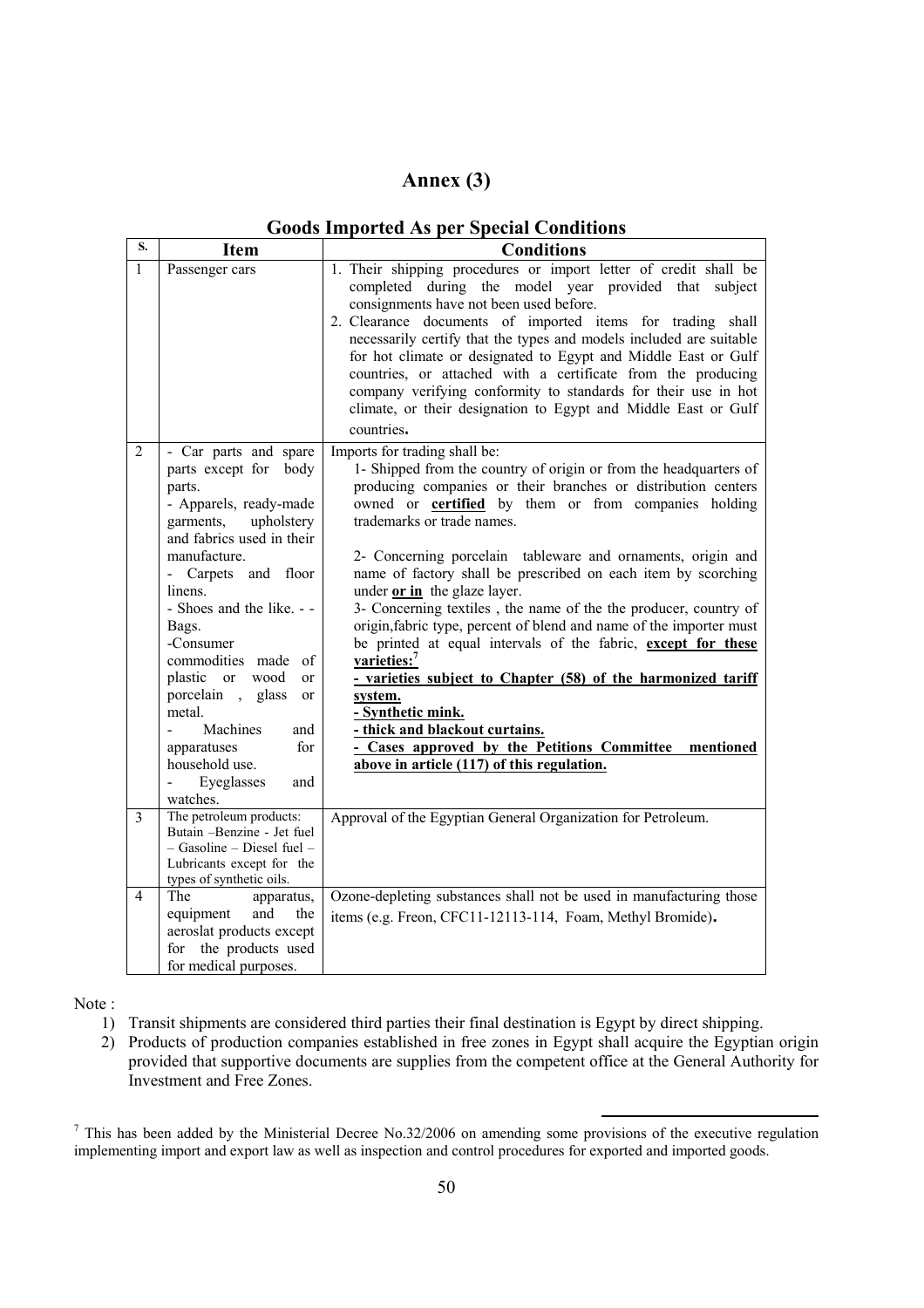### **Annex (4)**

### **Form of Financing Imports for Trading or Production Purposes**

#### First: Data filled by the Importer:

Name of Bank: …………………….. Number and date of issued form: ……………………

| Data of the Importer:                                 |
|-------------------------------------------------------|
|                                                       |
|                                                       |
|                                                       |
|                                                       |
| Data of Imported Goods:                               |
|                                                       |
| Total value in foreign currency :  Terms of contract: |
|                                                       |
| Importer's signature :                                |
|                                                       |
| Financing:                                            |
|                                                       |
|                                                       |
|                                                       |

#### Second: Data to be filled by the bank:

| Paid administrative fees: |  |  |  |  |  |
|---------------------------|--|--|--|--|--|
|                           |  |  |  |  |  |
|                           |  |  |  |  |  |
|                           |  |  |  |  |  |

#### **Third: Form filling instructions:**

- (1) Attach a copy of the bill.
- (2) Form shall be in two copies. The bank shall keep a copy and the other copy shall be delivered to the exporter to submit to the customs as a clearance document.
- (3) This form shall be used as a clearance document as long as it is complete and sealed by the bank.
- (4) The value may be transferred to the exporter through any of the banks operating in Egypt provided that the bank that issued the form shall be notified with such transfer.
- (5) The importer may change the method of payment provided that he shall notify the bank. The discount or waiver by the exporter on the value mentioned in the form, shall be taken into account provided that the importer have to submit supportive documents.
- (6) The value of imports against the value of commodity or service exports shall be allowed.
- (7) The Foreign Trade Policies Sector shall be notified of the cases whose value has not been transfered.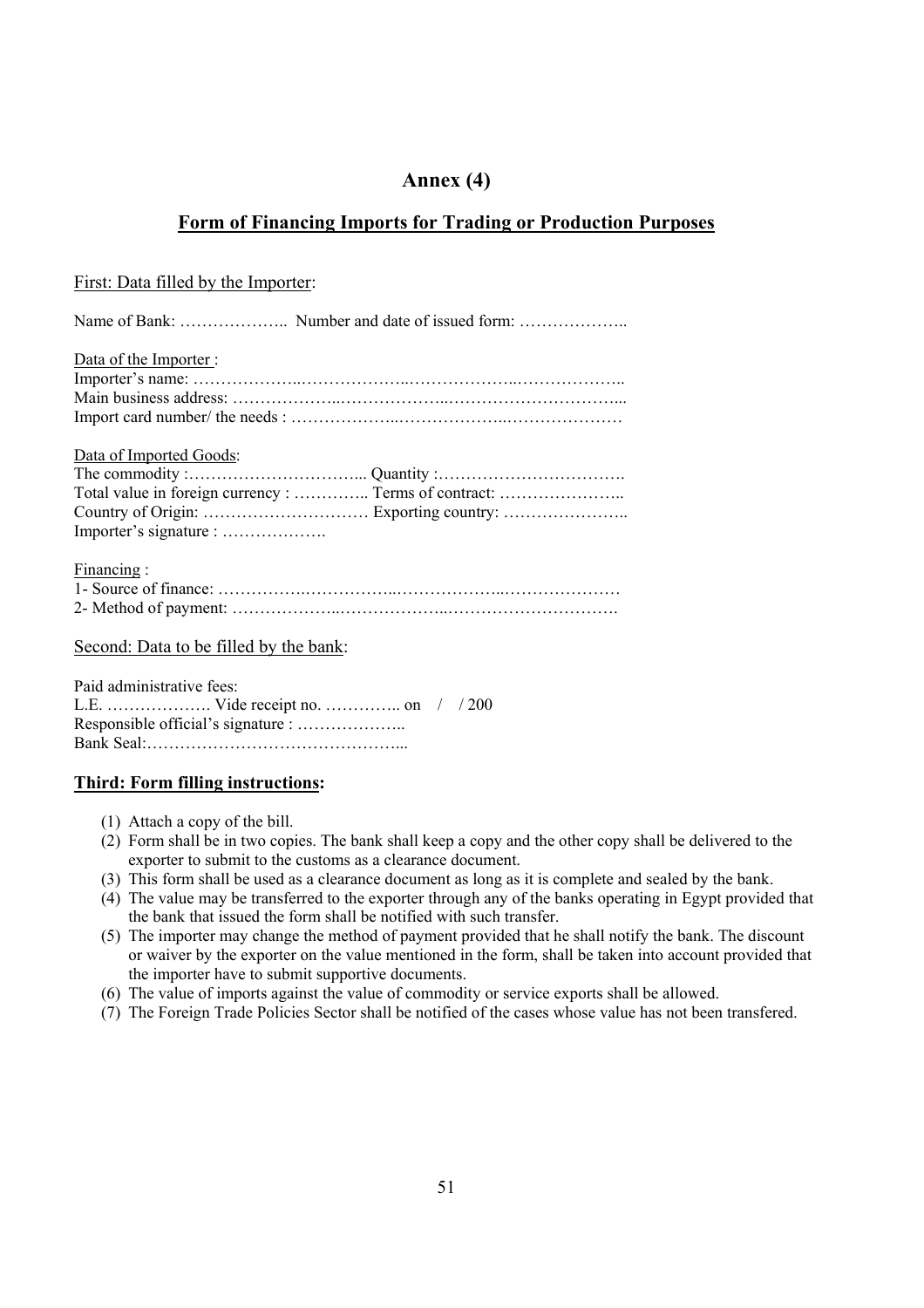## **Annex (5)**

## **A Declaration Form for Production Inputs or Components Imported for Production / Service**

#### **Data of production/ service company:**

| harahy daclara that |
|---------------------|

I ……………………………… hereby declare that production inputs or components indicated in the attached list provide adequate quantities necessary to cover the actual needs of the factory, and I undertake to pay compensations claimed by the Ministry of Foreign Trade and Industry if related data was found to be incorrect.

#### I acknowledge, *The Declarant*

#### **Declaration form filling instructions**:

- (1) The declaration shall be drafted by the person concerned or whoever has the power of signature and management in investment and limited liability companies as well as the board chairman, his deputy or the competent manager in the associations of capital.
- (2) The declaration shall be in two copies and attached with the list of imported production inputs or components. A copy of the declaration shall be filed with the customs clearance documents. The second copy shall be sent by the customs office concerned to the Foreign Trade Policies Sector at the Ministry of Foreign Trade and Industry.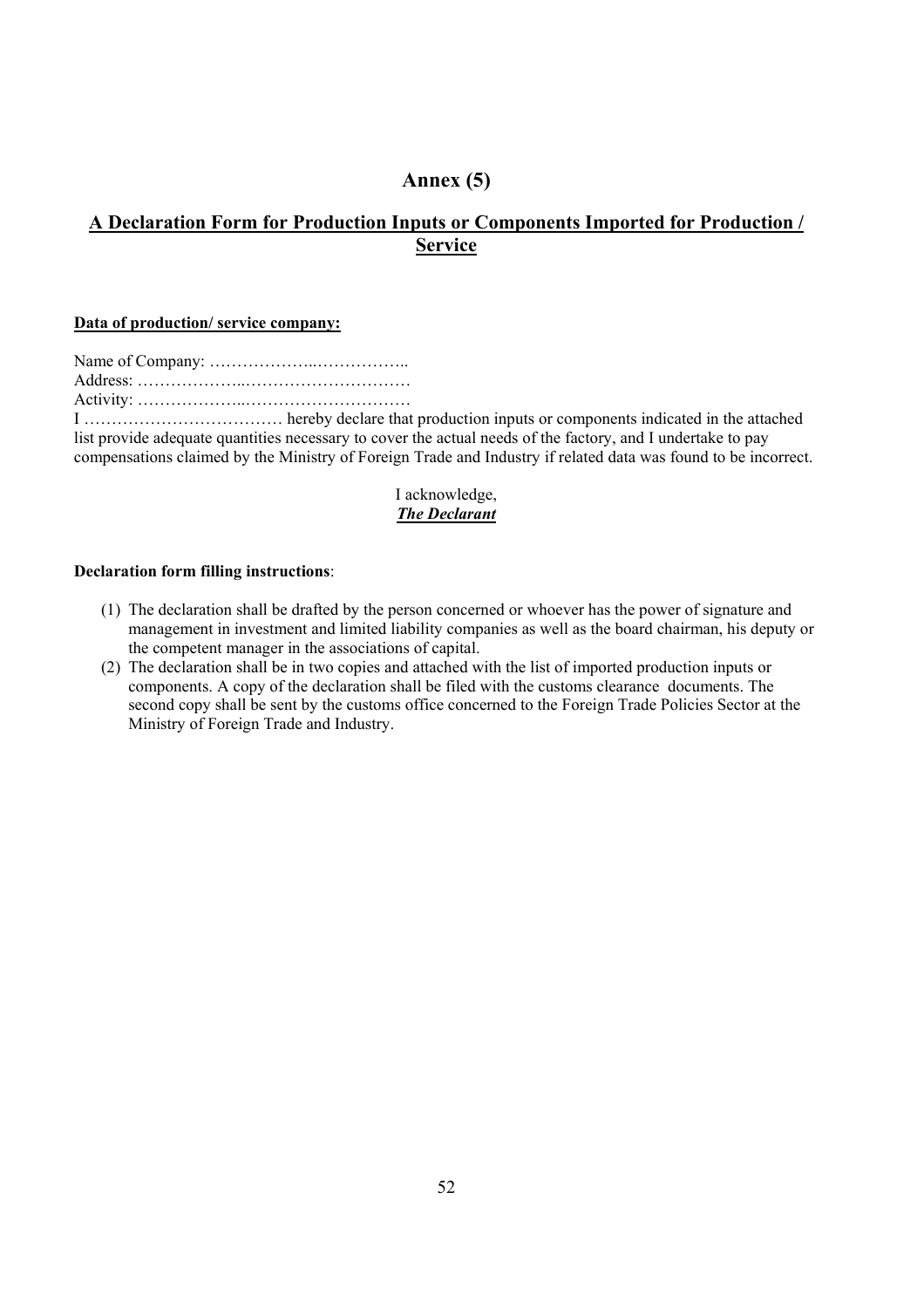### **Annex (6)**

### **A Declaration Form for Imports for Private Use**

#### **Consignment Data:**

5- Name of competent Customs Office: …………………………………………….

I ……………………………… hereby declare that goods indicated in the attached list fall within the range of needs of the licensed activity and I undertake to pay any and all compensations claimed by the Ministry of Foreign Trade and Industry if the data presented was found to be incorrect and to dispose by sale of released goods for private use.

#### I acknowledge, *The Declarant*

#### **Declaration form filling instructions**:

- (3) The declaration shall be drafted by the person concerned
- (4) The declaration shall be drfted in two copies and attached with the list of imported goods. A copy of the declaration shall be filed with the customs clearance documents and the second copy shall be sent by the customs office concerned to the Foreign Trade Policies Sector at the Ministry of Foreign Trade and Industry.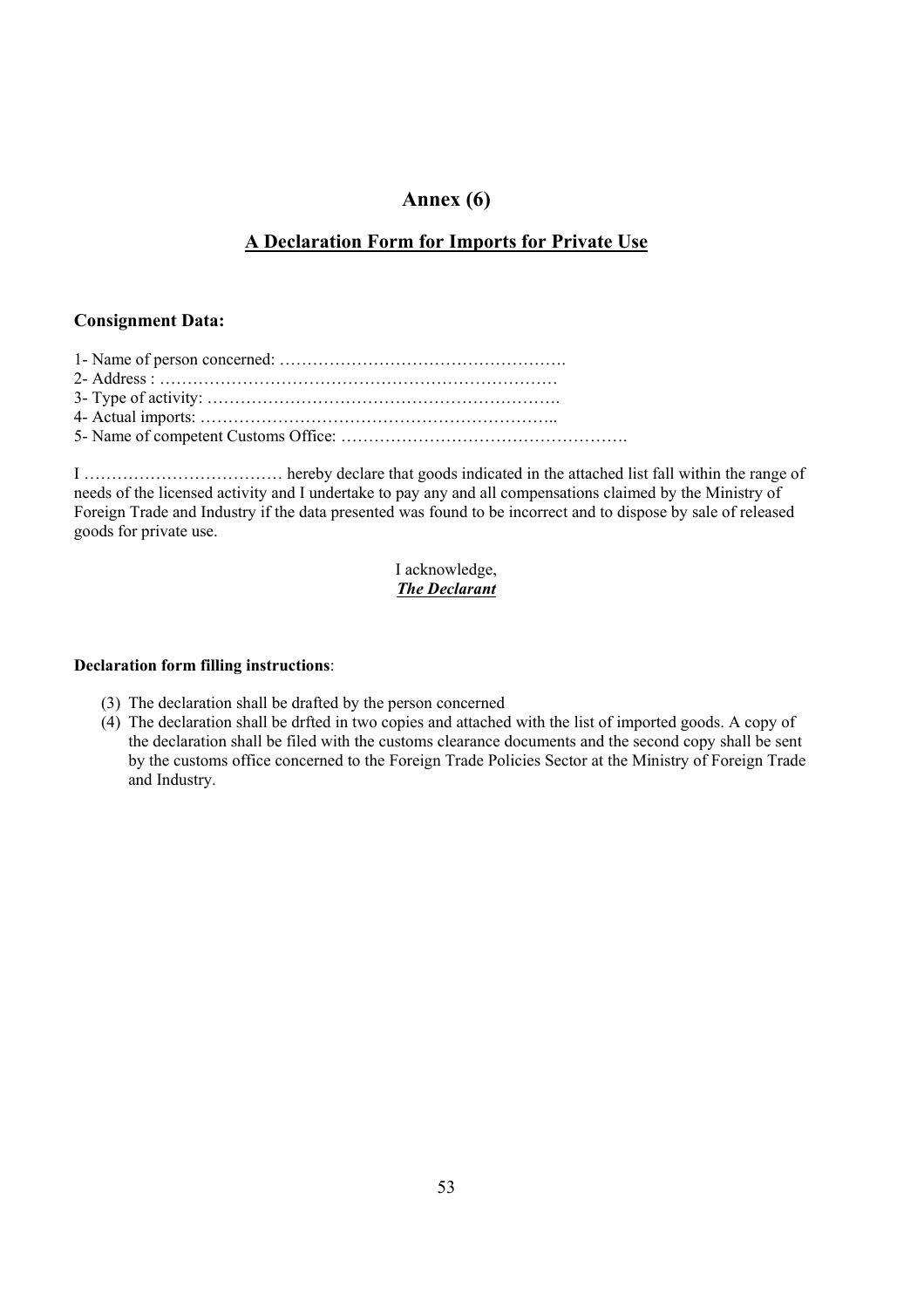## **Annex (7)**

| Data of        | Name                      |              |              | Tax number               |             |             | $\mathbb{R}$ |  |
|----------------|---------------------------|--------------|--------------|--------------------------|-------------|-------------|--------------|--|
| person         | Address                   |              |              | Legal Entity             |             |             |              |  |
| concerned      |                           |              |              | Fax no.                  |             |             |              |  |
|                |                           |              |              | E-mail                   |             |             |              |  |
|                | Nationality               |              |              | Website                  |             |             |              |  |
|                | Telephone no.             |              |              | Cellphone no.            |             |             |              |  |
|                | <b>Exporters Register</b> |              |              | <b>Registration Date</b> |             |             |              |  |
|                | <b>Importers Register</b> |              |              | <b>Registration Date</b> |             |             |              |  |
|                | Commercial Register       |              |              | <b>Registration Date</b> |             |             |              |  |
|                | Remarks:                  |              |              |                          |             |             |              |  |
| Customs        | <b>Customs Office</b>     |              | R            | Year                     |             | <b>Book</b> |              |  |
| Declaration    | Customs System            |              | R            | Serial 46                |             |             |              |  |
|                | <b>Customs Complex</b>    |              | $\mathbb{R}$ | Remarks                  |             |             |              |  |
|                | Statement presenter       | R            |              |                          |             |             |              |  |
| Shipment       | Bill number               |              |              | Shipping                 | $\mathbf R$ |             |              |  |
| Data           |                           |              |              | Agency                   |             |             |              |  |
|                | Number of parcels         |              |              | Kind of parcel           | R           |             |              |  |
|                | Date of shipping          |              |              | Total weight             | R           |             |              |  |
|                | Port of shipping          |              | $\mathbf{R}$ | Net weight               |             |             |              |  |
|                | Port of arrival           |              | $\mathbf R$  | Means of                 | R           |             |              |  |
|                |                           |              |              | Transportation           |             |             |              |  |
|                | <b>Importing Country</b>  | $\mathbb{R}$ |              |                          |             |             |              |  |
| Certificate of | Office of Issue           |              |              | Date of Issue            |             |             |              |  |
| Origin         | Kind of Certificate       |              |              | Certificate              |             |             |              |  |
|                |                           |              |              | Serial no.               |             |             |              |  |
|                | Remarks:                  |              |              |                          |             |             |              |  |

## **Exports Statistical Form**

Name: Signature: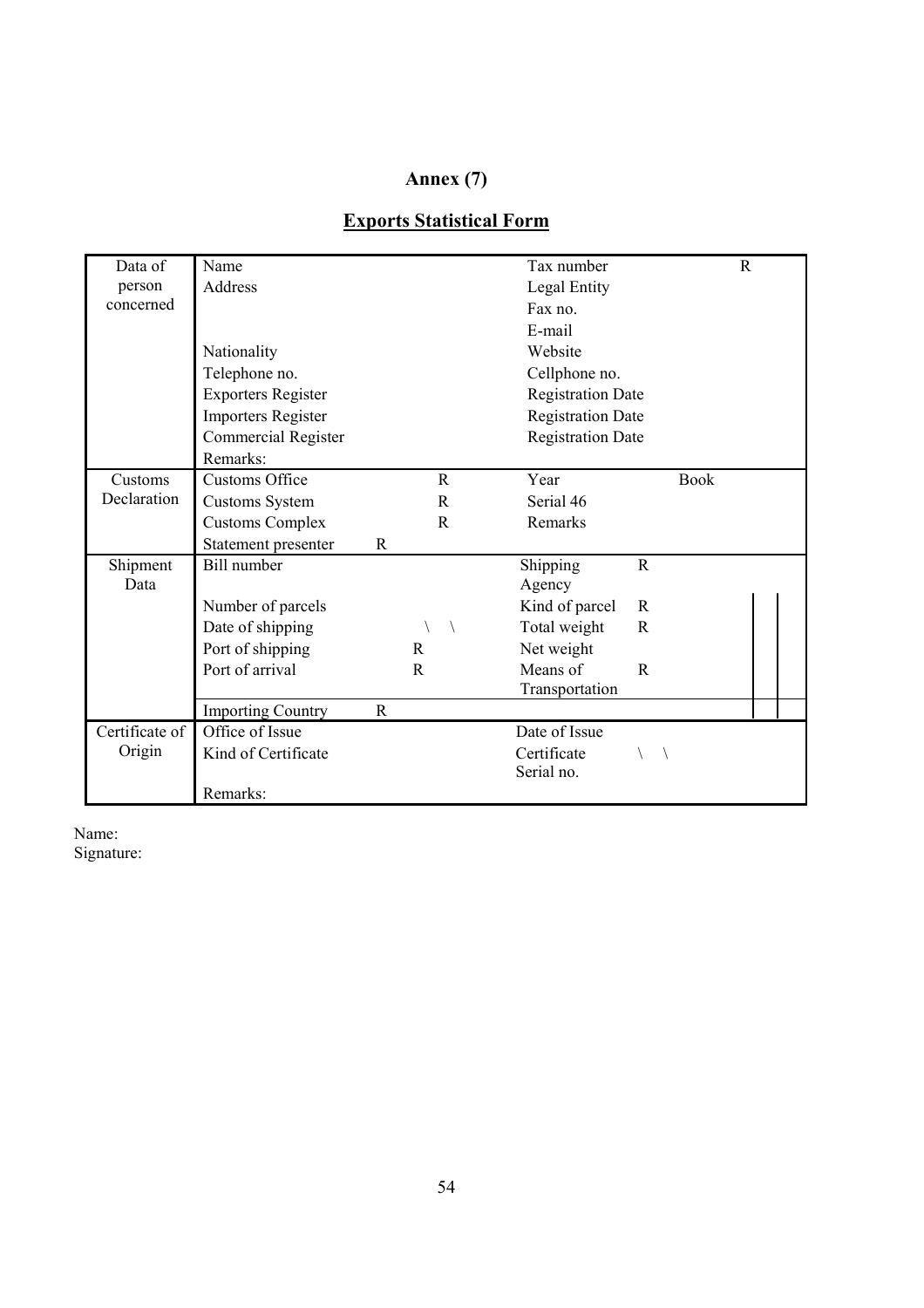| Bill of  | <b>Bill</b> number   |                          |            |             | <b>Bill</b> value       |              | Type of           |  |
|----------|----------------------|--------------------------|------------|-------------|-------------------------|--------------|-------------------|--|
| lading   |                      |                          |            |             |                         |              | contracting       |  |
|          | <b>Bill</b> date     |                          | $\sqrt{2}$ | $\sqrt{2}$  | Currency                | $\mathbb{R}$ | Transportation    |  |
|          |                      |                          |            |             |                         |              | fees              |  |
|          | Method of<br>Payment |                          |            |             | Insurance               |              | Miscellaneous     |  |
| Items of | (1)                  | Tariff item              |            | $\mathbf R$ | Name of                 |              |                   |  |
| the Bill |                      |                          |            |             | commodity               |              |                   |  |
|          |                      | Unit price               |            |             | Quantity                | $\mathbf R$  | <b>Bill</b> value |  |
|          |                      | Net weight               |            | $\mathbf R$ | Statistical             |              | Final value       |  |
|          |                      |                          |            |             | quantity                |              |                   |  |
|          |                      | Patch                    |            |             |                         | Barcode      |                   |  |
|          |                      | number                   |            |             |                         |              |                   |  |
|          |                      | Producer                 |            |             |                         | Address      |                   |  |
|          | (2)                  | Tariff item              |            |             | Name of                 |              |                   |  |
|          |                      |                          |            |             | commodity               |              | <b>Bill</b> value |  |
|          |                      | Unit price<br>Net weight |            |             | Quantity<br>Statistical |              | Final value       |  |
|          |                      |                          |            |             | quantity                |              |                   |  |
|          |                      | Patch                    |            |             |                         | Barcode      |                   |  |
|          |                      | number                   |            |             |                         |              |                   |  |
|          |                      | Producer                 |            |             |                         | Address      |                   |  |
|          | (3)                  | Tariff item              |            |             | Name $\overline{of}$    |              |                   |  |
|          |                      |                          |            |             | commodity               |              |                   |  |
|          |                      | Unit price               |            |             | Quantity                |              | <b>Bill</b> value |  |
|          |                      | Net weight               |            |             | Statistical             |              | Final value       |  |
|          |                      | Patch                    |            |             | quantity                | Barcode      |                   |  |
|          |                      | number                   |            |             |                         |              |                   |  |
|          |                      | Producer                 |            |             |                         | Address      |                   |  |
|          | (4)                  | Tariff item              |            |             | Name $\overline{of}$    |              |                   |  |
|          |                      |                          |            |             | commodity               |              |                   |  |
|          |                      | Unit price               |            |             | Quantity                |              | <b>Bill</b> value |  |
|          |                      | Net weight               |            |             | Statistical             |              | Final value       |  |
|          |                      |                          |            |             | quantity                |              |                   |  |
|          |                      | Patch<br>number          |            |             |                         | Barcode      |                   |  |
|          |                      | Producer                 |            |             |                         | Address      |                   |  |
|          | (5)                  | Tariff item              |            |             | Name of                 |              |                   |  |
|          |                      |                          |            |             | commodity               |              |                   |  |
|          |                      | Unit price               |            |             | Quantity                |              | <b>Bill</b> value |  |
|          |                      | Net weight               |            |             | Statistical             |              | Final value       |  |
|          |                      |                          |            |             | quantity                |              |                   |  |
|          |                      | Patch                    |            |             |                         | Barcode      |                   |  |
|          |                      | number                   |            |             |                         |              |                   |  |
|          |                      | Producer                 |            |             |                         | Address      |                   |  |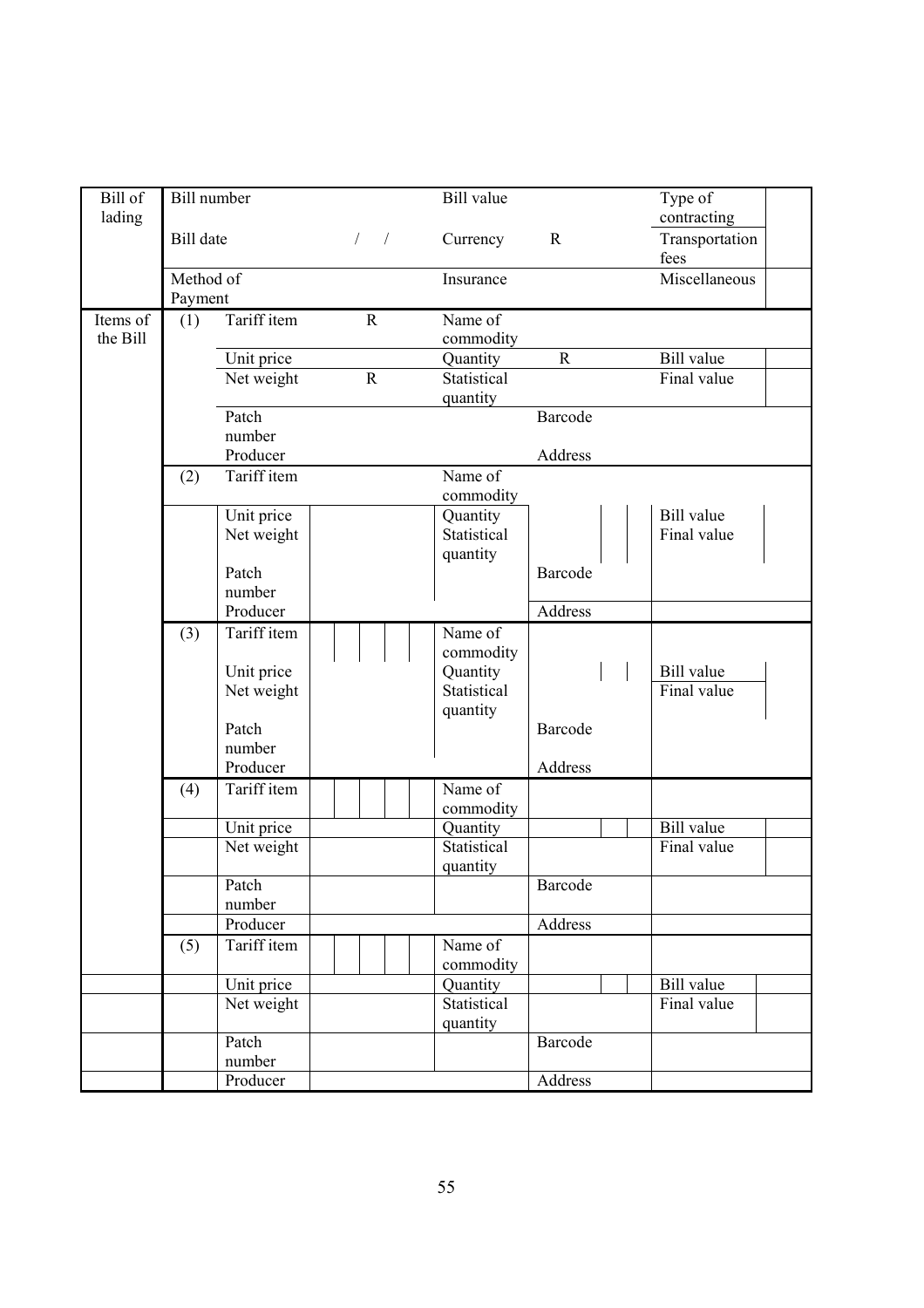## **Annex (8)**

#### **Goods subject to Imports Quality Control**  and their Inspection Fees<sup>8</sup>.

| S.              | <b>Customs Code</b> | Commodity                                       | Inspection fees (*)                                            |
|-----------------|---------------------|-------------------------------------------------|----------------------------------------------------------------|
| $\mathbf{1}$    | 68.02               | Marble,<br>granite, monumental<br><sub>or</sub> | P.T<br>each killogram of<br>for<br>1<br>the                    |
|                 |                     | building stone and their products :             | consignment                                                    |
| $\overline{2}$  | 25.23               | Cement                                          | L.E. 1 for each ton of the consignment                         |
| $\overline{3}$  | 32.06.42            | Lithopone and other pigments and                | L.E. 3 for each ton of the consignment                         |
|                 |                     | preparations based on zinc                      |                                                                |
| 4               | 32.08               | Varnishes and paints                            | L.E. 3 for each ton of the consignment                         |
|                 | $32.09 - 32.10$     |                                                 |                                                                |
|                 | From 32.12          |                                                 |                                                                |
| 5               | 32.15               | Printing and writing ink                        | L.E. 3 for each ton of the consignment                         |
| $\overline{6}$  | 34.01               | Soap                                            | L.E. 3 for each ton of the consignment                         |
| $\overline{7}$  | From 34.02          | Detergents (Organic surface-active              |                                                                |
|                 |                     | agents preparations)                            |                                                                |
|                 |                     | a- put up for retail sale.                      | L.E. 5 for each ton of the consignment                         |
|                 |                     |                                                 |                                                                |
|                 |                     |                                                 | L.E 3 for each ton of the consignment                          |
|                 |                     | b- Not put up for retail sale.                  |                                                                |
| 8               | 35.03.0010          | Gelatine (except for pharmaceutical             | L.E. 3 for each ton of the consignment                         |
|                 |                     | industry items with a licence from              |                                                                |
|                 |                     | the competent authority in the                  |                                                                |
| 9               | 35.06               | Ministry of Health)<br>Glue                     | L.E. 3 for each ton of the consignment                         |
| $\overline{10}$ | 36.05               | Matches                                         | P.T<br>$\overline{1}$<br>for<br>each<br>killogram<br>of<br>the |
|                 |                     |                                                 | consignment.                                                   |
| 11              | 38.13               | Preparations and charges for fire-              | $\overline{P.T}$ 1<br>for<br>each<br>killogram<br>of<br>the    |
|                 |                     | extinguishers;<br>charged<br>fire-              | consignment.                                                   |
|                 |                     | extinguishing grenades.                         |                                                                |
| $\overline{12}$ | 3909.4010           | Phenolic<br>moulding<br>compounds               | L.E. 3 for each ton of the consignment                         |
|                 |                     | (Formaldehyde).                                 |                                                                |
| 13              | From 39.17          | Pipes, household, kitchenware and               | P.T 0.5 for each killogram of the                              |
|                 | 39.22 - 39.24       | toilet articles of plastics.                    | consignment                                                    |
| 13              | From 3917           | Tubes, pipes and hoses and                      | $P.T$ 1 for<br>each<br>killogram<br>of<br>the                  |
|                 |                     | fittings therefor (for                          | consignment.                                                   |
|                 |                     | example,                                        |                                                                |
|                 |                     | joints, elbows, flanges), of                    |                                                                |
|                 | <b>From 3924</b>    |                                                 | P.T 1 for each killogram of the                                |
|                 |                     | plastics:                                       | consignment.                                                   |
|                 |                     |                                                 |                                                                |
|                 |                     | kitchenware,<br>Tableware,                      |                                                                |
|                 |                     | other household articles and                    |                                                                |
|                 |                     | toilet articles, of plastics:                   |                                                                |
| 14              | 39.18               | Wall and floor coverings and floor              | P.T<br>$\mathbf{1}$<br>for<br>each<br>killogram<br>of<br>the   |
|                 | 39.21.90.10         | Formica sheets.                                 | consignment                                                    |

<sup>&</sup>lt;sup>8</sup> Has been amended according to the Ministerial Decree No. No.32/2006 on amending some provisions of the executive regulation implementing import and export law as well as inspection and control procedures for exported and imported goods.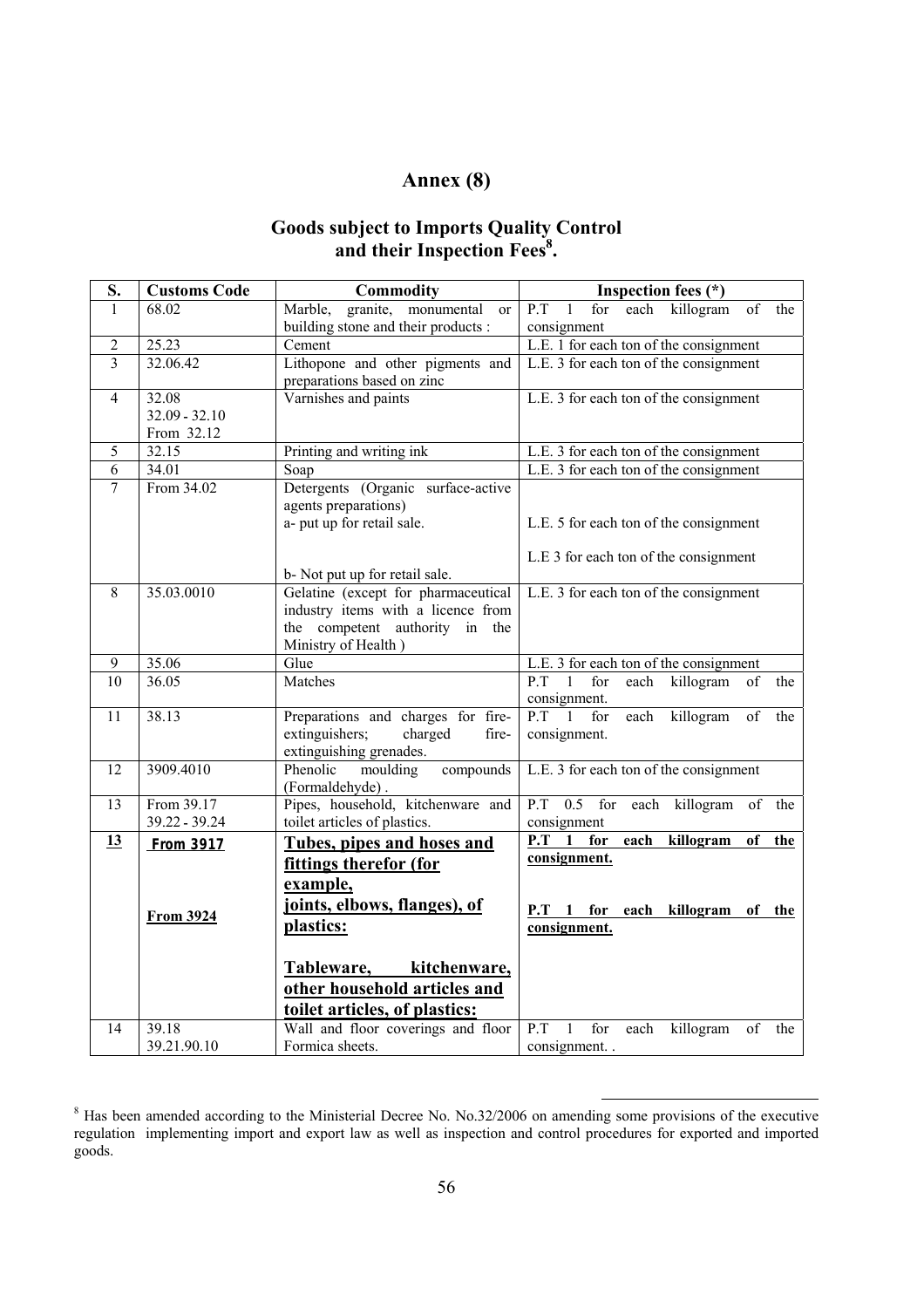| S. | <b>Customs Code</b> | <b>Commodity</b>                                                          | Inspection fees $(*)$                                          |
|----|---------------------|---------------------------------------------------------------------------|----------------------------------------------------------------|
| 15 | 39.20.51            | Plastic sheets (Acrylic)                                                  | each<br>of<br>P.T<br>$\mathbf{1}$<br>for<br>killogram<br>the   |
|    | 39.20.59            |                                                                           | consignment.                                                   |
| 16 | From 3926.90.10     | Conveyar and transmission belts.                                          | killogram<br>P.T<br>for<br>of<br>the<br>each<br>1              |
|    | 40.10               |                                                                           | consignment. .                                                 |
|    | From 42.04          |                                                                           |                                                                |
|    | From 59.10          |                                                                           |                                                                |
| 16 | From 39269010       | Conveyar and transmission belts,                                          | P.T<br>1<br>for<br>each<br>killogram<br>of<br>the              |
|    |                     | bolts and nuts; gaskets and friction                                      | consignment                                                    |
|    |                     | articles for machines; clips for                                          |                                                                |
|    |                     | electrical harnesses<br>and<br>other                                      |                                                                |
|    |                     | similar articles for technical use                                        |                                                                |
| 17 | From 40.09          | Fire hoses                                                                | killogram<br>P.T<br>$\mathbf{1}$<br>for<br>each<br>of<br>the   |
|    | From 59.09          |                                                                           | consignment                                                    |
| 18 | 40.11 <40.12        | pneumatic tires and tubes.                                                |                                                                |
|    | 40.13               | a- tires<br>for<br>bicycles,                                              | $P.T$ 1<br>for<br>each<br>killogram<br>of<br>the               |
|    |                     | motorcycles and the like.                                                 | consignment                                                    |
|    |                     | other kinds of tires.<br>b-                                               | $P.T$ 0.5 for<br>each killogram of the                         |
|    |                     |                                                                           | consignment.                                                   |
| 18 | 401693              |                                                                           | for<br>P.T<br>$\blacksquare$<br>each<br>killogram<br>of<br>the |
|    |                     | <b>Gaskets, washers and other</b>                                         | consignment                                                    |
|    |                     | seals                                                                     |                                                                |
| 19 | From Chapter 44     | - Wood                                                                    | P.T 25 for each ton of the consignment                         |
|    |                     | - wooden products, strips and friezes                                     | P.T 1 for each killogram of the                                |
|    |                     | for parquet flooring and prepared for<br>buildings and constructions; and | consignment                                                    |
|    |                     | prefabricated wooden facilities.                                          |                                                                |
| 20 | From Chapter 48     | Papers (printing and writing paper,                                       | P.T<br>$0.5$ for<br>each killogram<br>of the                   |
|    |                     | carbon paper,<br>cellophane,<br>kraft                                     | consignment                                                    |
|    |                     | paper, notebooks, cigarettes paper,                                       |                                                                |
|    |                     | waxed paper, graphic purposes                                             |                                                                |
|    |                     | carbonizing base paper),<br>paper,                                        |                                                                |
|    |                     | boxes, sacks, bags and packs.                                             |                                                                |
| 21 | From Section 11     | - Textiles and fabrics.                                                   | L.E. 5 for each ton of the consignment                         |
|    |                     | - Carpets, rugs and tapestries.                                           |                                                                |
|    |                     | - apparels.                                                               |                                                                |
|    |                     | - blankets and towels.                                                    |                                                                |
|    |                     | - curtains.                                                               |                                                                |
|    |                     | - bed linens and covers.                                                  |                                                                |
|    |                     | (except for imports for medical                                           |                                                                |
|    |                     | purposes).                                                                |                                                                |
| 22 | Chapter 64          | Footwear and their components.                                            | a- P.T 25 for each gram of the complete                        |
|    |                     |                                                                           | shoes                                                          |
|    |                     |                                                                           | b-P.T 1 for each gram of shoe components.                      |
| 23 | From 68.04          | Cutting and polishing stones                                              | $P.T$ 1<br>killogram<br>for<br>each<br>of<br>the               |
|    | From 68.05          | Natural or artificial abrasive powder                                     | consignment.<br>P.T<br>for<br>killogram                        |
| 24 |                     |                                                                           | each<br>$\mathbf{1}$<br>of<br>the                              |
| 25 | From 68.10          | or grain on bases.<br>Articles of cement                                  | consignment.<br>L.E. 1 for each ton of the consignment         |
| 26 | From 68.11          | Articles of asbestos or mixture or                                        | L.E. 1 for each ton of the consignment                         |
|    | From 68.12          | asbestos base.                                                            |                                                                |
| 27 | 6813.10             | Brake pads.                                                               | P.T<br>$\mathbf{1}$<br>for<br>each<br>killogram<br>of<br>the   |
|    |                     |                                                                           | consignment. .                                                 |
| 27 | 681390              | Friction<br>material<br>articles<br>and                                   | each<br>killogram<br>$P.T$ 1<br>for<br>of<br>the               |
|    |                     | thereof for brakes, for clutches or                                       | consignment.                                                   |
|    |                     | the like,                                                                 |                                                                |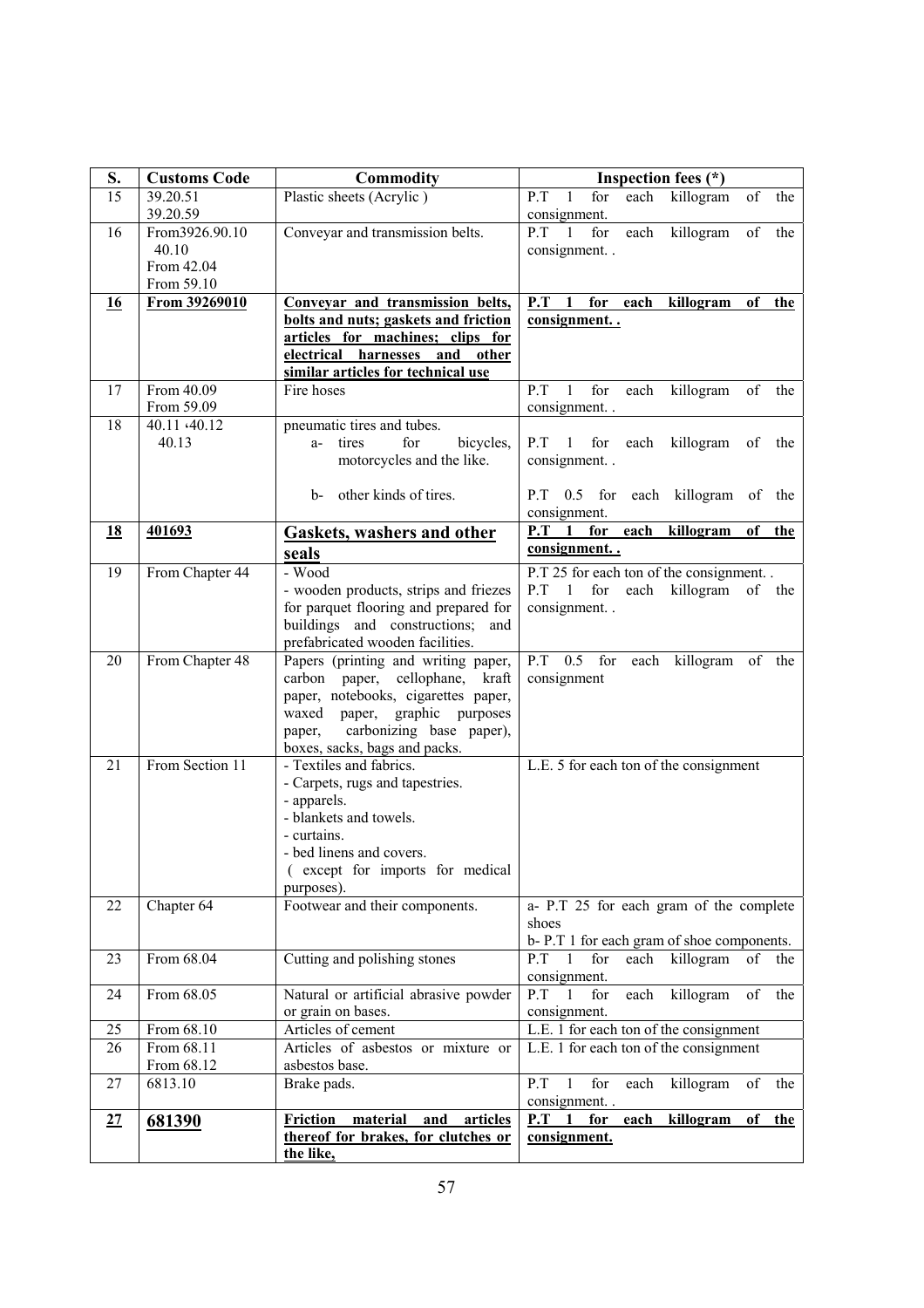| S.                    | <b>Customs Code</b>        | Commodity                                                        | Inspection fees (*)                                                                             |
|-----------------------|----------------------------|------------------------------------------------------------------|-------------------------------------------------------------------------------------------------|
| $\overline{28}$       | 69.06                      | Ceramic pipes, conduits, guttering                               | L.E. 1 for each ton of the consignment                                                          |
|                       |                            | and pipe fittings and parts made of                              |                                                                                                 |
|                       |                            | porcelain and china.                                             |                                                                                                 |
| 29                    | 69.07                      | Ceramics                                                         | for<br>each<br>killogram<br>P.T<br>$\mathbf{1}$<br>of<br>the                                    |
|                       | 69.08                      |                                                                  | consignment.                                                                                    |
| 30                    | 69.10                      | Toilet articles of ceramics.                                     | $\overline{P.T}$<br>$\overline{1}$<br>for<br>$\overline{\text{each}}$<br>killogram<br>of<br>the |
|                       |                            |                                                                  | consignment.<br>$P.T$ 1<br>for                                                                  |
| 31                    | 69.11<br>69.12             | Tableware, household articles "of<br>porcelain, china or glass " | each<br>killogram<br>of<br>the<br>consignment.                                                  |
|                       | 70.13                      |                                                                  |                                                                                                 |
| 32                    | From 70.03 - 70.09         | Flat glass, glass mirrors prepared for                           | P.T<br>$\mathbf{1}$<br>for<br>killogram<br>each<br>of<br>the                                    |
|                       | From87.08                  | transportation<br>insulating<br>means,                           | consignment.                                                                                    |
|                       |                            | glass and safety glass                                           |                                                                                                 |
| 33                    | Chapter 72, items          | Flat-rolled products of iron and steel                           | L.E. 1 for each ton of the consignment                                                          |
|                       | $(72.07 -$<br>From         | rods, bars, angles,<br>shapes<br>and                             |                                                                                                 |
|                       | $72.28$ )                  | sections.                                                        |                                                                                                 |
|                       |                            | Steel sections, rods and bars of                                 |                                                                                                 |
|                       |                            | construction reinforcing steel.                                  |                                                                                                 |
| 34<br>$\overline{35}$ | 73.03 - 73.07<br>7310.21   | Tubes, pipes and fittings of iron.<br>Aerosol cans               | L.E. 1 for each ton of the consignment<br>$P.T$ 0.5 for<br>each killogram<br>of the             |
|                       | 7310.29                    |                                                                  | consignment.                                                                                    |
|                       | 7612.90                    |                                                                  |                                                                                                 |
| 36                    | 73.11                      | Containers for packing butagas                                   | $P.T$ 1<br>for<br>each<br>killogram<br>of<br>the                                                |
|                       |                            |                                                                  | consignment.                                                                                    |
| 37                    | 73.20                      | Springs and leaves for springs, of                               | $P.T$ 1<br>for<br>each<br>killogram<br>of<br>the                                                |
|                       |                            | iron or steel.                                                   | consignment.                                                                                    |
| 38                    | 73.21                      | Stoves, heaters, house cookers and                               | $P.T$ 1<br>for<br>each<br>killogram<br>of<br>the                                                |
|                       | 8516.50                    | parts and grates thereof.                                        | consignment.                                                                                    |
|                       | 8516.60                    |                                                                  |                                                                                                 |
| 39                    | From 8516.90<br>From 73.23 | Household steam cooking pots.                                    | P.T 25 for each unit of a single pot.                                                           |
|                       | From 75.08                 |                                                                  |                                                                                                 |
| 40                    | From 73.24                 | Sanitaryware of cast iron or stainless                           | $P.T$ 1<br>for<br>each<br>killogram<br>of<br>the                                                |
|                       |                            | steel                                                            | consignment.                                                                                    |
| 41                    | 74.08                      | Cables and wires of copper.                                      | $P.T$ 1<br>for<br>each<br>killogram<br>of<br>the                                                |
|                       | 74.13                      |                                                                  | consignment.                                                                                    |
|                       | From 85.44                 |                                                                  |                                                                                                 |
| 42                    | 74.07                      | Copper bars, rods, profiles, angles,                             | L.E. 1 for each ton of the consignment                                                          |
|                       | 74.11<br>74.12             | pipes, tubes and fittings.                                       |                                                                                                 |
| 43                    | 74.17                      | Non-electric cooking<br>heating<br>or                            | killogram<br>P.T<br>$\mathbf{1}$<br>for<br>each<br>of<br>the                                    |
|                       |                            | apparatus and parts thereof                                      | consignment.                                                                                    |
| 44                    | 75.05                      | Nickle rods, bars, angles, shapes,                               | L.E. 1 for each ton of the consignment                                                          |
|                       | 75.07                      | tubes and fittings.                                              |                                                                                                 |
| 45                    | 76.04                      | profiles,<br>Aluminium bars,<br>rods,                            | L.E. 1 for each ton of the consignment                                                          |
|                       | 76.08                      | pipes, tubes and fittings.                                       |                                                                                                 |
|                       | 76.09                      |                                                                  |                                                                                                 |
| 46                    | 82.12                      | Razors and razor blades                                          | P.T 1 for each killogram                                                                        |
| 47                    | 82.15                      | Tableware (Spoons, forks, ladles)                                | P.T 1 for each killogram                                                                        |
| 48                    | 83.01                      | Padlocks, locks and parts thereof                                | killogram<br>of<br>P.T<br>$\mathbf{1}$<br>each<br>for<br>the                                    |
| 49                    | From 83.02                 |                                                                  | consignment.<br>each killogram<br>P.T<br>$0.5$ for                                              |
|                       |                            | Mountings and fittings for furniture<br>and doors                | of the<br>consignment.                                                                          |
| 50                    | From 83.07                 | Flexible pipes and tubes.                                        | each killogram of the<br>$P.T$ 0.5 for                                                          |
|                       |                            |                                                                  | consignment                                                                                     |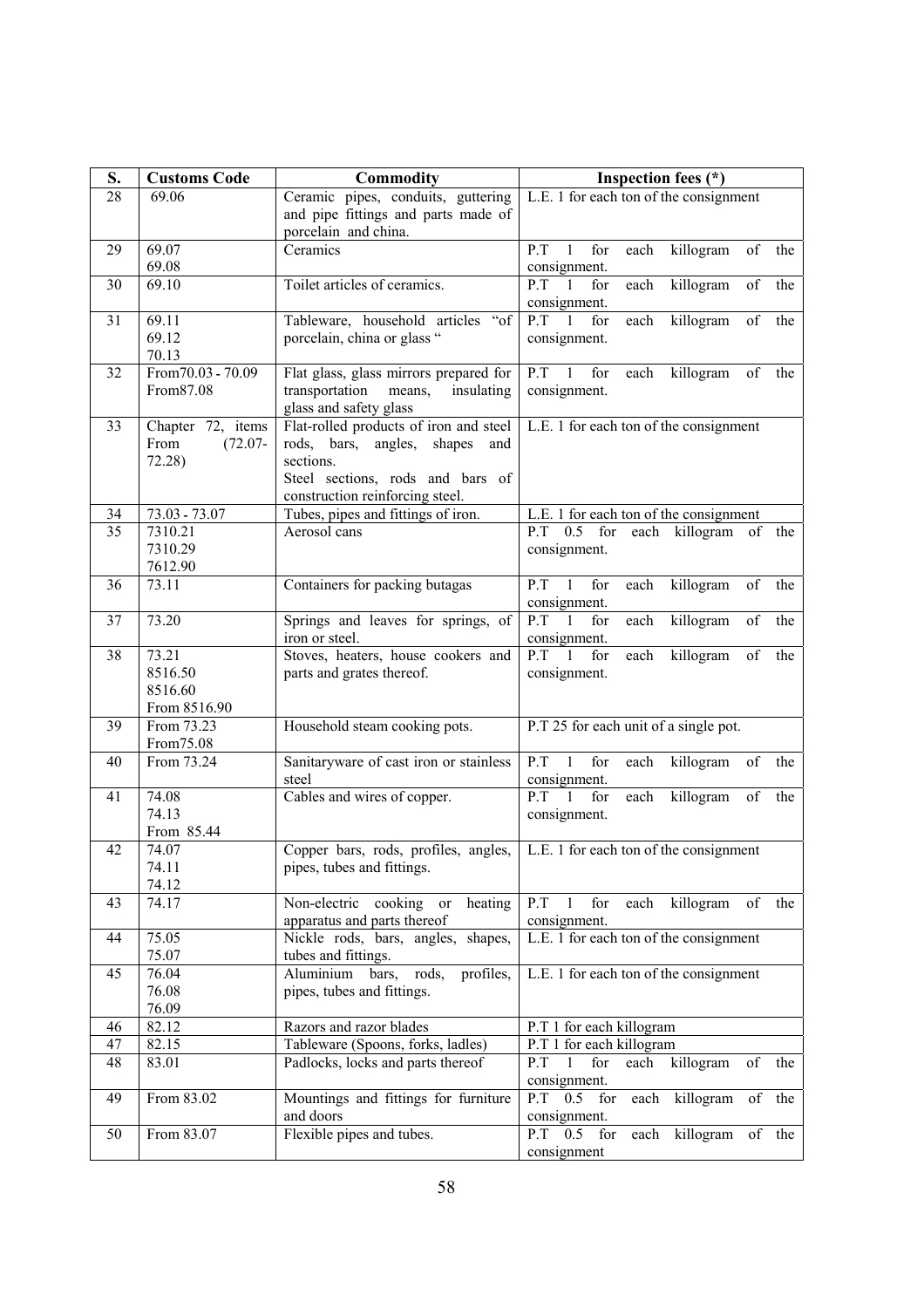| S.               | <b>Customs Code</b>      | <b>Commodity</b>                                                                  | Inspection fees (*)                                                       |
|------------------|--------------------------|-----------------------------------------------------------------------------------|---------------------------------------------------------------------------|
| 51               | 83.11                    | Arc-welding electrodes                                                            | P.T 1 for each killogram.                                                 |
| $\overline{52}$  | 84.07                    | Engines and separate parts thereof                                                | P.T 1 for each killogram.                                                 |
|                  | 84.08                    |                                                                                   |                                                                           |
|                  | 84.09                    |                                                                                   |                                                                           |
| 53               | 84.13                    | All types of pumps and parts thereof                                              | P.T 1 for each killogram.                                                 |
| 54               | From 84.14               | Air conditioners and parts thereof                                                | P.T 1 for each killogram.                                                 |
|                  | 84.15                    |                                                                                   |                                                                           |
|                  | From 84.18<br>From 84.18 |                                                                                   |                                                                           |
| 55               | From 8418.6990           | Refrigerators<br>and<br>refrigerating<br>equipments for domestic use, as well     | a- P.T 1 for each killogram<br>b- P.T 1 for each killogram for the parts. |
|                  |                          | as heat insulating containers and                                                 |                                                                           |
|                  |                          | parts thereof.                                                                    |                                                                           |
| 56               | From 84.14               | Fans and electric ventilators and                                                 | P.T 1 for each killogram.                                                 |
|                  |                          | parts thereof                                                                     |                                                                           |
| 57               | From 84.19               | Instantaneous<br>storage<br>water<br>or                                           | P.T 1 for each killogram.                                                 |
|                  |                          | non-electric<br>heaters,<br>and<br>parts                                          |                                                                           |
|                  |                          | thereof                                                                           |                                                                           |
| 58               | From 84.24               | Fire extinguishers and parts thereof                                              | P.T<br>$\mathbf{1}$<br>for<br>each<br>killogram<br>of<br>the              |
|                  |                          |                                                                                   | consignment.                                                              |
| 59               | 84.81                    | Taps (mixers, cocks and valves for                                                | $P.T$ 1<br>killogram<br>for<br>each<br>of<br>the                          |
|                  |                          | domestic use) and similar appliances                                              | consignment.                                                              |
|                  |                          | for pipes, boiler shells, tanks, vats or<br>the like, including pressure-reducing |                                                                           |
|                  |                          | valves<br>and<br>thermostatically                                                 |                                                                           |
|                  |                          | controlled<br>valves,<br>valves,<br>gas                                           |                                                                           |
|                  |                          | Butagase regulating valves and parts                                              |                                                                           |
|                  |                          | thereof.                                                                          |                                                                           |
| 59               | 842542                   | Jacks; hoists of a kind used for                                                  | for<br>$P.T$ 1<br>each<br>killogram<br>of<br>the                          |
|                  |                          | raising vehicles hydraulic                                                        | consignment                                                               |
| 60               | 84.82                    | Roller (ball) bearings.                                                           | P.T 0.5 for each killogram                                                |
| 61               | 84.83                    | Transmission shafts, bearing                                                      | P.T<br>$\mathbf{1}$<br>for<br>killogram<br>of<br>the<br>each              |
|                  |                          | housings and plain shaft bearings;                                                | consignment.                                                              |
|                  |                          | gears and gearing; ball or roller<br>screws; gear boxes and other speed           |                                                                           |
|                  |                          | changers, flywheels, pulleys,                                                     |                                                                           |
|                  |                          | clutches and shaft couplings and                                                  |                                                                           |
|                  |                          | parts thereof.                                                                    |                                                                           |
| 62               | 8421.21                  | Filtering or purifying machinery and                                              | P.T 5 for each killogram                                                  |
|                  | From 8421.31             | apparatus for liquids or gases and                                                |                                                                           |
|                  | From 8421.99             | parts thereof                                                                     |                                                                           |
| 63               | 8422.11                  | Washing machines of the household                                                 | a- P.T 0.5 for each killogram.                                            |
|                  | 8422.90.10               | type and parts thereof.                                                           |                                                                           |
|                  | from 8422.9090           |                                                                                   | b- P.T. 1 for each killogram of the parts.                                |
|                  | 84.51                    | Drying machines of the household<br>type and parts thereof.                       |                                                                           |
| 64               | 84.31                    | Elevators and parts thereof                                                       | for<br>killogram<br>of<br>P.T<br>-1<br>each<br>the                        |
|                  |                          |                                                                                   | consignment.                                                              |
| $\underline{64}$ | 845011                   | Household-<br>laundry-type<br><b>or</b>                                           | P.T<br>for<br>killogram<br>$\mathbf{1}$<br>each<br>of<br>the              |
|                  | 845012                   | washing machines, including                                                       | consignment                                                               |
|                  |                          | machines which both wash and                                                      |                                                                           |
|                  |                          | dry; parts thereof: Machines, each                                                |                                                                           |
|                  |                          | of a dry<br>linen<br>capacity<br>not                                              |                                                                           |
|                  |                          | exceeding                                                                         |                                                                           |
|                  |                          | $10$ kg:                                                                          |                                                                           |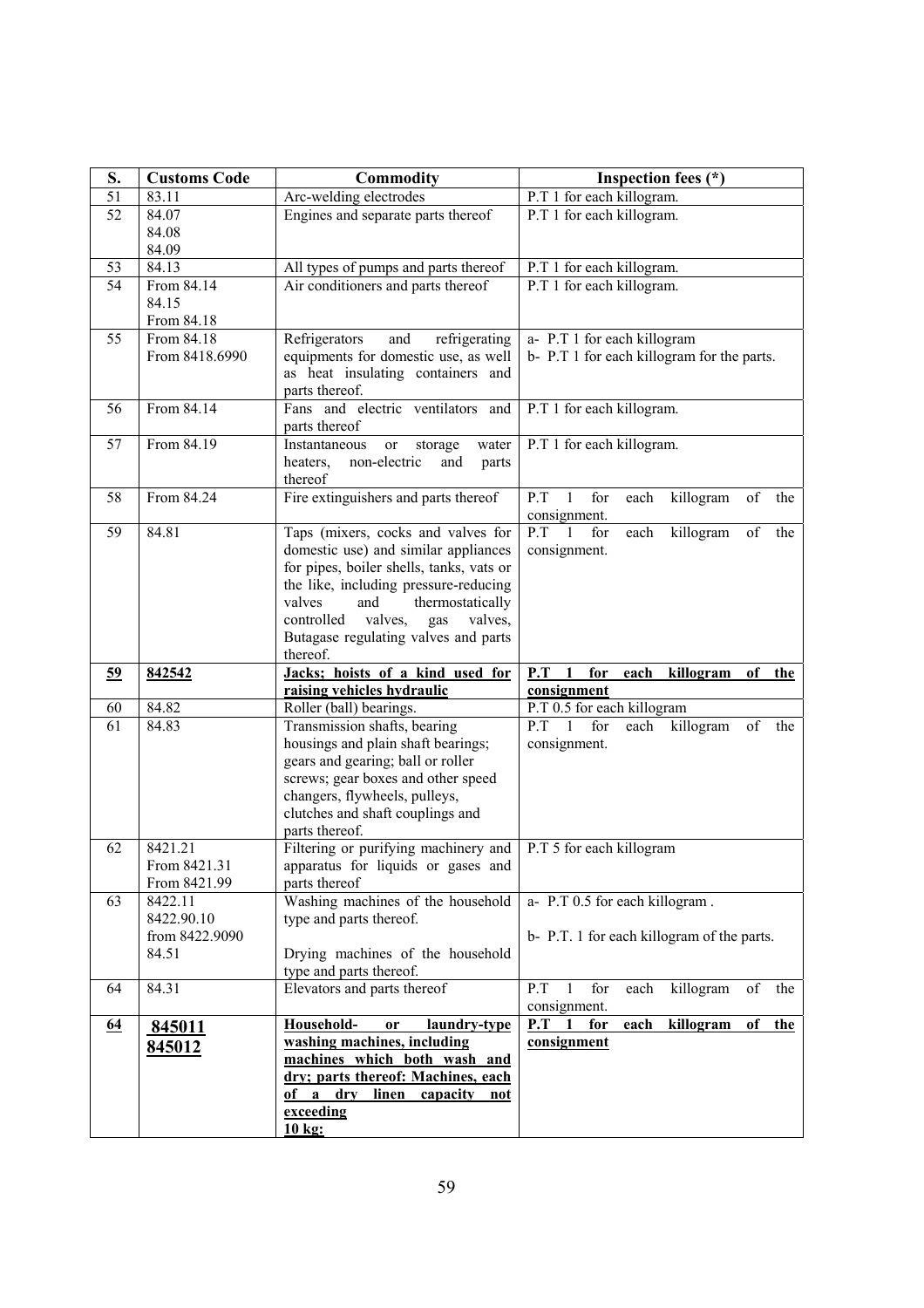| S. | <b>Customs Code</b>  | <b>Commodity</b>                                                    | Inspection fees (*)                                          |
|----|----------------------|---------------------------------------------------------------------|--------------------------------------------------------------|
| 65 | $85.01 \cdot 85.02$  | Electric devices (motors, generators                                | P.T 1 for each killogram.                                    |
|    | 85.03                | and transformers) and parts thereof                                 |                                                              |
|    | 85.04                |                                                                     |                                                              |
| 66 | 8504.10              | <b>Ballasts</b>                                                     | P.T 1 for each pack of one ballast.                          |
| 67 | 85.06                | Electric primary cells                                              | $\mathbf{1}$<br>P.T<br>for<br>of<br>each killogram<br>the    |
|    |                      |                                                                     | consignment.                                                 |
| 68 | 85.07                | Electricity accumulators (batteries)                                | $P.T$ 1<br>for<br>killogram<br>each<br>of<br>the             |
|    |                      |                                                                     | consignment.                                                 |
| 69 | 85.09                | Electro-mechanical<br>domestic                                      | P.T 1 for each killogram                                     |
|    |                      | with<br>self-contained<br>appliances,                               |                                                              |
|    |                      | electric motor and parts thereof.                                   |                                                              |
| 70 | 8511.10              | Sparking plugs                                                      | P.T 0.5 for each pack of a single unit, and                  |
|    |                      |                                                                     | P.T. 2 for each pack of four units.                          |
| 71 | From 85.16           | Electric smoothing irons, electric                                  | P.T 1 for each killogram                                     |
|    |                      | plates, Electric<br>heating<br>water                                |                                                              |
|    |                      | immersion heaters, electro-thermic                                  |                                                              |
|    |                      | appliances of a kind used for<br>domestic purposes, driers and hair |                                                              |
|    |                      |                                                                     |                                                              |
| 72 | $85.19 \cdot 85.20$  | driers and parts thereof.<br>Reception aparatus for radio and       | P.T<br>$25$ for<br>each killogram<br>of the                  |
|    | 85.21 . 85.22        | television proadcasting, recorders,                                 | consignment.                                                 |
|    | $85.27 \cdot 85.28$  | cassette-players radio cassette, video                              |                                                              |
|    | 85.29 From<br>the    | sets and television antenas (and parts                              |                                                              |
|    | item 85.48           | thereof)                                                            |                                                              |
| 73 | From 85.35           | Switches, plugs, twin switch and                                    | $P.T$ 1<br>for<br>each<br>killogram<br>of<br>the             |
|    | From 85.36           | plug, fuses, lamp-holder, starter base,                             | consignment.                                                 |
|    |                      | multi-outlets unit, circuit breakers,                               |                                                              |
|    |                      | fluorescent lamp starters.                                          |                                                              |
| 74 | 85.39                | Electric lamps                                                      | P.T<br>killogram<br>$\mathbf{1}$<br>for<br>each<br>of<br>the |
|    |                      |                                                                     | consignment.                                                 |
| 75 | 85.23                | Prepared unrecorded media for sound                                 | P.T 1 for each pack of a single unit.                        |
|    | 85.24                | and picture recording, magnetic discs                               |                                                              |
|    |                      | prepared for recording by computers.                                |                                                              |
| 76 | 85.10                | Shavers, hair clippers and hair-                                    | P.T 1 for each killogram                                     |
|    |                      | removing appliances, with self-                                     |                                                              |
|    |                      | contained electric motor                                            |                                                              |
| 77 | 85.11                | Electrical ignition or engine starting                              | 1- P.T 0.5 for each pack of the spark plugs                  |
|    |                      | equipment, generators and engines                                   | containing a single unit.                                    |
|    |                      | current cut-outs                                                    | 2- P.T 1 for each killogram of other items.                  |
| 78 | 85.13                | Portable electric lamps designed to                                 | P.T 1 for each killogram                                     |
|    |                      | function by their own source of                                     |                                                              |
|    |                      | energy.                                                             |                                                              |
| 79 | 85.18                | Microphones, loudspeakers, audio-                                   | P.T 5 for each killogram                                     |
|    |                      | frequency electric amplifiers and                                   |                                                              |
|    |                      | electric sound amplifier sets.                                      |                                                              |
|    |                      |                                                                     |                                                              |
| 80 | 85.31                | Electric sound or visual signalling                                 | P.T 25 for each pack of a single unit.                       |
|    |                      | apparatus and burglar or fire alarm<br>devices.                     |                                                              |
| 81 | Items from           | Electrical fixed or variable                                        | $P.T$ 1<br>for<br>killogram<br>of<br>each<br>the             |
|    | $85.32 - 85.38$      | capacitors, resistors other than                                    | consignment.                                                 |
|    | items<br>and<br>from | heating ones, printed circuits,                                     |                                                              |
|    | 85.42                | electrical apparatus for cutting-out,                               |                                                              |
|    |                      | switching or protecting electrical                                  |                                                              |
|    |                      | circuits, control panels and integrated                             |                                                              |
|    |                      | circuits and parts thereof.                                         |                                                              |